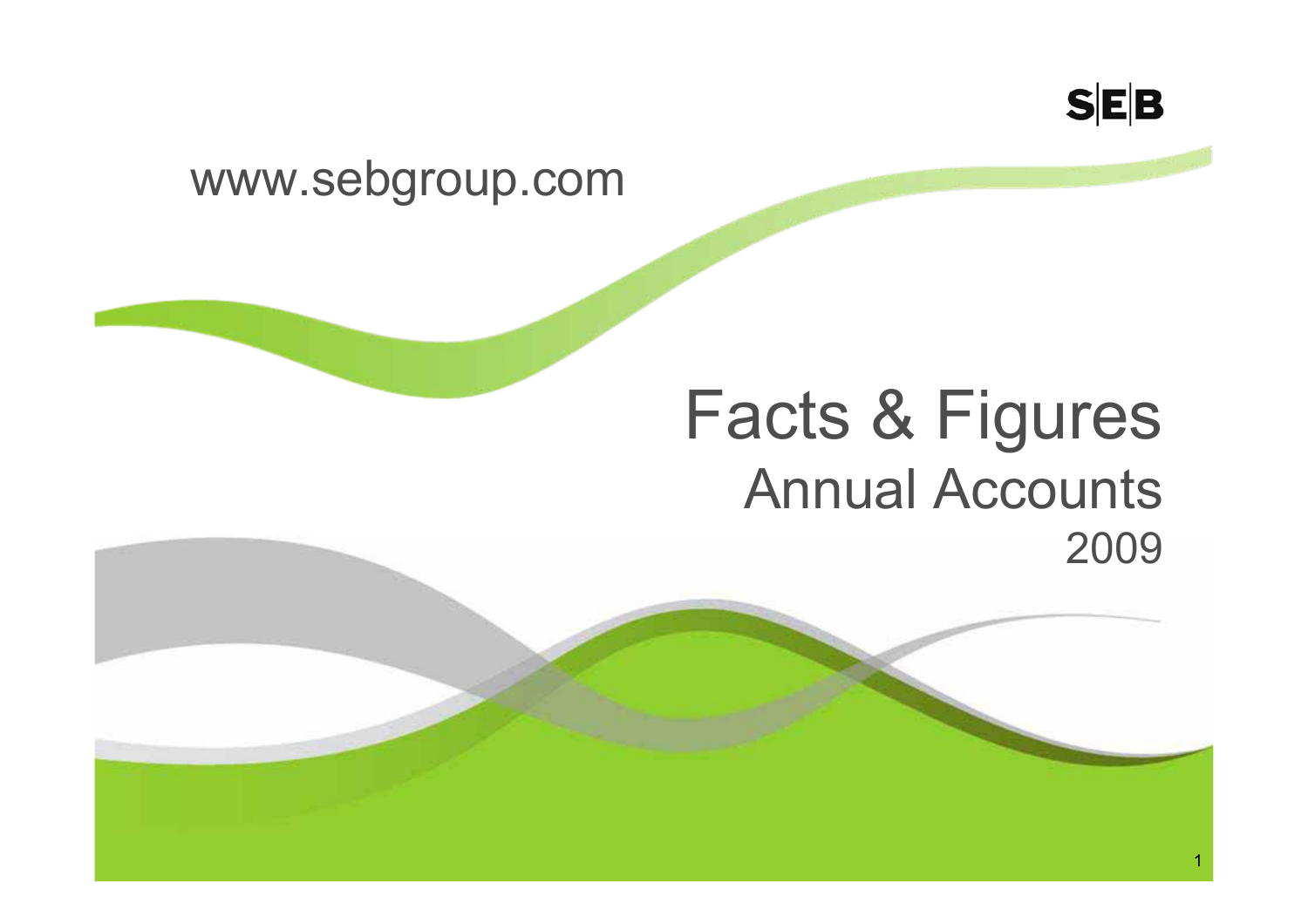### **Contents**



**SEB**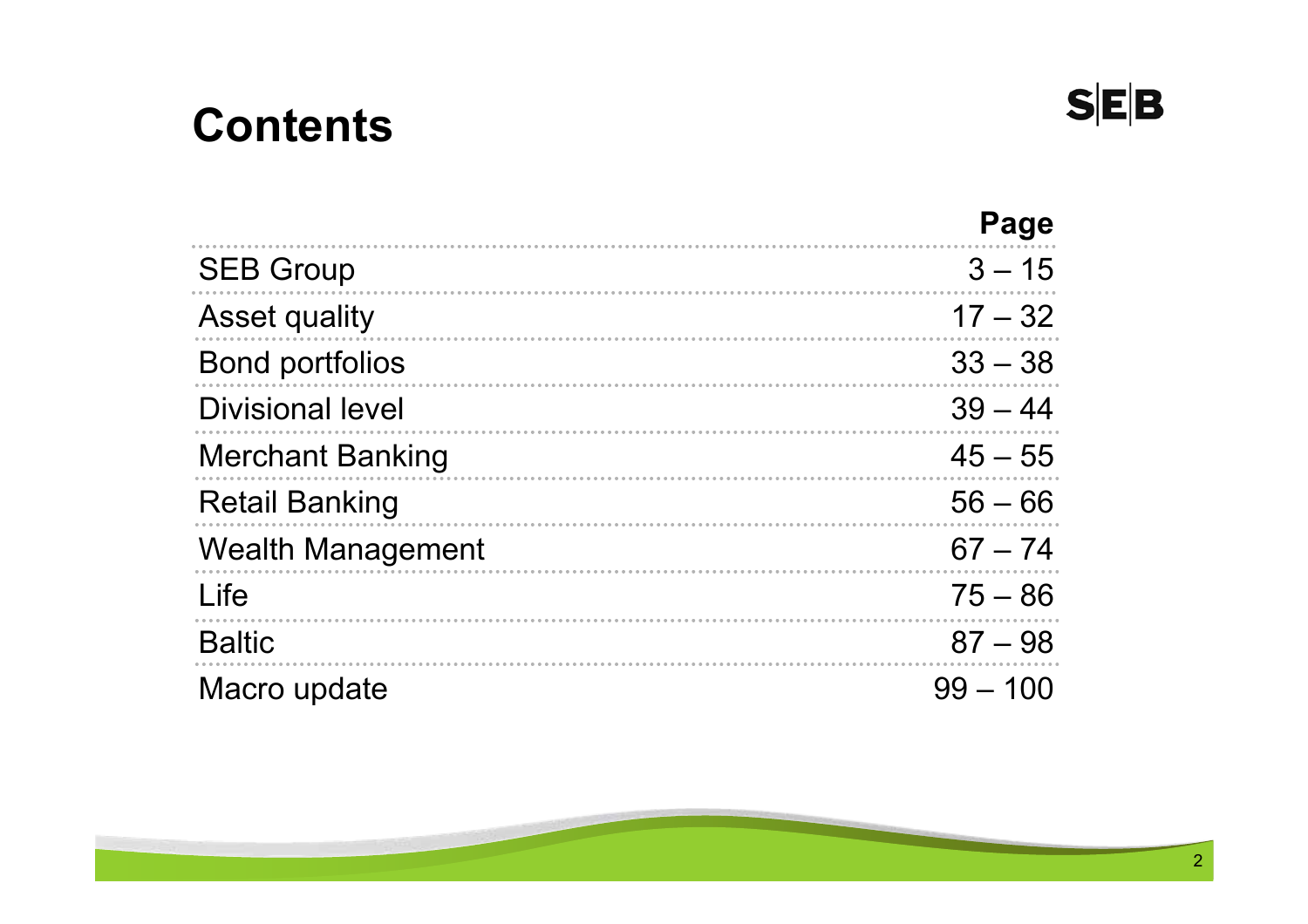### **SEB**

Beijing

Shanghai

Singapore

### **SEB – the key to North-European markets**

#### **SEB is…**

- ● the obvious #1 choice for Swedish large corporates & institutions and with growing franchise in the other Nordics and Germany
- ●the leading Swedish Private Bank
- leading in the Swedish longterm savings market; mutual funds and pensions

São Paulo

• the top pan-Nordic card supplier



#### **...and has a strong customer base**

- 2,500 large companies and financial institutions customers
- 400,000 SME customers
- 5 million private customers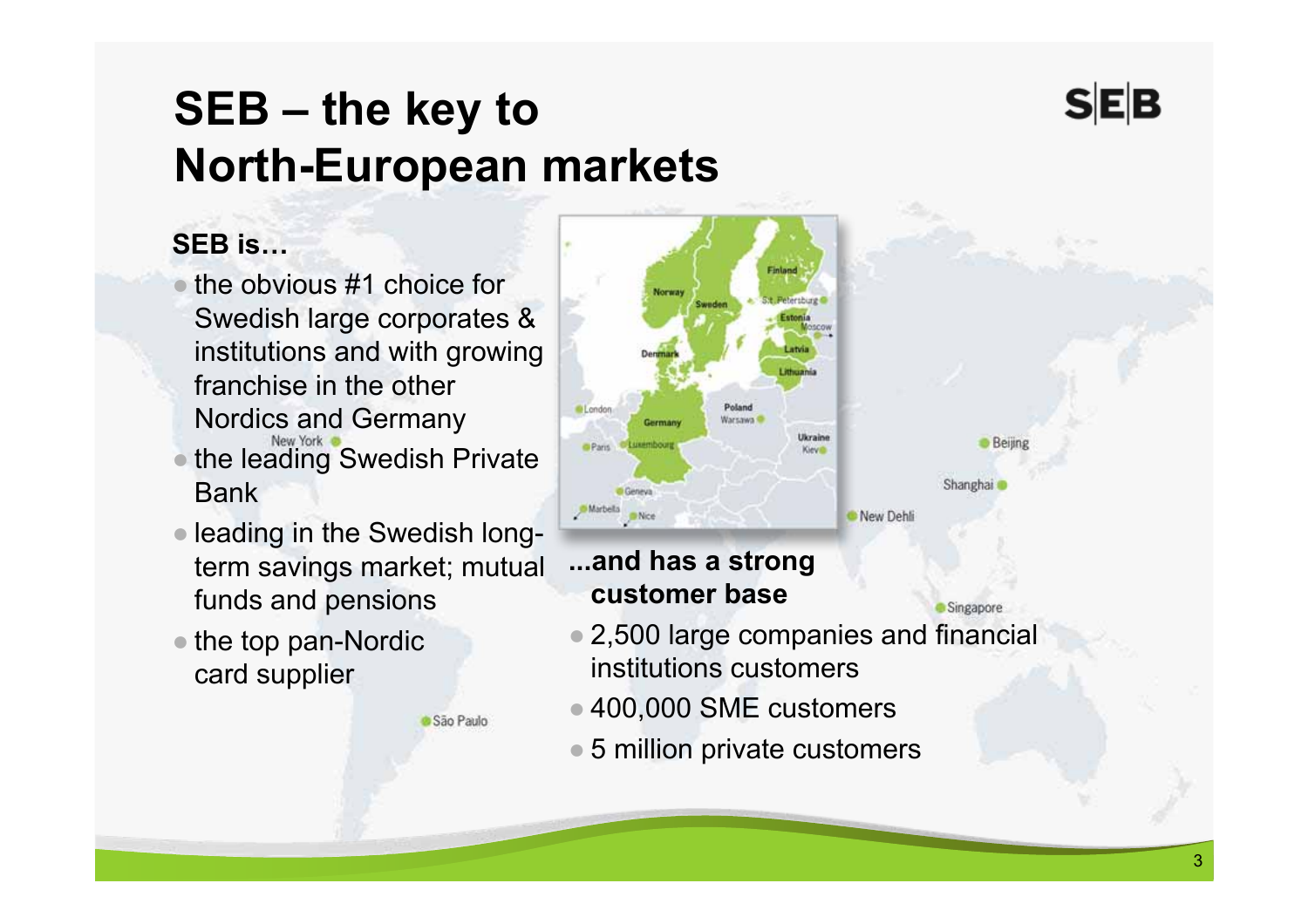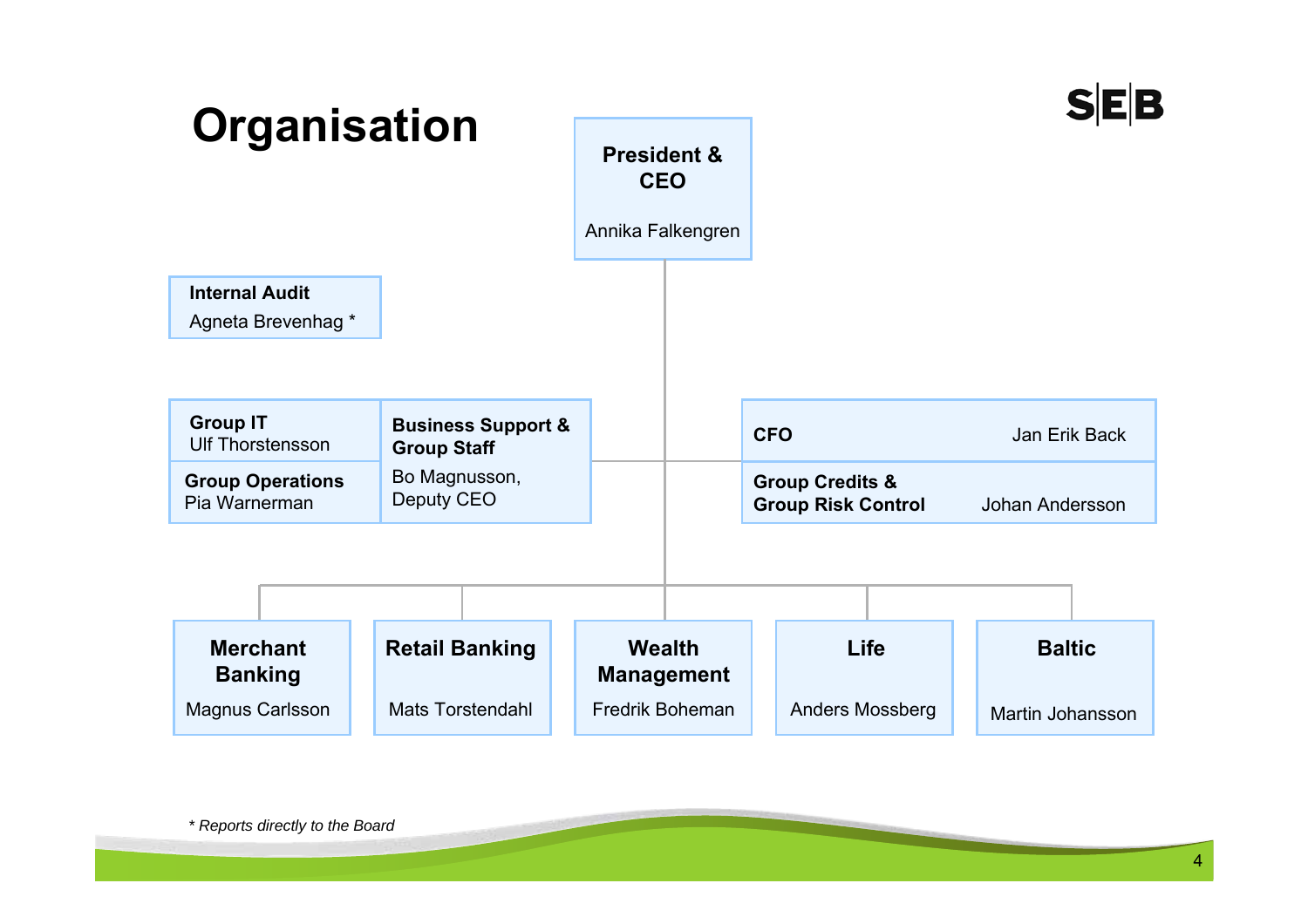#### **SEB Share of operating profit before credit losses and goodwill impairment**

Jan – Dec 2009



*Geography – Adjusted for Other and SEK 1,6bn capital gain on debt buy-backs Divisions – Adjusted for Other*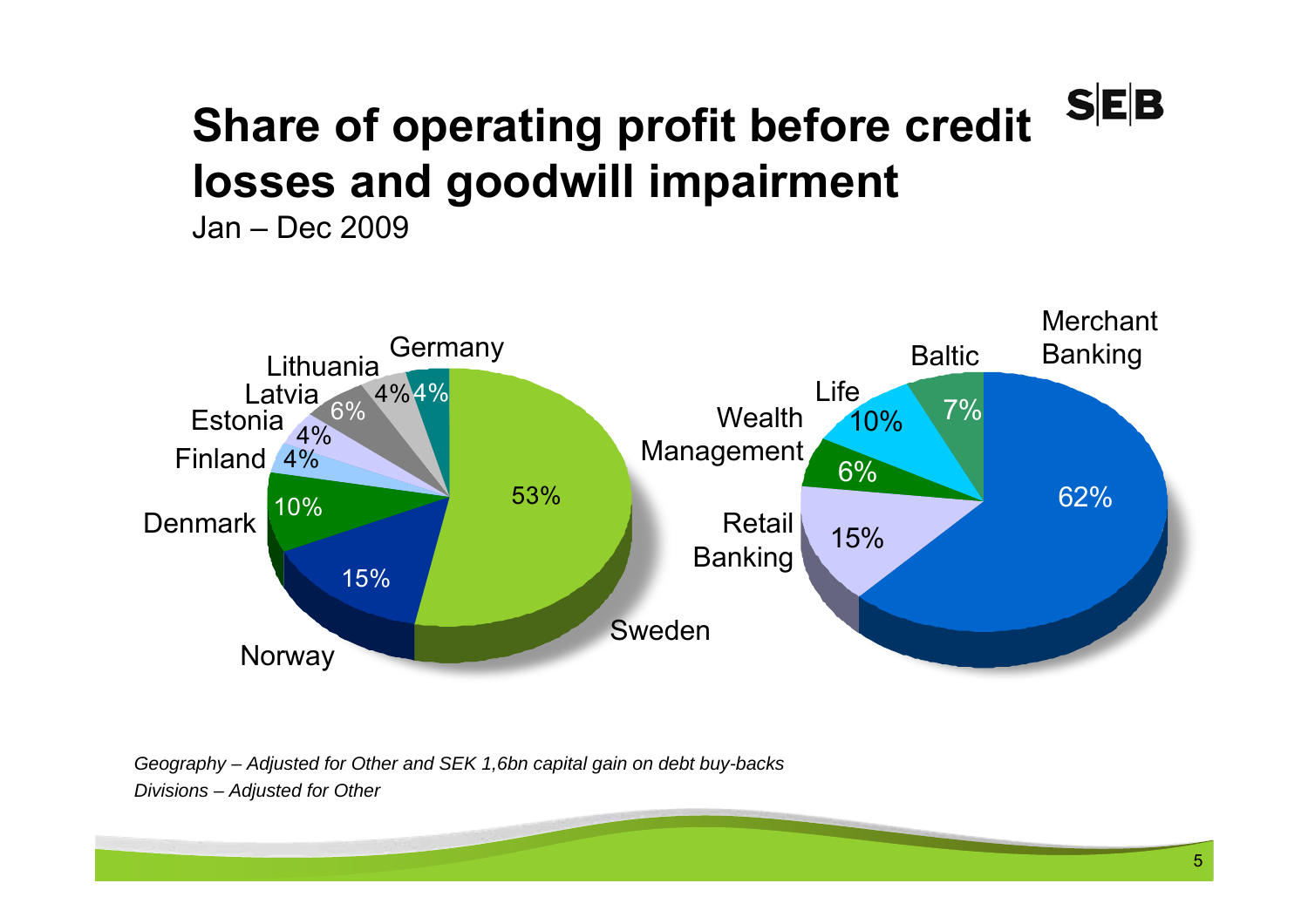

### **Net interest and Net fee and commission income**

SEB Group, SEK m

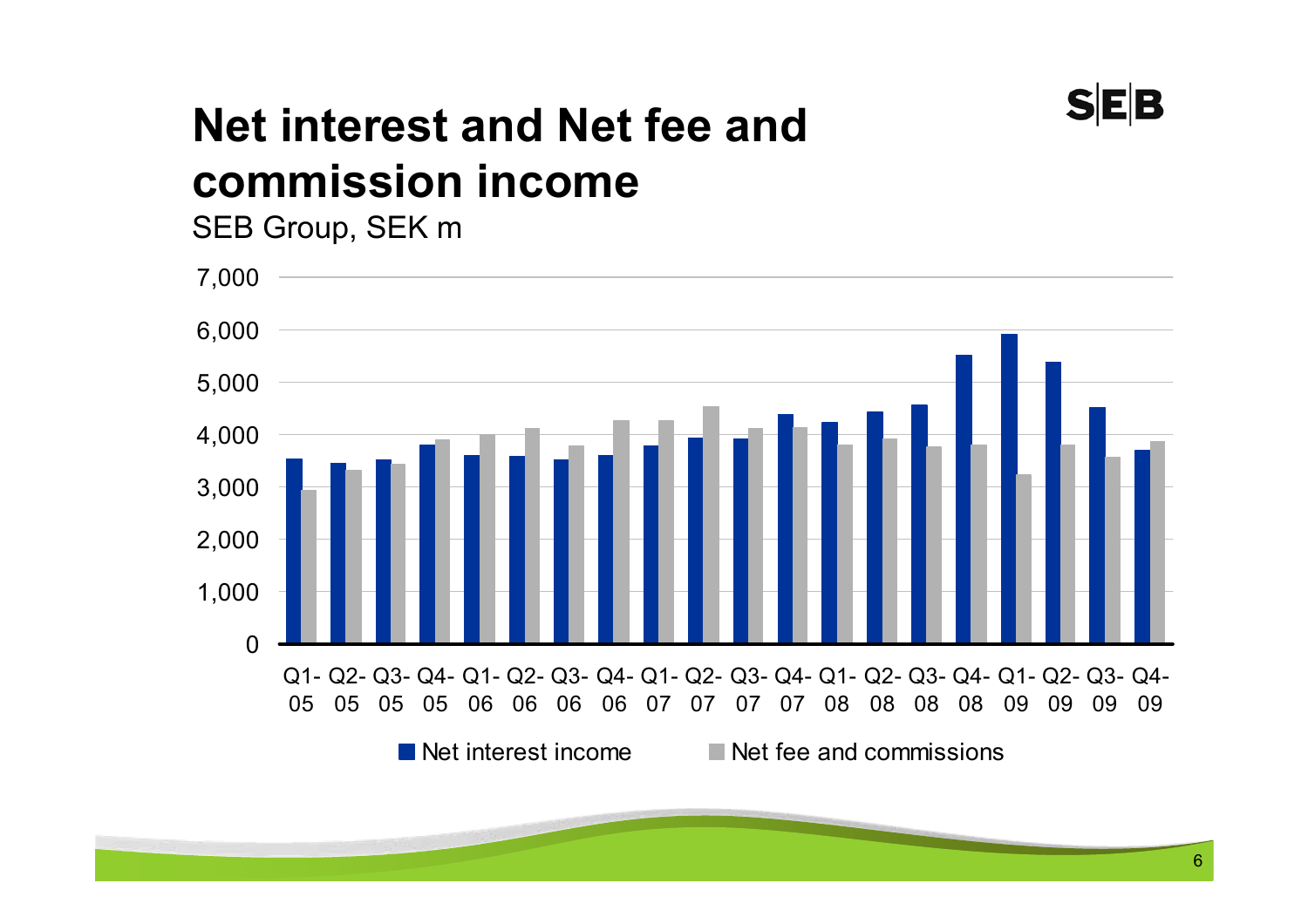

### **Net interest income analysis**

#### SEB Group, SEK m

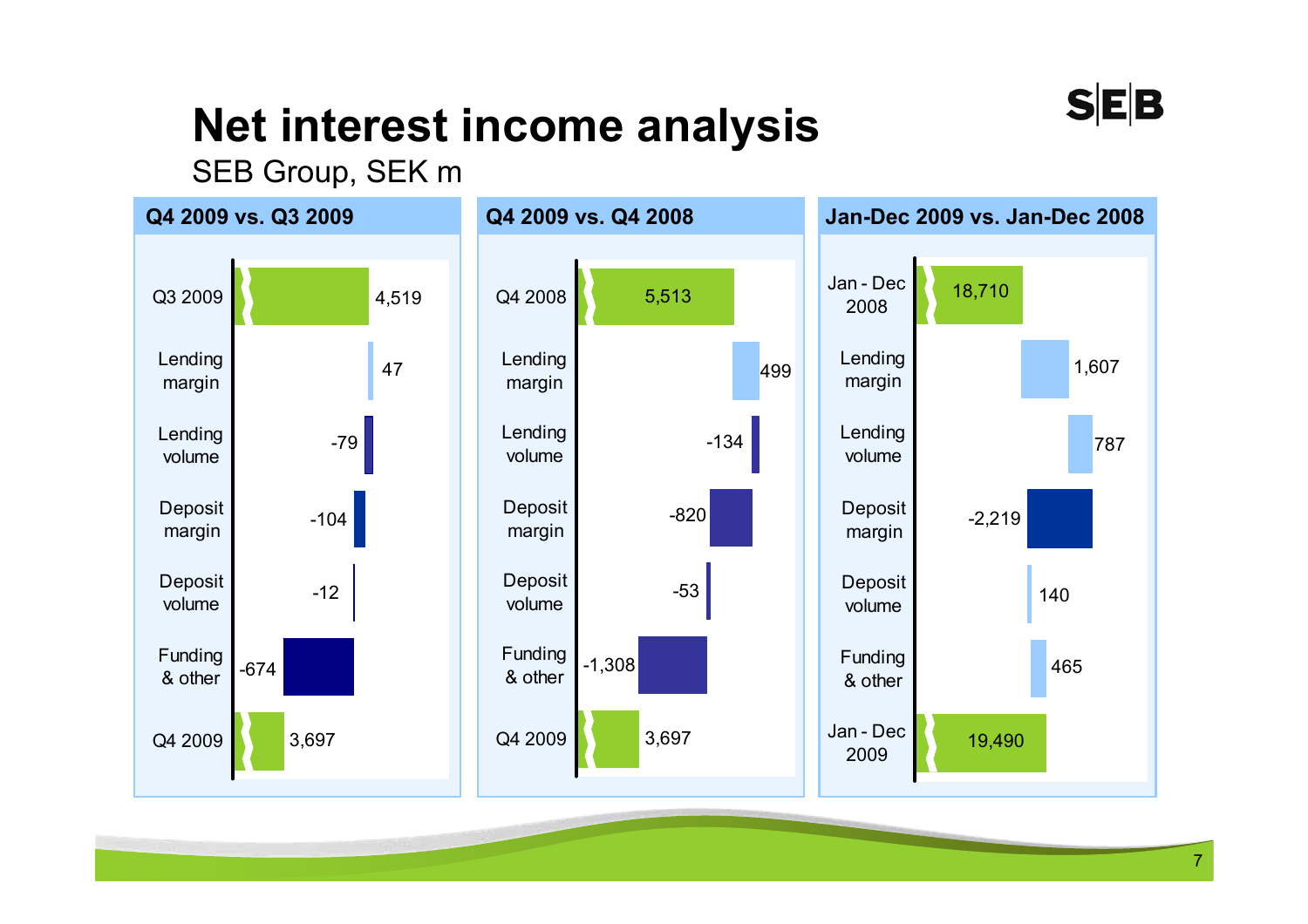## **NII: 'Funding & other' specification**

#### SEB Group, SEK m



**SEB**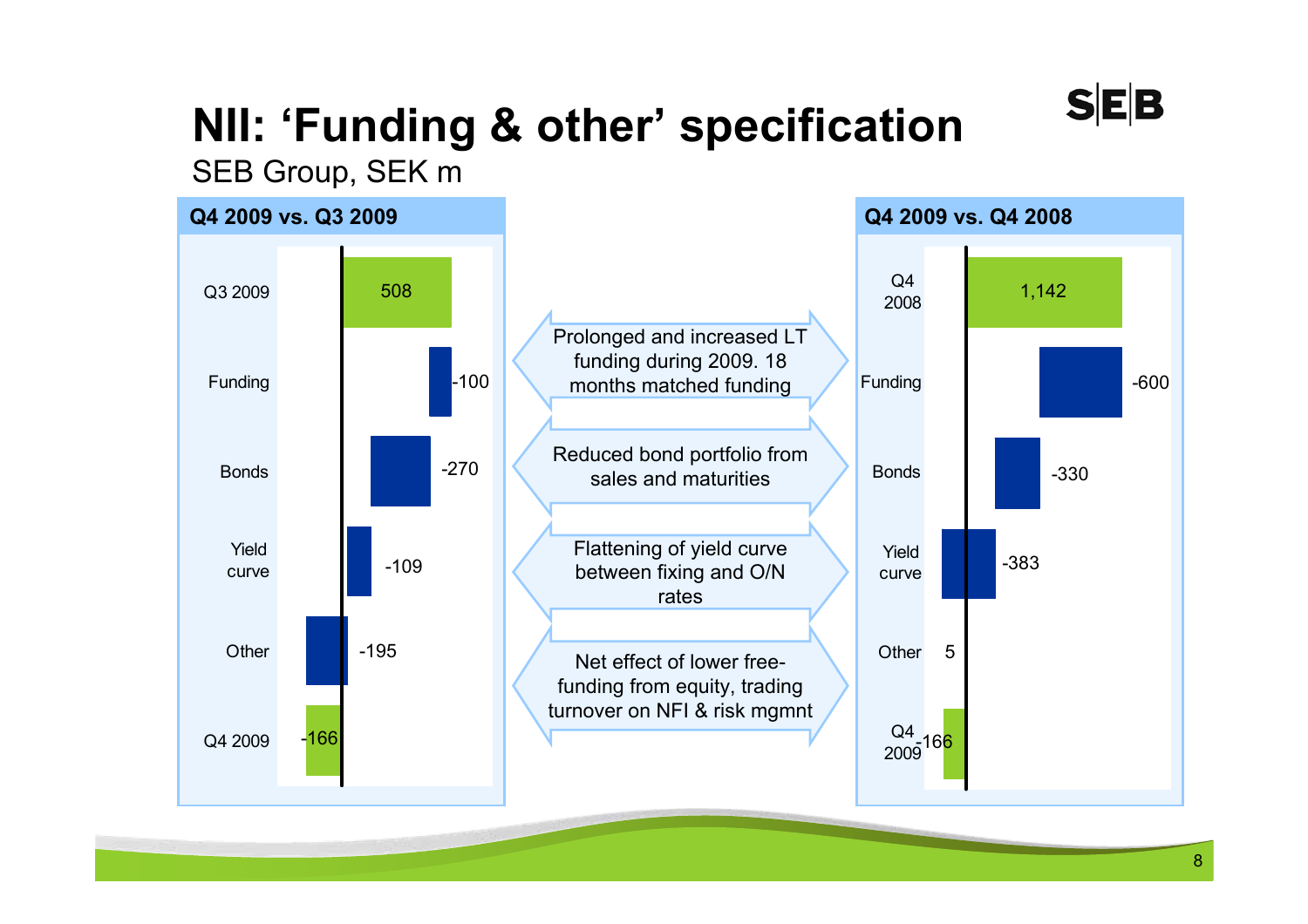### **Fee and commission income**

Gross quarterly development Q1 2005 – Q4 2009 SEB Group, SEK m



**SEB**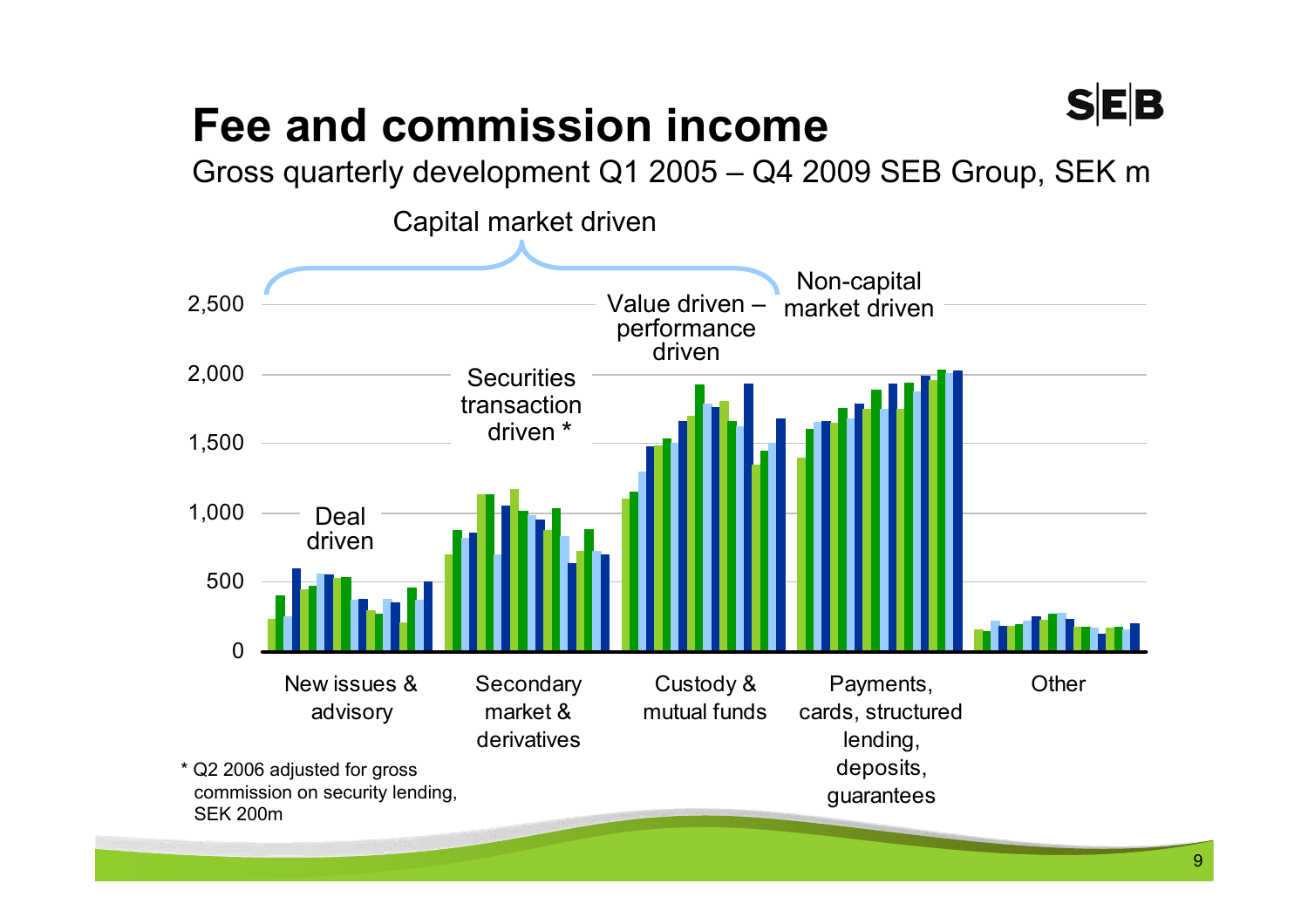# **Impact from exchange rate fluctuations**

**SEB Group** 



| SEK <sub>m</sub>         | Q4-09/Q4-08 | Q4-09/Q3-09 | YTD-09/YTD-08        |  |
|--------------------------|-------------|-------------|----------------------|--|
| <b>Total income</b>      | 62          | $-11$       | 1,648                |  |
| <b>Total expenses</b>    | $-6$        | 23          | $-1,097$             |  |
| <b>Net credit losses</b> | $-6$        | 17          | $-803$               |  |
| <b>Operating profit</b>  | 51          | 29          | $-256$               |  |
| SEK bn                   |             |             | <b>Dec-09/Dec-08</b> |  |
| Loans to the public      |             |             | $-43$                |  |
| Deposits from the public |             |             | $-30$                |  |
| <b>RWA - Basel II</b>    |             |             | $-24$                |  |
| <b>Total assets</b>      |             |             | $-78$                |  |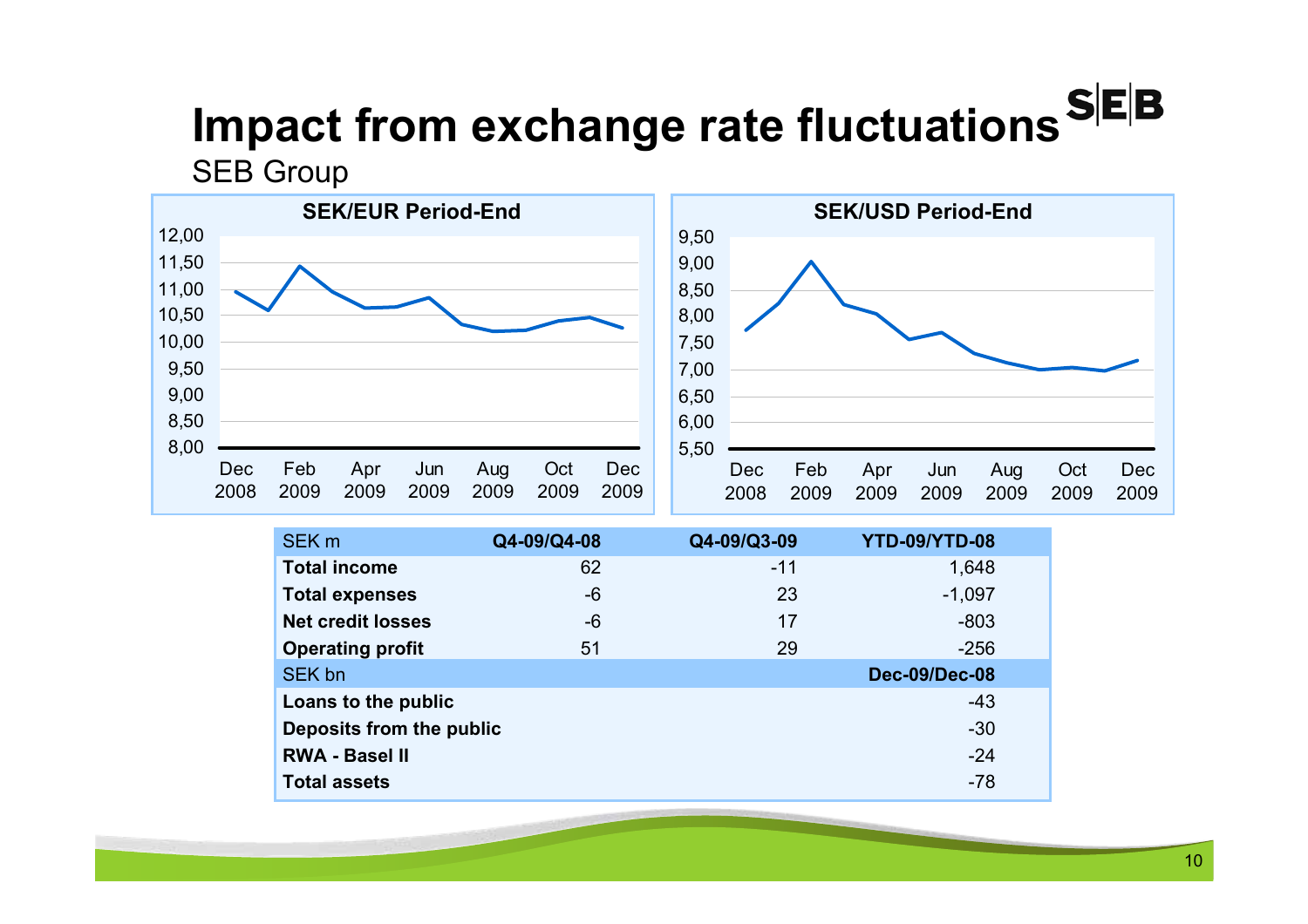### **Assets under management**

SEB Group, SEK bn

| <b>Assets under management year-end 2008</b> | 1,201    |        |
|----------------------------------------------|----------|--------|
| Inflow                                       | 256.3    | (21%)  |
| Outflow                                      | $-209.2$ | (-17%) |
| <b>Net inflow of which:</b>                  | 47.1     |        |
| Sweden                                       | 25.4     |        |
| <b>Other Nordic</b>                          | 5.6      |        |
| Germany                                      | 4.9      |        |
| <b>Baltic countries and Poland</b>           | 2.8      |        |
| <b>Other and Eliminations</b>                | 8.4      |        |
| Acquisition/disposal net                     | $-1.5$   |        |
| Change in value                              | 108.6    | (9%)   |
| <b>Assets under management Dec 2009</b>      | 1,356*   |        |
| * Of which, not eliminated:                  |          |        |
| <b>Retail Banking</b>                        | 86       |        |
| <b>Wealth Management</b>                     | 1,275    |        |
| Life                                         | 449      |        |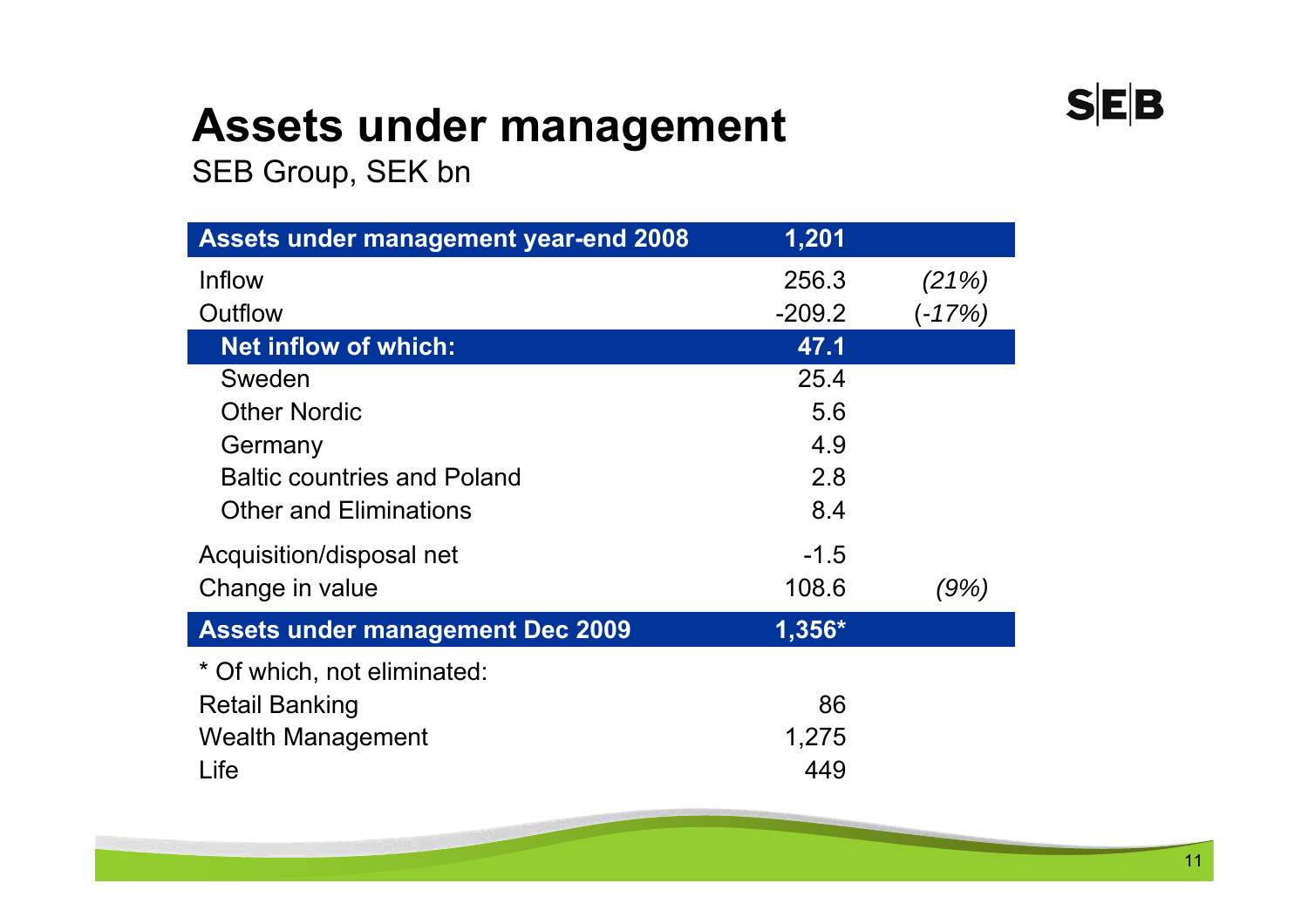### **Net liquidity position across maturities** SEK bn



#### **Loans to deposits ratio\*** 100%120%140%160%180%200%2001 2003 2005 2007 2009141%



*\*excl re-classified bonds*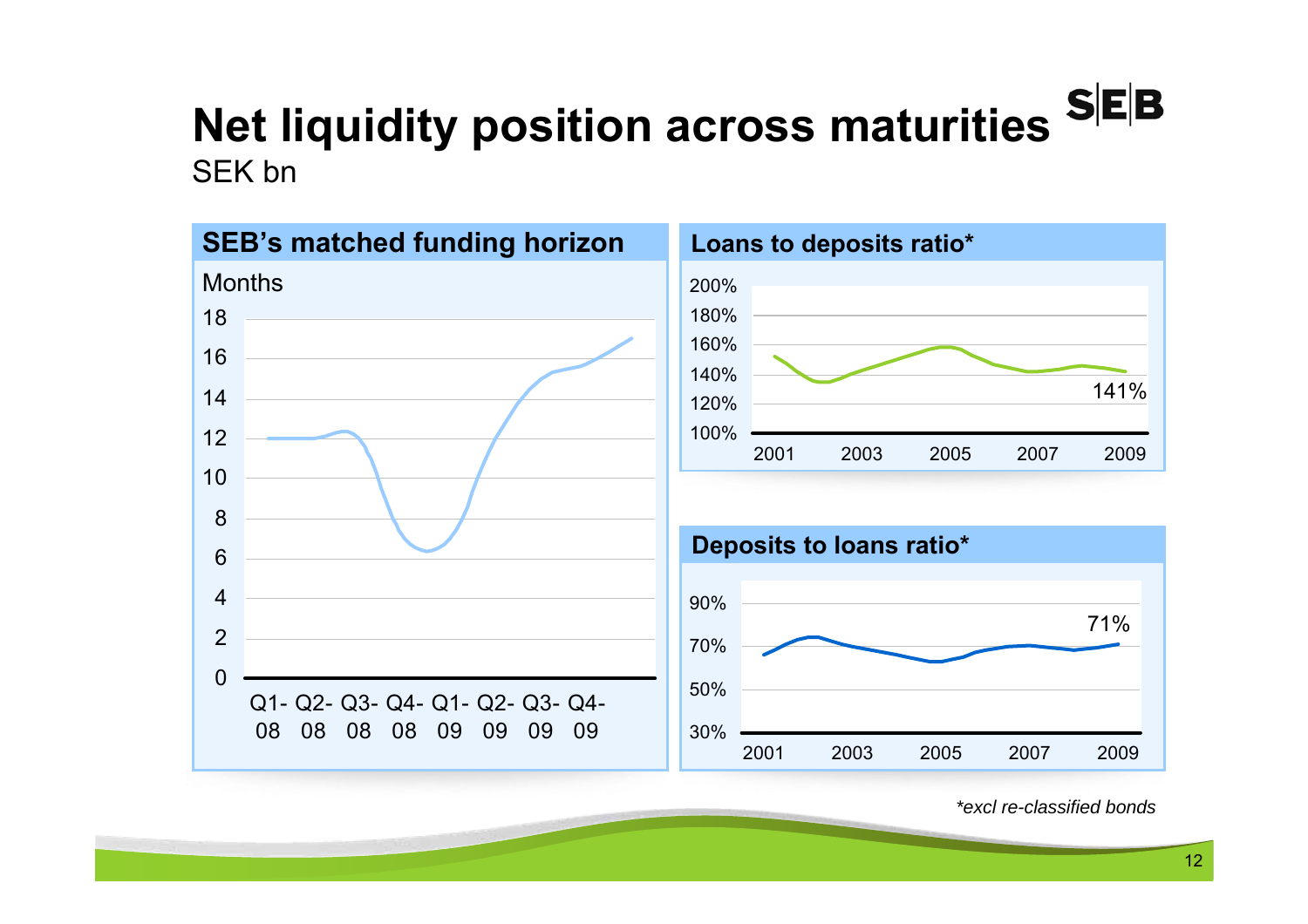

#### **Funding raised with original maturity > 1 year**  SEK bn

|                                 |       |       | Q <sub>1</sub> | Q2   | Q3   | Q <sub>4</sub> |
|---------------------------------|-------|-------|----------------|------|------|----------------|
| Instrument                      | 2008  | 2009  | 2009           | 2009 | 2009 | 2009           |
| <b>Yankee CD</b>                | 5.9   | 3.1   | 0.0            | 1.3  | 1.8  | 0.0            |
| <b>Senior unsecured Germany</b> | 2.0   | 5.2   | 0.1            | 1.0  | 3.7  | 0.4            |
| <b>Senior unsecured Sweden</b>  | 37.4  | 60.4  | 0.0            | 24.7 | 35.7 | 0.0            |
| <b>Structured bonds</b>         | 13.4  | 8.3   | 4.1            | 0.6  | 1.5  | 2.1            |
| <b>Covered bonds Germany</b>    | 29.7  | 24.4  | 6.7            | 5.7  | 8.5  | 3.5            |
| <b>Covered bonds Sweden</b>     | 72.9  | 25.6  | 13.9           | 6.5  | 3.9  | 1.3            |
| Hybrid tier 1                   | 4.7   | 3.3   | 0.0            | 0.0  | 0.0  | 3.3            |
| <b>Total</b>                    | 166.0 | 130.3 | 24.8           | 39.9 | 55.1 | 10.5           |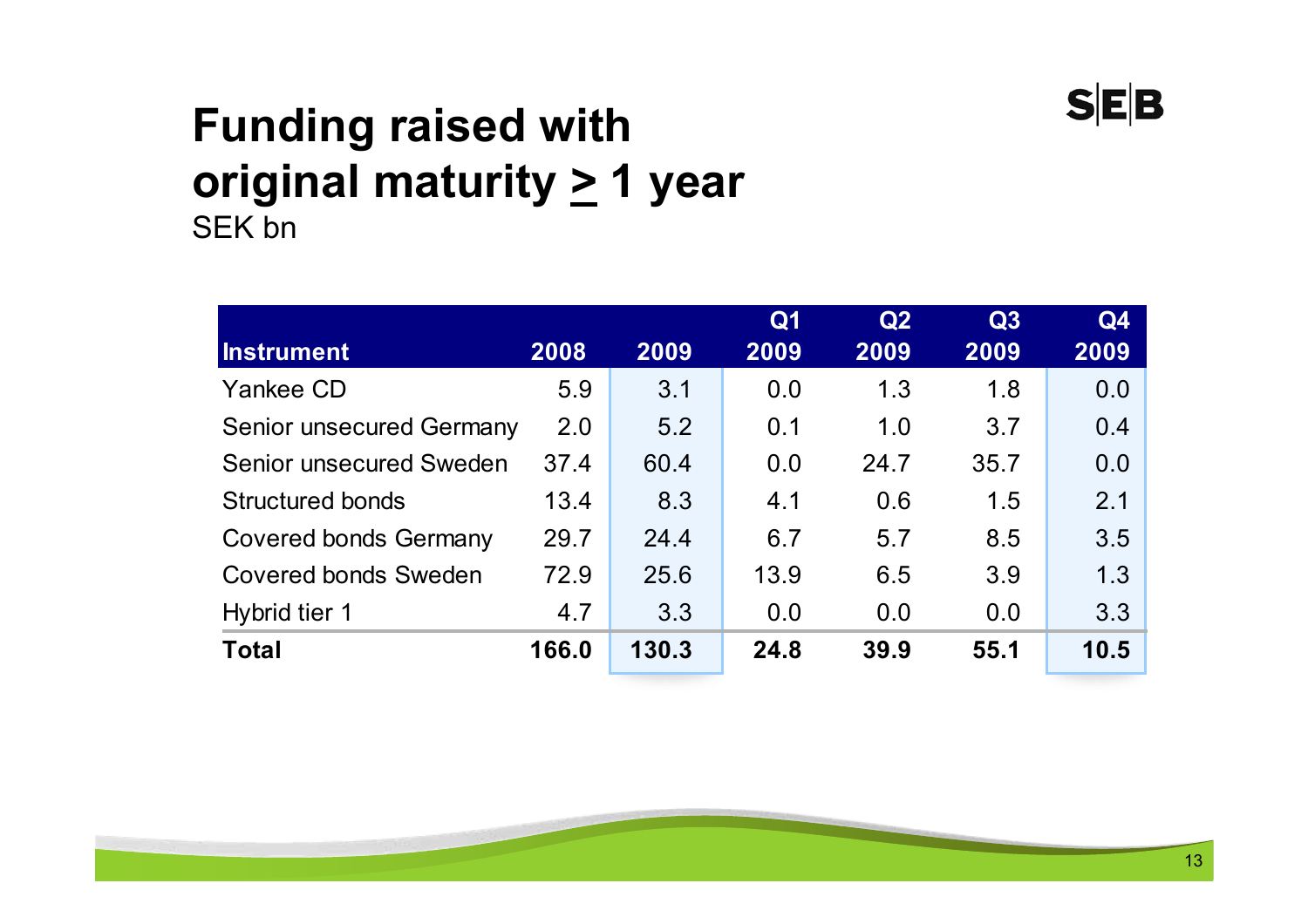## **Dividend development**



SEK m



\*No. shares adjusted for rights issue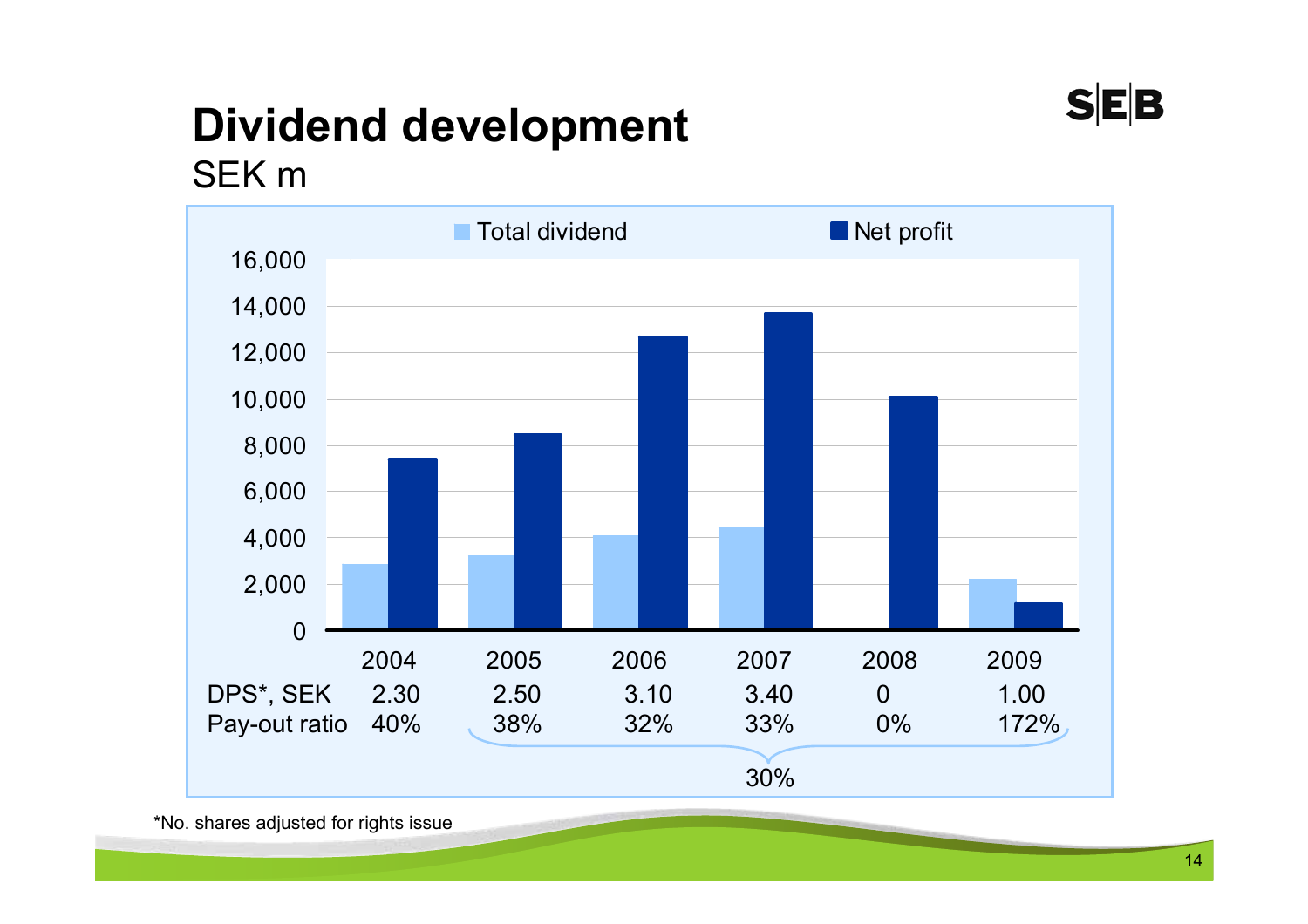## **Capital adequacy**

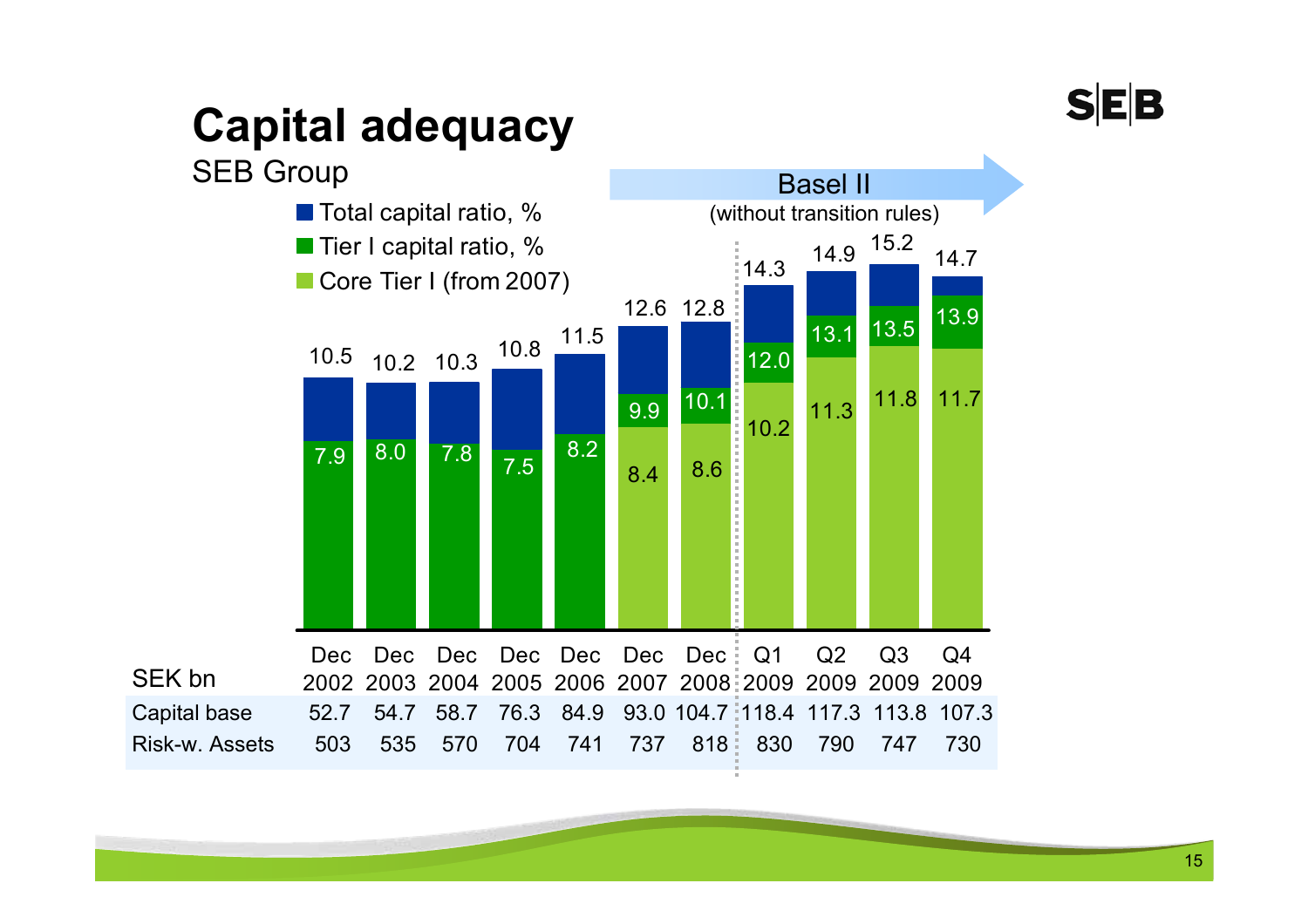### SEB

## **Capital adequacy and RWA**

SEB Group - Basel II without transitional rules

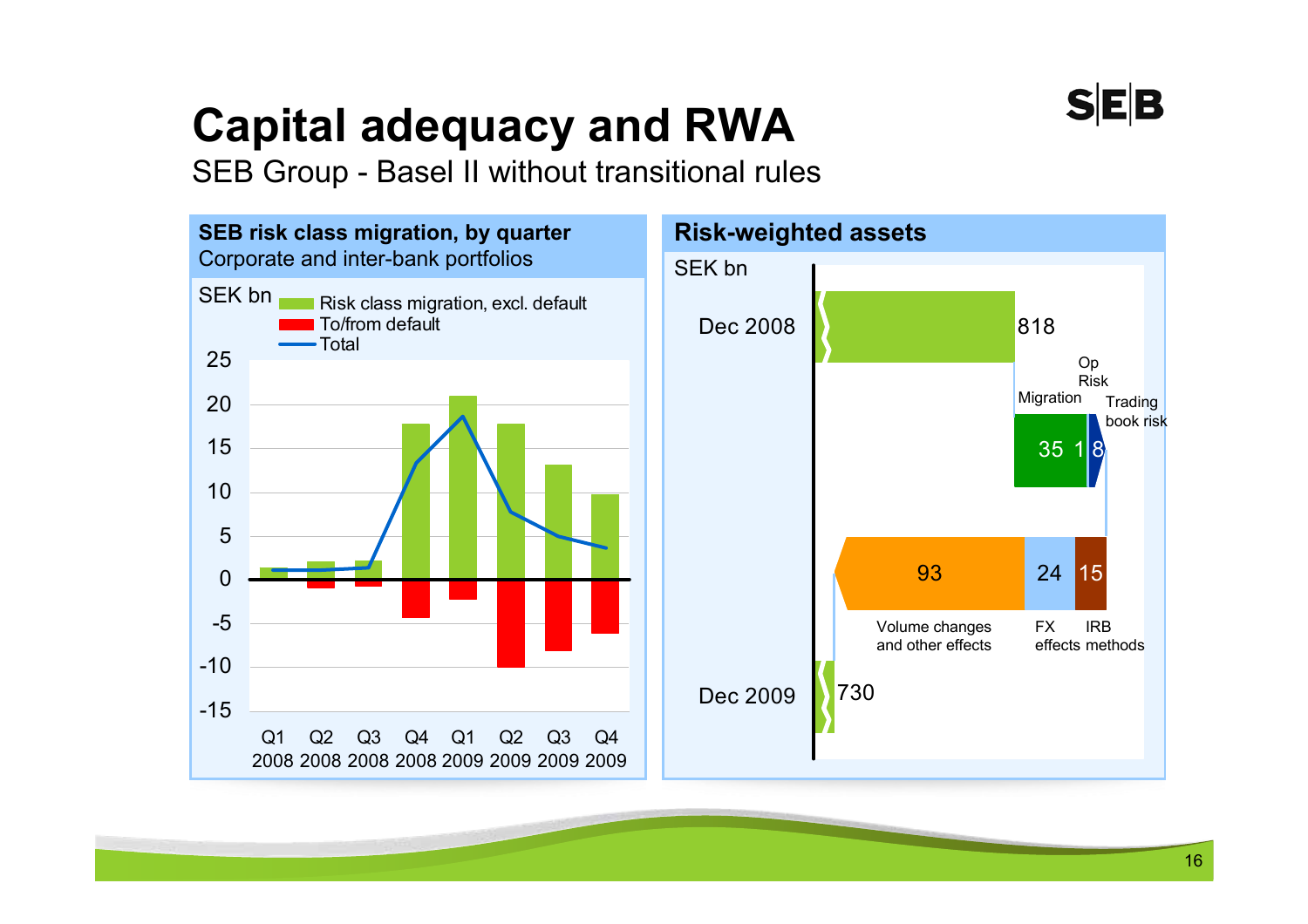

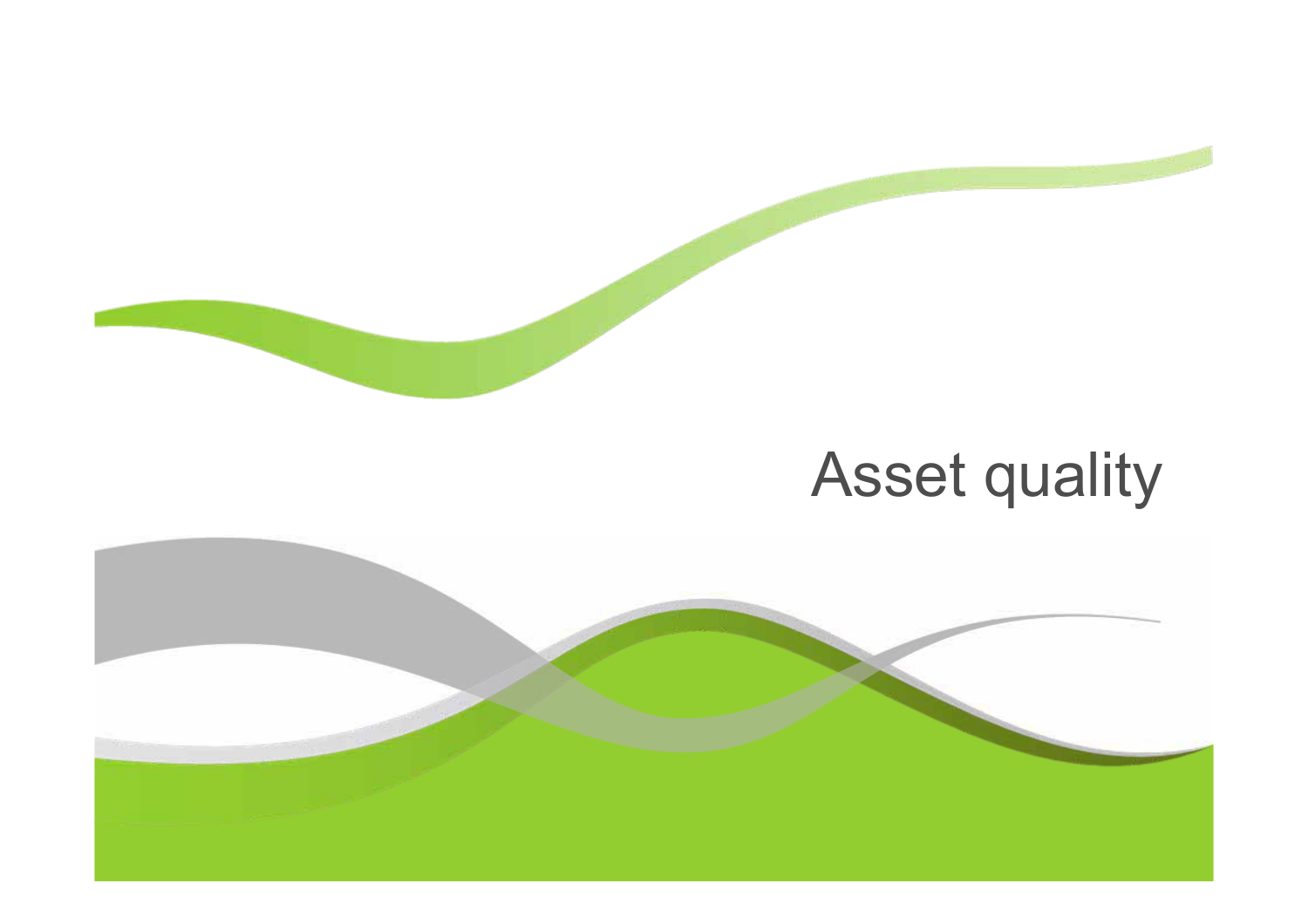## **Credit portfolio\***

On and off balance, SEK bn

| Dec '09 (Dec '08) | <b>Swedish</b> |         | <b>Nordic</b><br>Other** |       | <b>German</b> |         | <b>Baltic</b> |          |     | <b>Total</b> |
|-------------------|----------------|---------|--------------------------|-------|---------------|---------|---------------|----------|-----|--------------|
| Corporates        | 322            | (391)   | 163                      | (175) | 103           | (120)   | 68            | (95)     | 656 | (782)        |
| Property          |                |         |                          |       |               |         |               |          |     |              |
| Management        | 114            | (105)   | 21                       | (22)  | 84            | (104)   | 28            | (32)     | 247 | (262)        |
| Households        | 306            | (269)   | 46                       | (45)  | 97            | (104)   | 60            | (68)     | 509 | (486)        |
| Public            |                |         |                          |       |               |         |               |          |     |              |
| Administration    | 23             | (32)    | 1                        | (2)   | 65            | (79)    | 5             | (6)      | 95  | (119)        |
| Total non-banks   | 765            | (797)   | 231                      | (244) | 350           | (407)   | 160           | (200)    |     | 1,507(1649)  |
| <b>Banks</b>      | 176            | (175)   | 54                       | (41)  | 79            | (68)    | 1             | (2)      | 310 | (286)        |
| <b>Total</b>      | 941            | (972)   | 285                      | (285) | 429           | (475)   | 162           | (202)    |     | 1,816(1,934) |
|                   |                | $-3.2%$ |                          | 0%    |               | $-9.7%$ |               | $-19.8%$ |     | $-6.1%$      |

*\* Based on Client Relationship Management*

*\*\* Including other*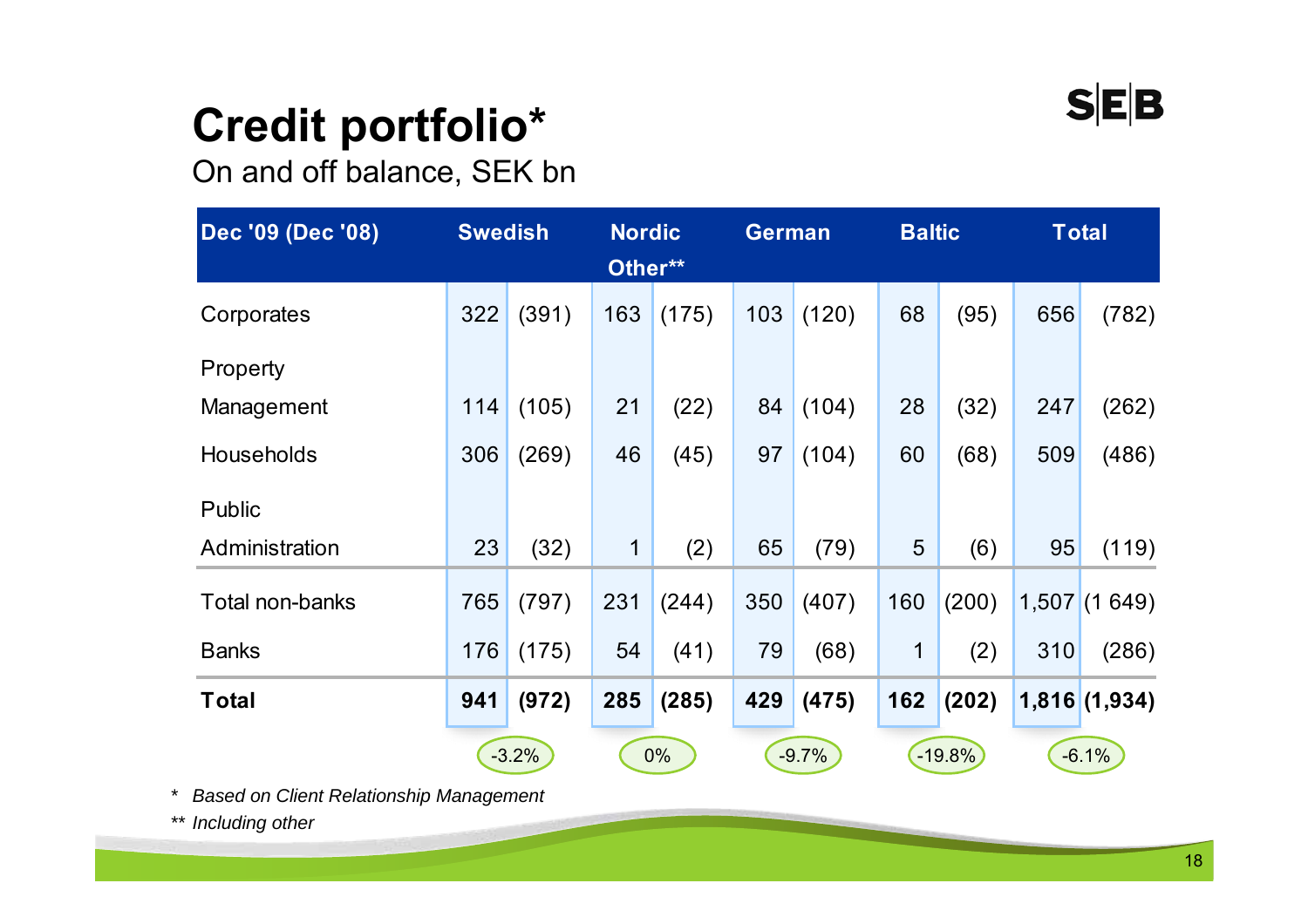## **Loan portfolio\***

SEK bn

| Dec '09 (Dec '08)      | <b>Swedish</b> |         | <b>Nordic</b><br>Other** |       | <b>German</b> |         | <b>Baltic</b>  |          | <b>Total</b> |              |
|------------------------|----------------|---------|--------------------------|-------|---------------|---------|----------------|----------|--------------|--------------|
| Corporates             | 221            | (264)   | 39                       | (42)  | 52            | (65)    | 54             | (72)     | 365          | (445)        |
| Property               |                |         |                          |       |               |         |                |          |              |              |
| Management             | 113            | (105)   | $5\phantom{1}$           | (4)   | 74            | (87)    | 27             | (29)     | 219          | (227)        |
| <b>Households</b>      | 271            | (241)   | 24                       | (23)  | 76            | (82)    | 57             | (63)     | 429          | (410)        |
| <b>Public</b>          |                |         |                          |       |               |         |                |          |              |              |
| Administration         | 12             | (18)    | $\mathbf 1$              | (2)   | 64            | (74)    | $\overline{4}$ | (5)      | 81           | (100)        |
| <b>Total non-banks</b> | 617            | (630)   | 68                       | (72)  | 266           | (310)   |                | 142(170) |              | 1,094(1,183) |
| <b>Banks</b>           | 118            | (110)   | 34                       | (20)  | 61            | (44)    | $\mathbf 1$    | (1)      | 214          | (177)        |
| <b>Total</b>           | 736            | (740)   | 102                      | (92)  | 327           | (355)   |                | 143(172) | 1,308        | (1, 361)     |
|                        |                | $-0.7%$ |                          | 10.2% |               | $-8.1%$ |                | $-16.9%$ |              | $-3.9%$      |

*\* Geographical distribution is based on where the loan is booked*

*\*\* Including other*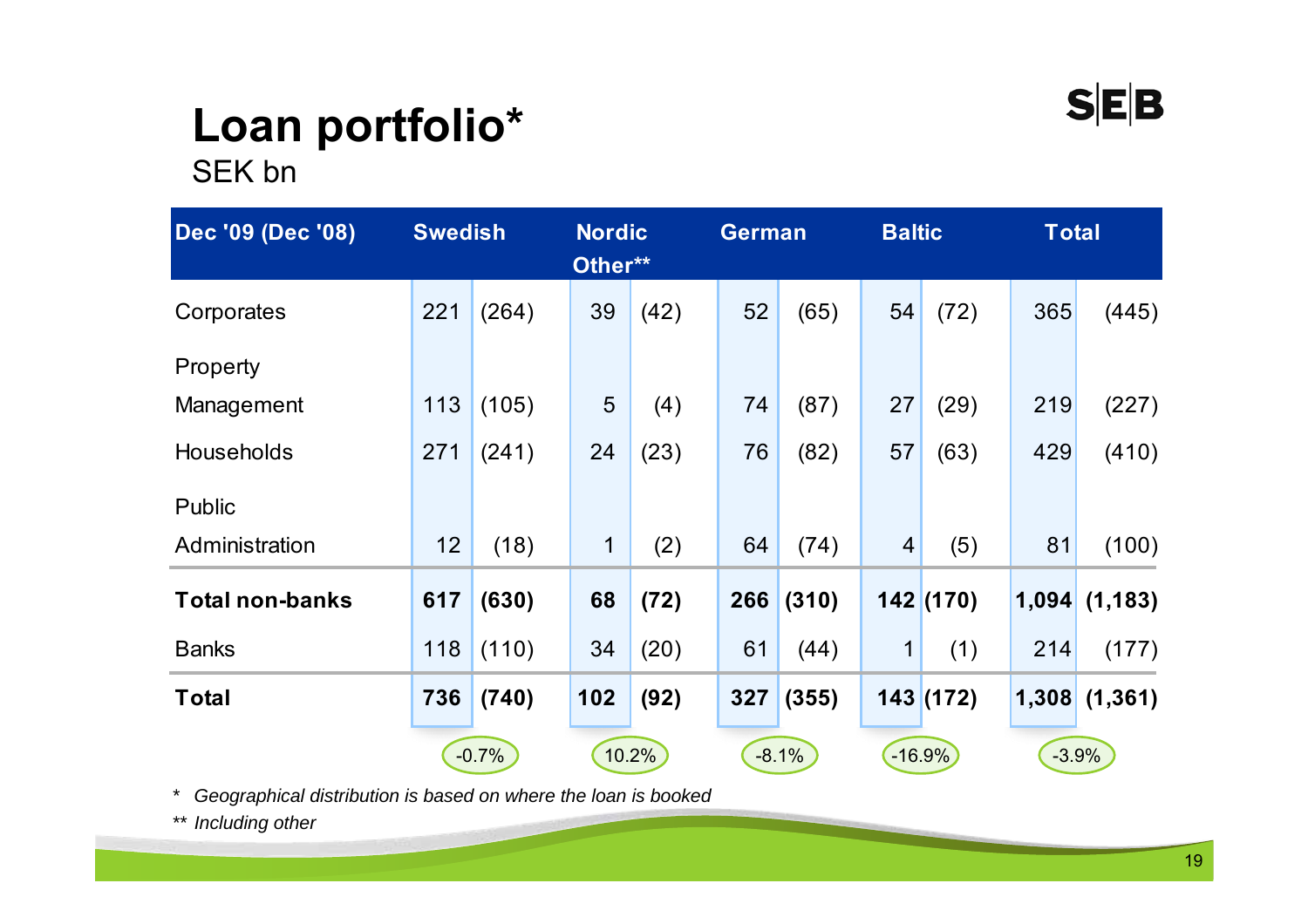### **Credit portfolio**

On and off balance, SEK bn

| <b>SEB Group</b>             | <b>Dec '05</b> | <b>Dec '06</b> | <b>Dec '07</b> | <b>Dec '08</b> | <b>Dec '09</b> | $\frac{9}{6}$ |
|------------------------------|----------------|----------------|----------------|----------------|----------------|---------------|
| Corporates                   | 494            | 484            | 571            | 782            | 656            | 36%           |
| <b>Property Management</b>   | 192            | 192            | 212            | 262            | 247            | 14%           |
| <b>Households</b>            | 319            | 374            | 434            | 486            | 509            | 28%           |
| <b>Public Administration</b> | 125            | 97             | 88             | 119            | 95             | 5%            |
| <b>Total non-banks</b>       | 1,130          | 1,147          | 1,305          | 1,649          | 1,507          | 83%           |
| <b>Banks</b>                 | 198            | 169            | 248            | 286            | 310            | 17%           |
| <b>Total</b>                 | 1,328          | 1,316          | 1,553          | 1,934          | 1,816          | 100%          |

| <b>SEB Group</b>              | <b>Dec '07</b> | <b>Dec '08</b> |             |       |       |       | Mar '09 Jun '09 Sep '09 Dec '09 ∆ Q3/Q2 ∆ Q3/Q4 |       |
|-------------------------------|----------------|----------------|-------------|-------|-------|-------|-------------------------------------------------|-------|
| Lending *                     | 1.112          | 1.362          | 1,356 1,262 |       | 1.228 | 1.308 | -34                                             | 80    |
| <b>Contingent Liabilities</b> | 365            | 442            | 445         | 430   | 415   | 406   | $-15$                                           | $-10$ |
| Derivative Instruments        | 75             | 130            | 132         | 114   | 110   | 102   | -4                                              | $-7$  |
| <b>Credit Portfolio</b>       | 1.552          | 1.934          | 1,933       | 1,806 | 1,753 | 1.816 | $-54$                                           | 64    |

\* Before credit loss reserves, excluding repos & debt instruments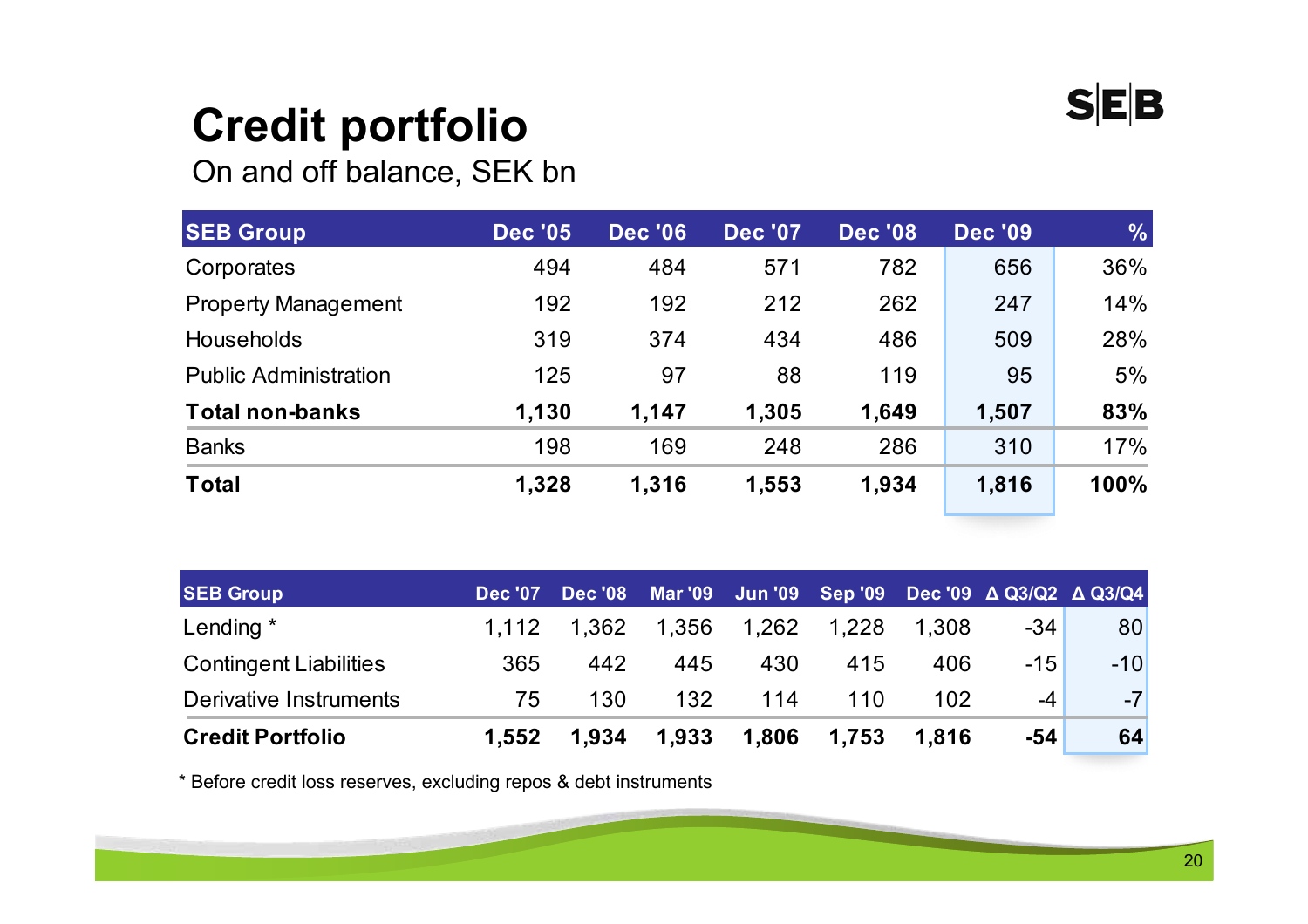## **Rating of credit portfolio**

Dec 2009







\*Including repos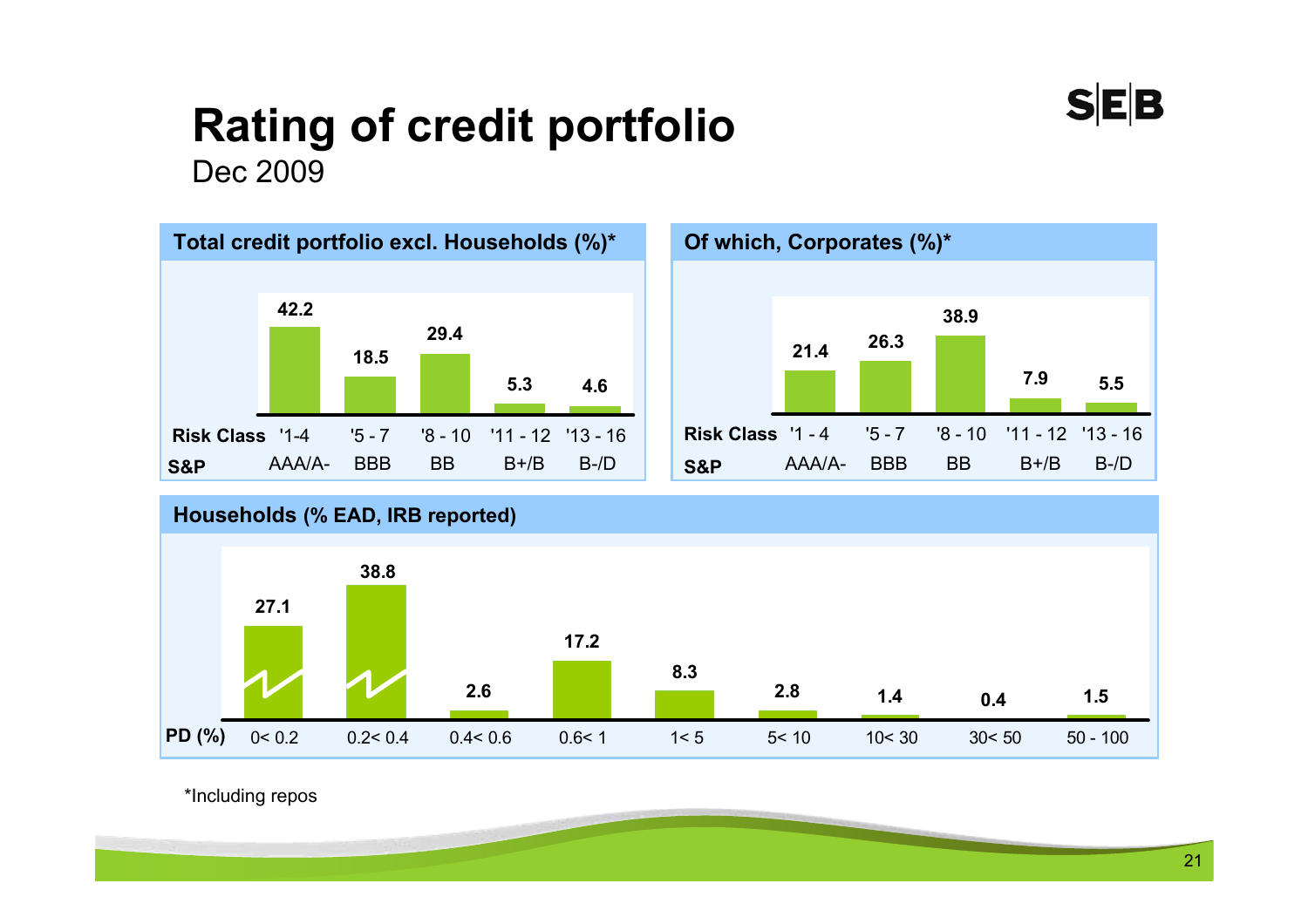#### **Credit portfolio – Households** SEK bn



\* Including Other

**SEB**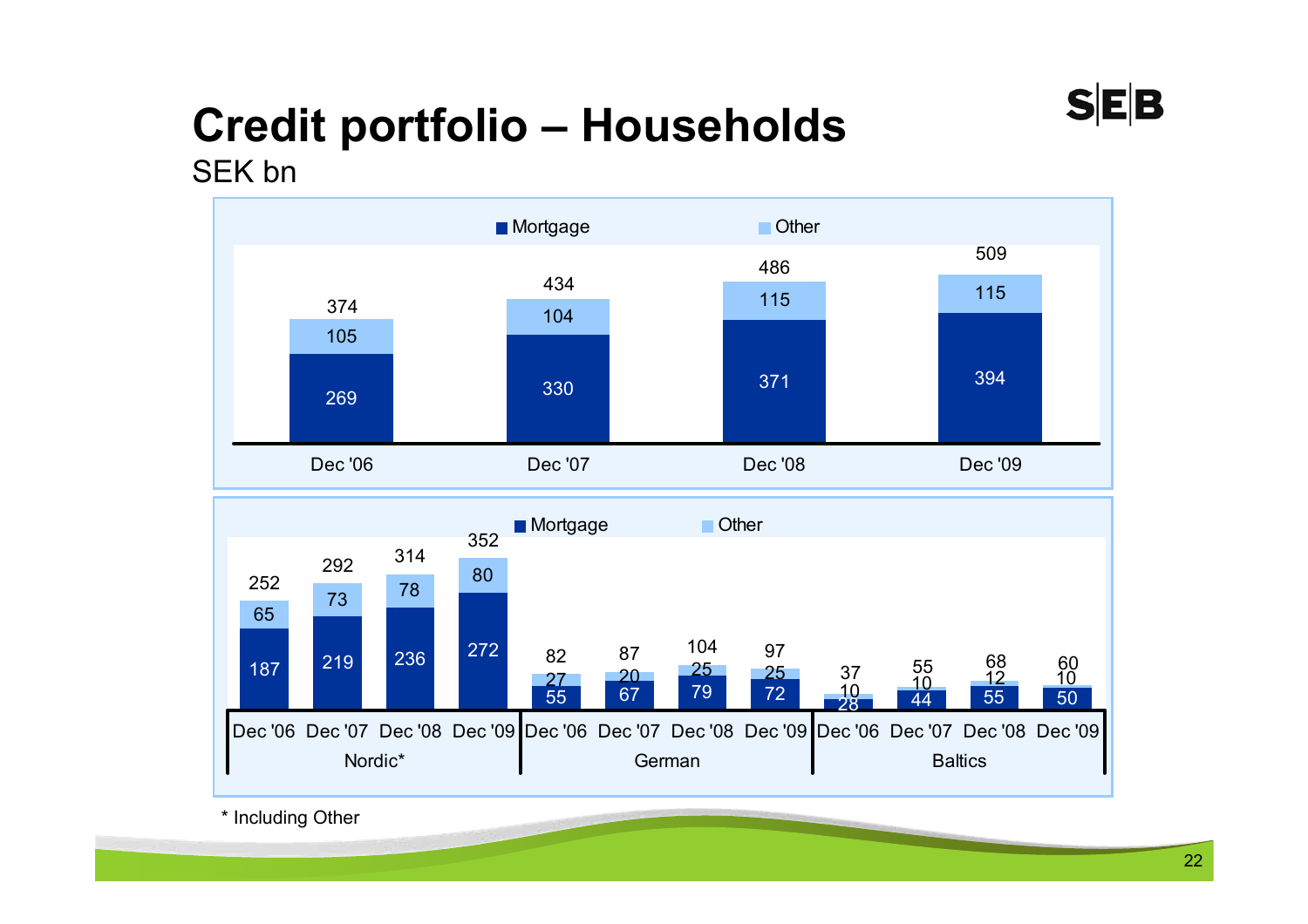### **SEB**

#### **Credit portfolio – Corporates** SEK bn



Geography based on client relationship management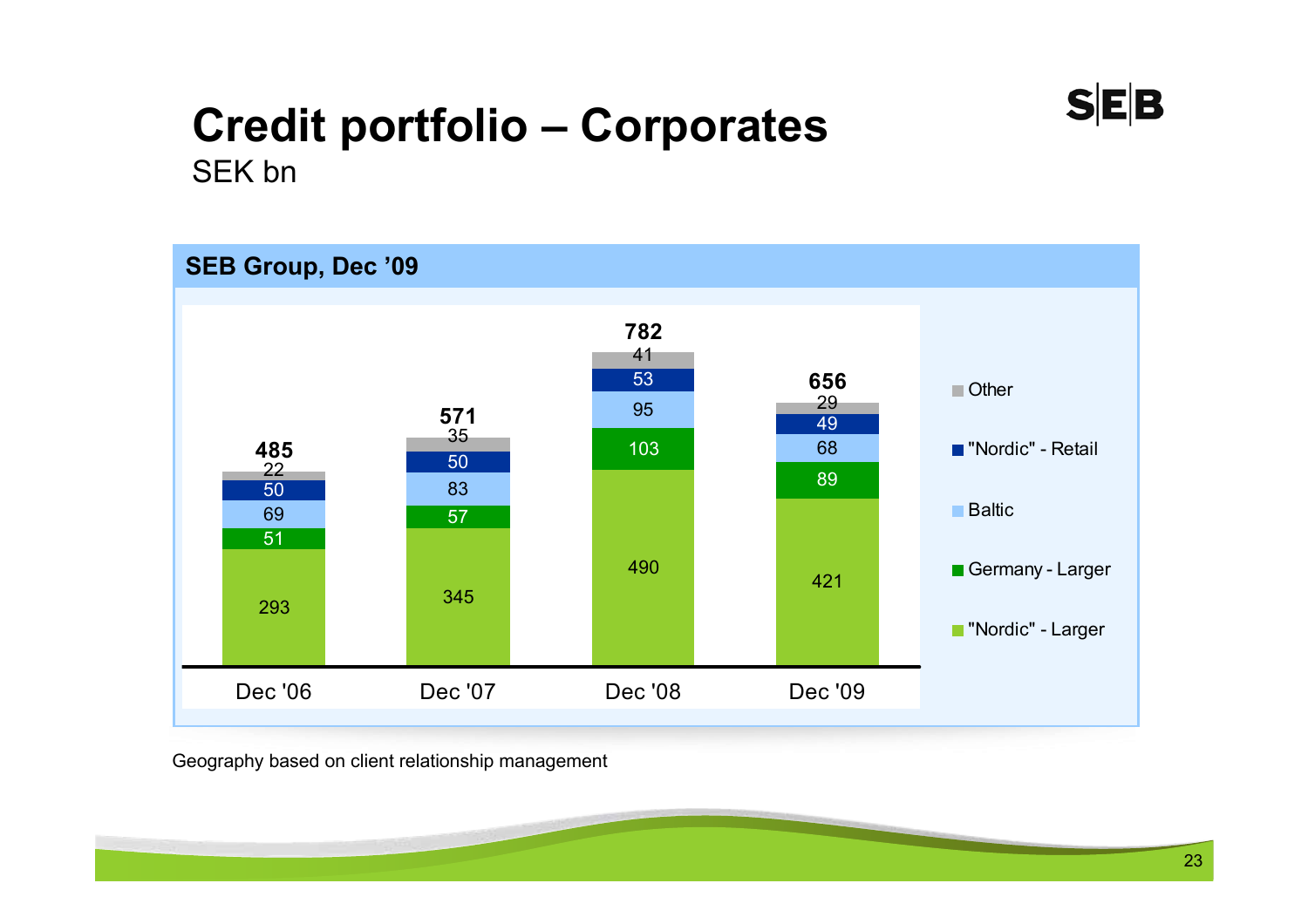### **Corporate credit portfolio – by industry** SEB Group, SEK bn

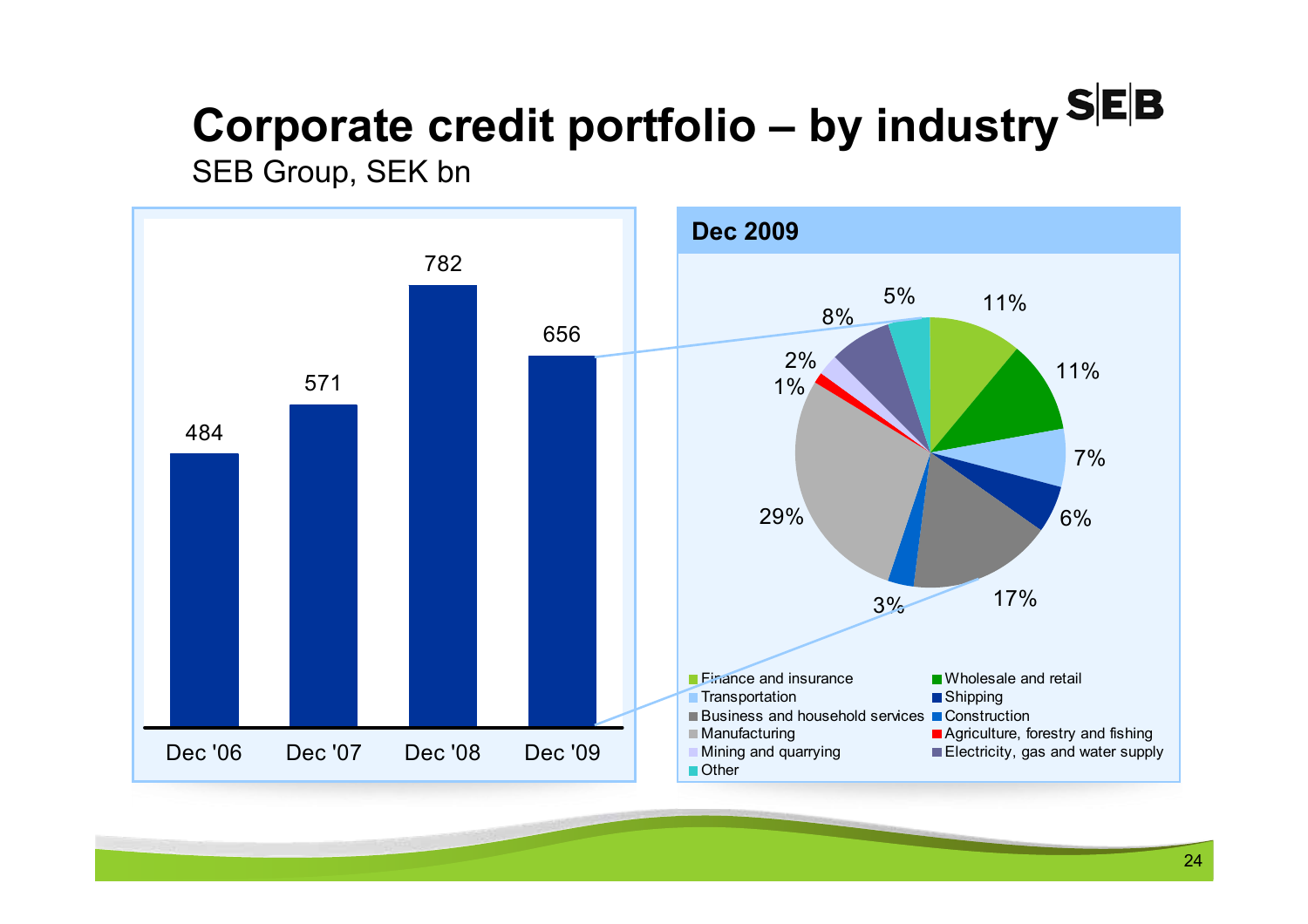#### **Property management credit portfolio –by geography\***

SEB Group, SEK bn



\*By obligor's domicile

**SEB**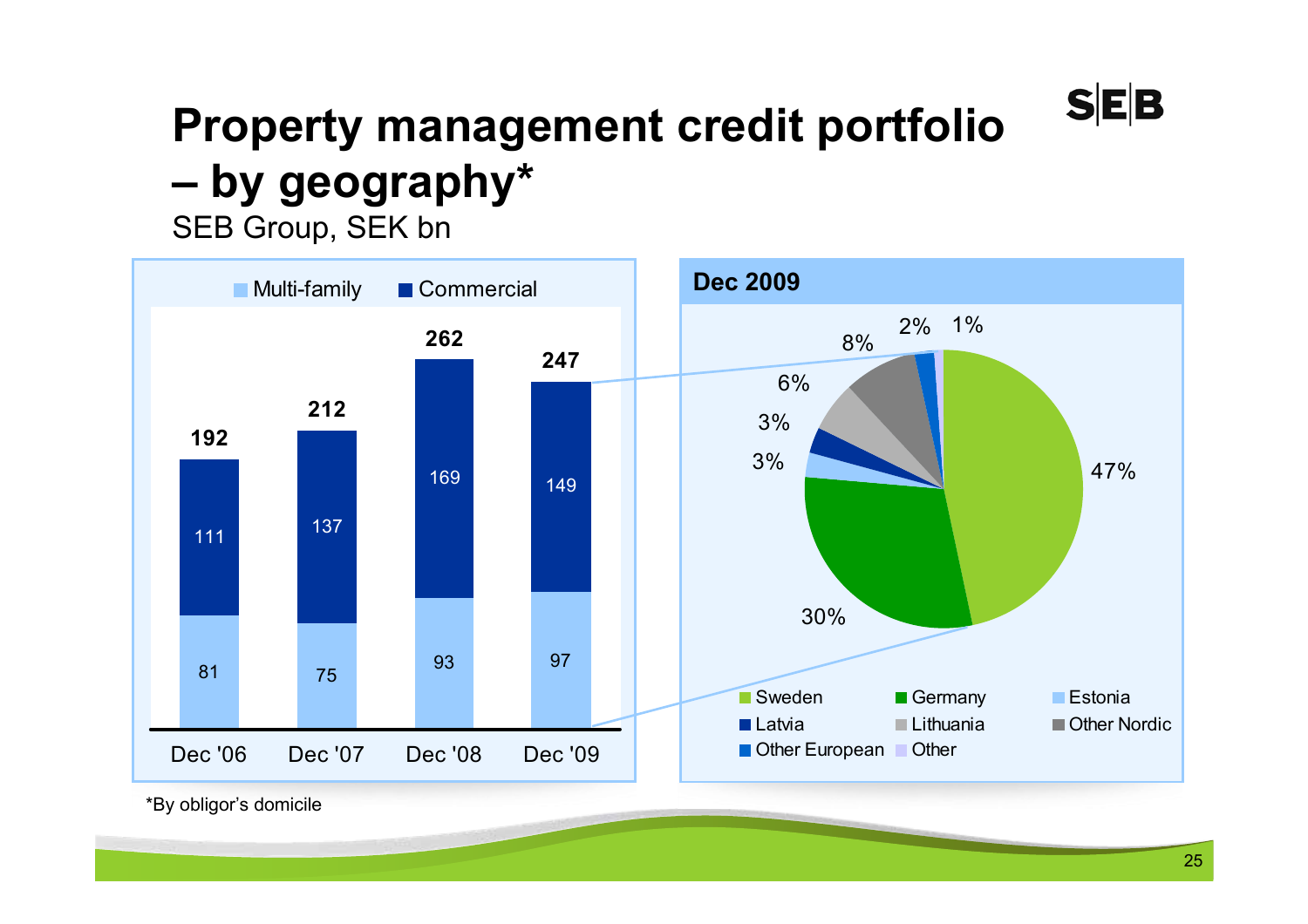#### **SEB**

### **Asset quality**



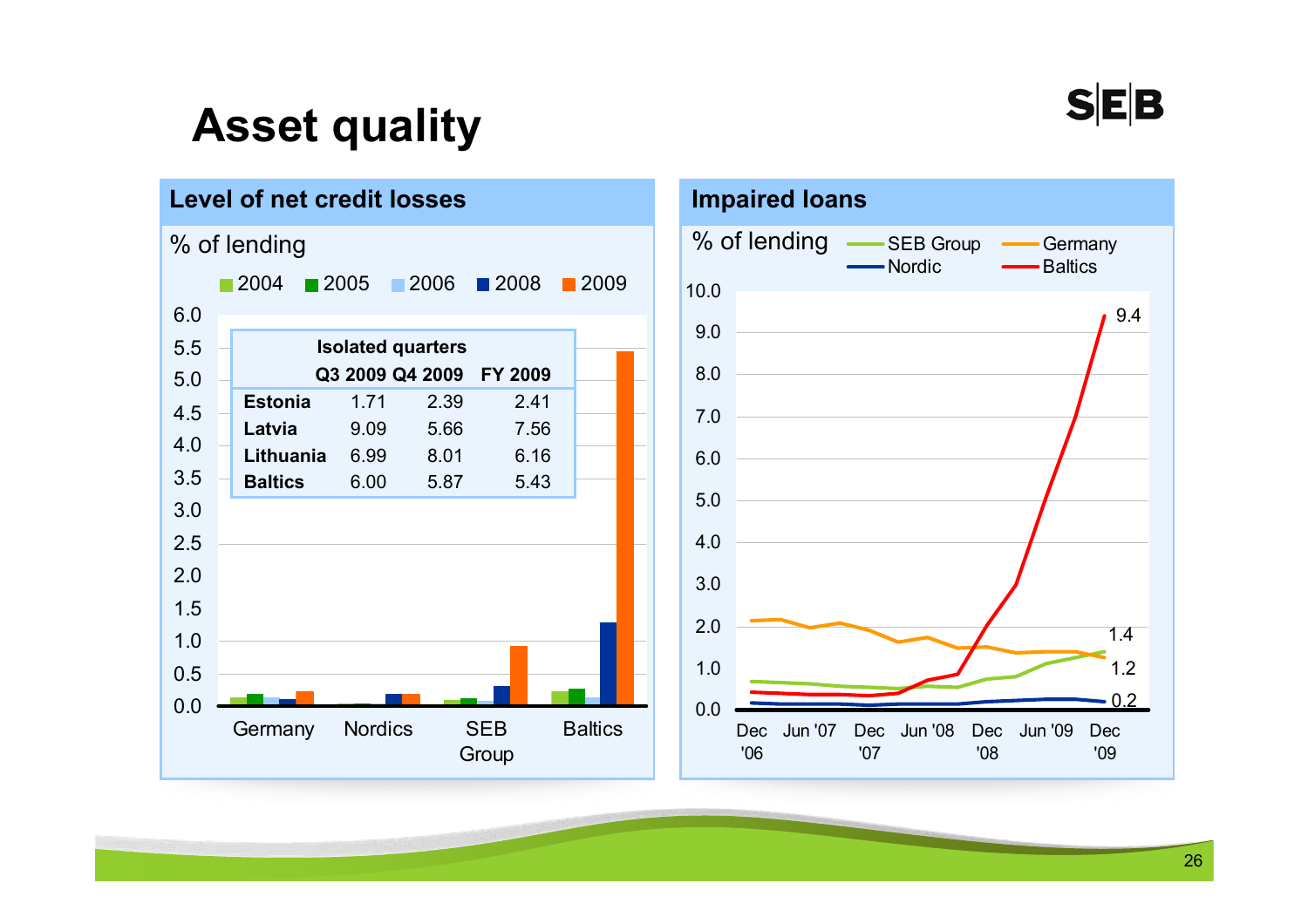### $S|E|B$

## **Non-performing loans and reserves**

SEB Group, SEK m

| Individually assessed loans         |                                 |        |        |       |                 |                                                                                                          |
|-------------------------------------|---------------------------------|--------|--------|-------|-----------------|----------------------------------------------------------------------------------------------------------|
| Impaired loans, gross               | 7,404                           | 11,411 | 12,982 |       | 18,369          | 21,324                                                                                                   |
| Specific reserves                   | 3,787                           | 5,022  | 5,608  | 7,001 | 8,347           | 10,456                                                                                                   |
| Collective reserves                 |                                 | 2,793  |        |       | 4,915           | 4,371                                                                                                    |
| Off Balance sheet reserves          | 209                             | 251    | 407    | 281   | 348             | 478                                                                                                      |
| Specific reserve ratio              | 51%                             | 44%    | 43%    | 42%   | 45%             | 49%                                                                                                      |
| Specific & Collective reserve ratio | 77%                             | 69%    | 72%    | 72%   | 72%             | 70%                                                                                                      |
|                                     |                                 |        |        |       |                 |                                                                                                          |
|                                     |                                 |        |        |       |                 |                                                                                                          |
| Loans past due $> 60$ days          | 987                             | 3,164  | 4,561  |       | 6,939           | 6,937                                                                                                    |
| <b>Restructured loans</b>           |                                 |        |        |       |                 | 312                                                                                                      |
| Collective reserves                 | 702                             | 1,404  | 1,847  |       | 2,781           | 3,250                                                                                                    |
| Reserve ratio                       | 71%                             | 44%    | 41%    | 37%   | 40%             | 45%                                                                                                      |
| <b>Total reserves</b>               |                                 | 9,470  | 11,547 |       | 16,391          | 18,555                                                                                                   |
| <b>Total NPL</b>                    | 8,391                           | 14,575 |        |       | 25,308          | 28,573                                                                                                   |
| Total reserve ratio                 | 79%                             | 65%    | 66%    | 63%   | 65%             | 65%                                                                                                      |
| % NPL of Lending                    | 0.63                            | 0.93   | 1.09   | 1.51  | 1.74            | 1.86                                                                                                     |
|                                     | <b>Portfolio assessed loans</b> | 6,598  | 1,900  |       | 3,685<br>17,543 | Dec '07 Dec '08 Mar '09 Jun '09 Sep '09 Dec '09<br>16,690<br>4,963<br>6,393<br>2,375<br>14,620<br>23,083 |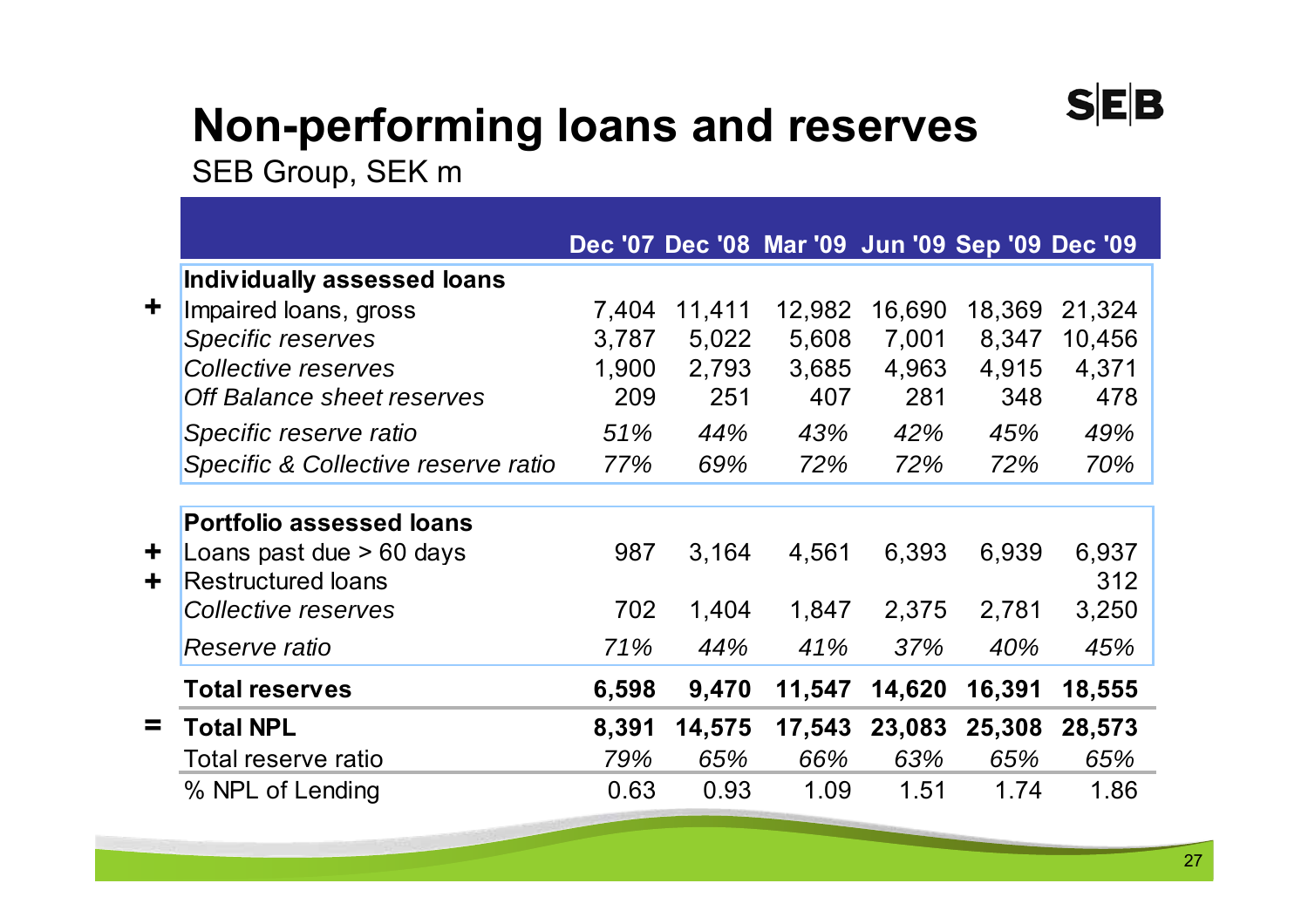#### **SEB Group – Net credit losses**  SEK m

| <b>Net credit losses, quarterly</b>    | Q <sub>1</sub><br>2008 | Q2<br>2008         | Q3<br>2008 | Q4<br>2008                      | <b>FY</b><br>2008 | Q <sub>1</sub><br>2009 | Q2<br>2009                        | Q3<br>2009 | Q <sub>4</sub><br>2009 | <b>FY</b><br>2009                             |
|----------------------------------------|------------------------|--------------------|------------|---------------------------------|-------------------|------------------------|-----------------------------------|------------|------------------------|-----------------------------------------------|
| Net write-offs                         | $-107$                 | $-131$             | $-115$     | $-137$                          | $-490$            | $-179$                 | $-331$                            | $-573$     | $-700$                 | $-1,783$                                      |
| Net specific provisions                |                        | $-145 - 328 - 283$ |            |                                 | $-682$ $-1,438$   |                        | $-873$ $-1,382$ $-2,016$ $-2,588$ |            |                        | $-6,859$                                      |
| Net collective provisions<br>of which: | $-112$                 |                    | $11 - 318$ |                                 | $-884$ $-1,303$   |                        | $-1,335 -1,855$                   | $-746$     | 128                    | $-3,806$                                      |
| Portfolio assessed loans               | $-45$                  | -82                | $-209$     | $-256$                          | $-591$            | $-432$                 | $-550$                            | $-530$     | $-451$                 | $-1,962$                                      |
| Individually assessed loans            | $-67$                  | 93                 | $-109$     | $-628$                          | $-712$            | $-903$                 | $-1.305$                          | $-216$     | 579                    | $-1,844$                                      |
| Net credit losses                      | -364                   |                    |            | $-448$ $-716$ $-1,703$ $-3,231$ |                   |                        |                                   |            |                        | $-2,386$ $-3,567$ $-3,335$ $-3,160$ $-12,448$ |
| Net credit loss level                  | 0.13                   | 0.17               | 0.27       | 0.62                            | 0.30              | 0.70                   | 1.07                              | 0.98       | 0.93                   | 0.92                                          |

 $S|E|B$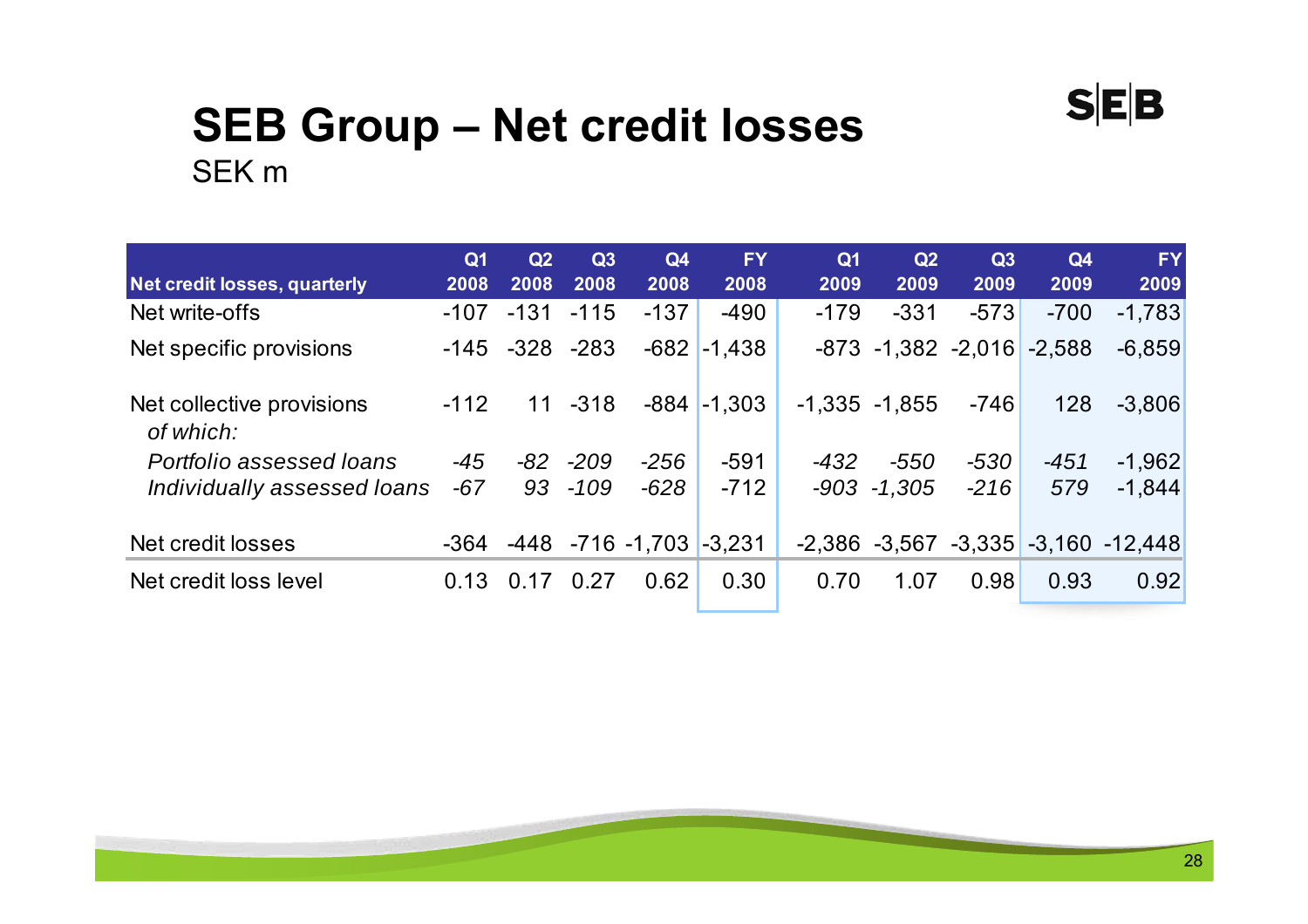

### **Credit exposure**

Baltic countries, SEK bn

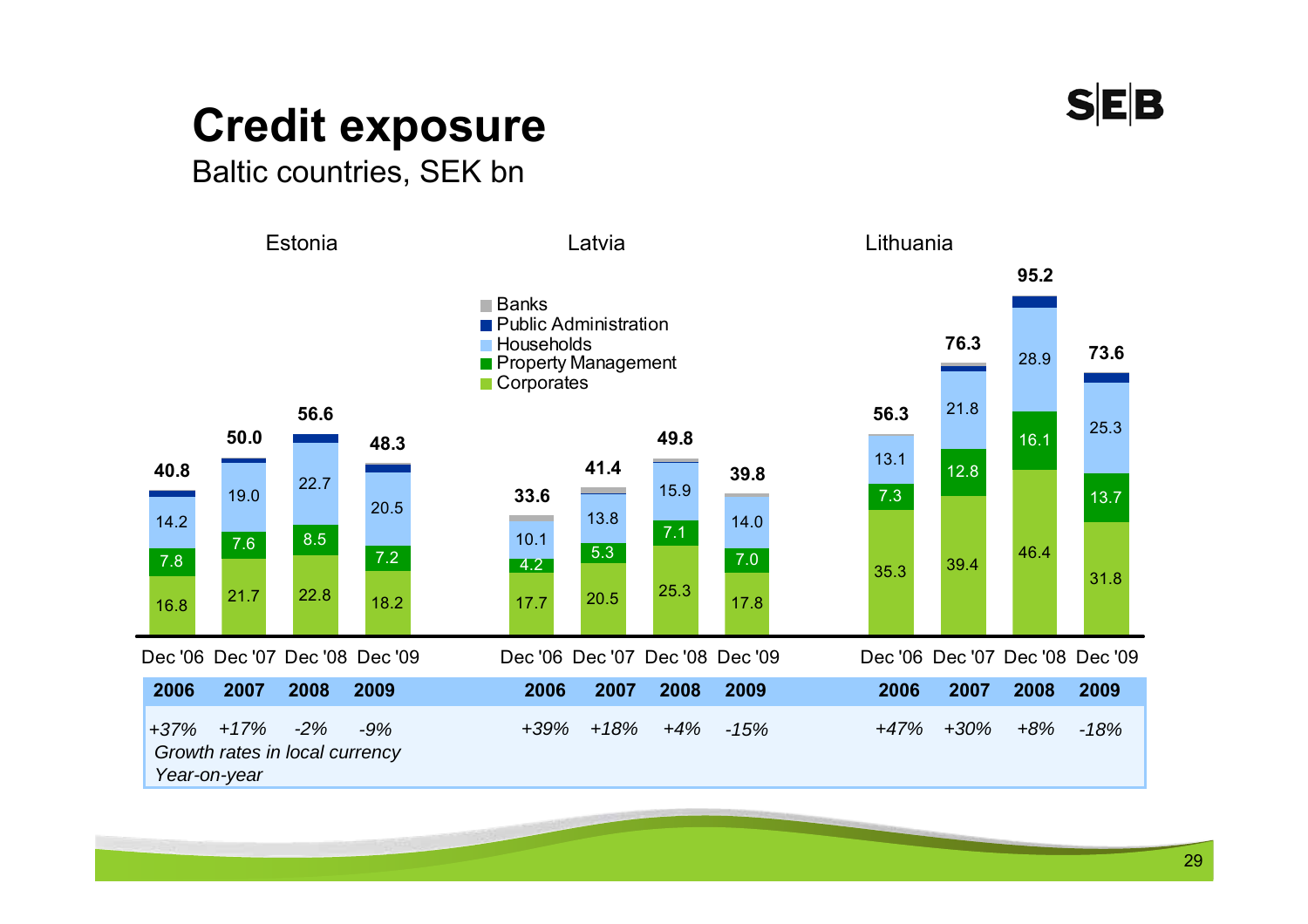### **SEB**

#### **Baltic lending to the public\*** EUR bn



*\* Excluding reclassified bonds*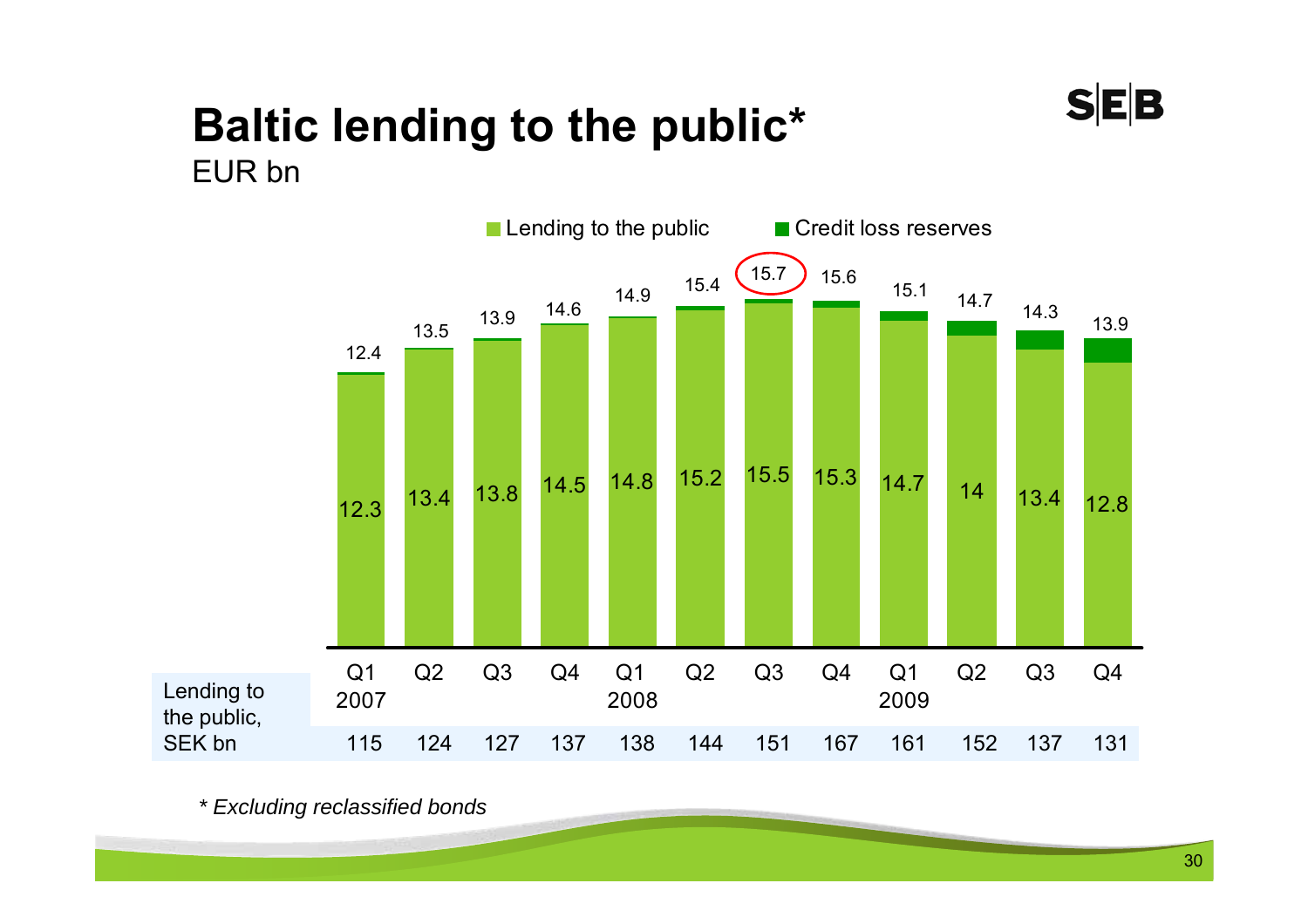### **Baltic countries – asset quality**



| <b>Baltic countries - Net Credit Losses</b><br>SEK <sub>m</sub> |                |          |                  | <b>Total</b><br><b>Jan-Dec</b> |      |  |  |
|-----------------------------------------------------------------|----------------|----------|------------------|--------------------------------|------|--|--|
|                                                                 | <b>Estonia</b> | Latvia   | <b>Lithuania</b> | '09                            | 2009 |  |  |
| Net Write-offs                                                  | 4              | $-32$    | $-595$           | $-622$                         | 6%   |  |  |
| <b>Net Specific Provisions</b>                                  | $-750$         | $-1,465$ | $-3,490$         | $-5,705$                       | 60%  |  |  |
| <b>Net Collective Provisions</b><br>of which:                   | $-449$         | $-1.631$ | $-1,165$         | $-3,246$                       | 34%  |  |  |
| Portfolio assessed loans                                        | $-202$         | -889     | $-333$           | $-1.424$                       | 15%  |  |  |
| Individually assessed loans                                     | $-248$         | $-742$   | $-832$           | $-1,822$                       | 19%  |  |  |
| <b>Net Credit Losses</b>                                        | $-1,195$       | $-3,128$ | $-5,250$         | $-9,573$                       | 100% |  |  |

**SEB**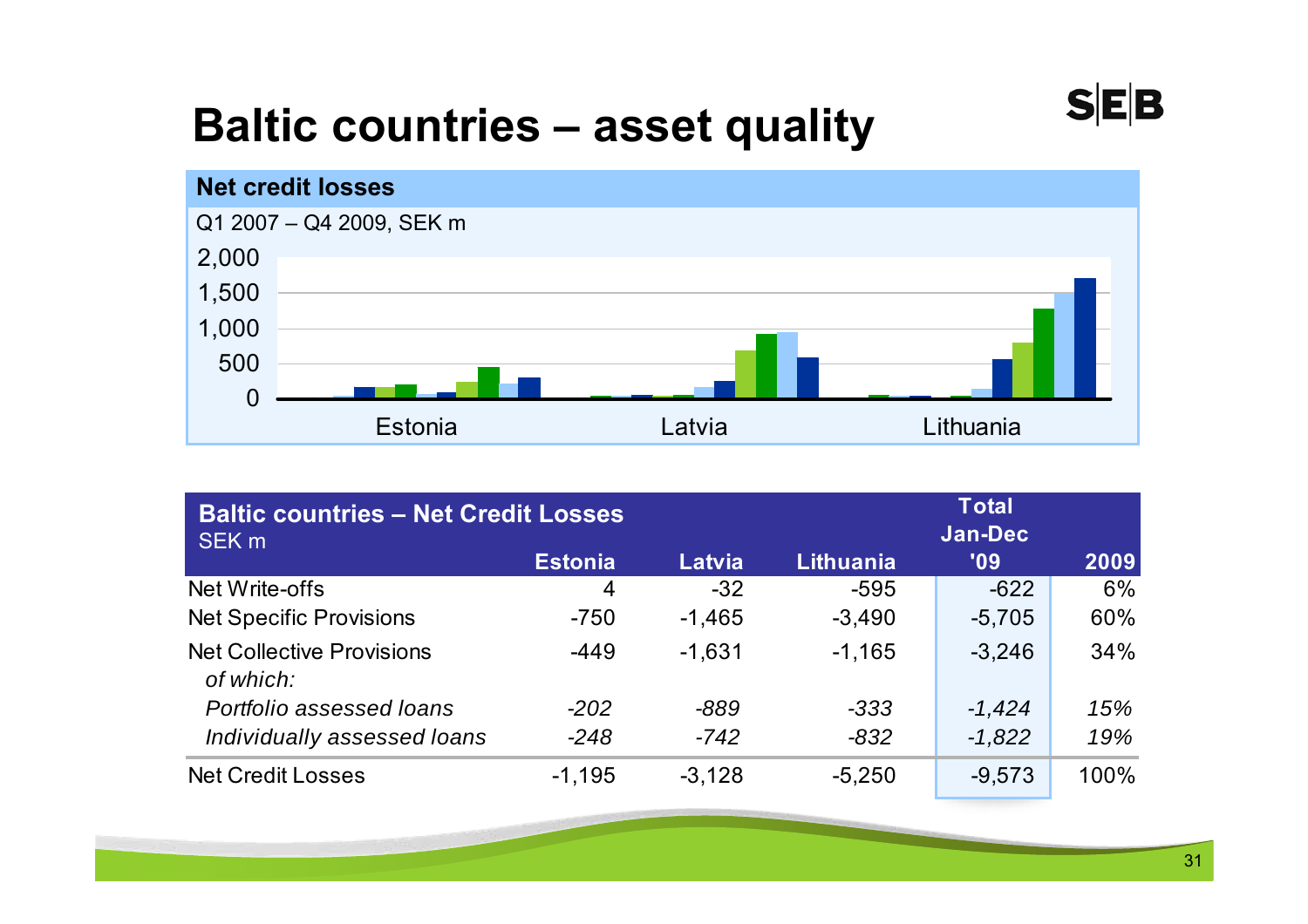### **Non-performing loans and reserves**

SEB Baltic, Dec 2009, SEK m

|            |                                   |                |        |                  | <b>Total</b>  | <b>Change</b>  |
|------------|-----------------------------------|----------------|--------|------------------|---------------|----------------|
|            |                                   | <b>Estonia</b> | Latvia | <b>Lithuania</b> | <b>Baltic</b> | Q4/Q3          |
|            | Individually assessed loans       |                |        |                  |               |                |
| ╋          | Impaired loans, gross             | 1,924          | 3,551  | 8,457            | 13,932        | 3,261          |
|            | <b>Specific reserves</b>          | 1,054          | 1,608  | 3,970            | 6,632         | 2,327          |
|            | Collective reserves               | 485            | 855    | 1,127            | 2,467         | $-593$         |
|            | Off balance sheet reserves        |                |        | 50               | 50            | $\overline{2}$ |
|            | Specific reserve ratio            | 55%            | 45%    | 47%              | 48%           |                |
|            | Total reserve ratio               | 80%            | 69%    | 60%              | 65%           |                |
|            | <b>Portfolio assessed loans</b>   |                |        |                  |               |                |
| $\ddagger$ | Loans past due $> 60$ days, gross | 1,040          | 2,182  | 1,218            | 4,440         | 74             |
| $\ddag$    | <b>Restructured loans</b>         | 19             | 123    | 170              | 312           | 312            |
|            | Collective reserves               | 465            | 1,222  | 580              | 2,267         | 410            |
|            | Reserve ratio %                   | 44%            | 53%    | 42%              | 48%           |                |
|            | <b>Total reserves</b>             | 2,004          | 3,685  | 5,727            | 11,416        | 2,146          |
|            | Total reserve ratio               | 67%            | 63%    | 58%              | 61%           |                |
| =          | <b>Total NPL</b>                  | 2,983          | 5.856  | 9,845            | 18,684        | 3,647          |
|            | % NPL of lending                  | 7.0            | 16.2   | 14.2             | 12.6          | 2.7            |

 $S|E|B$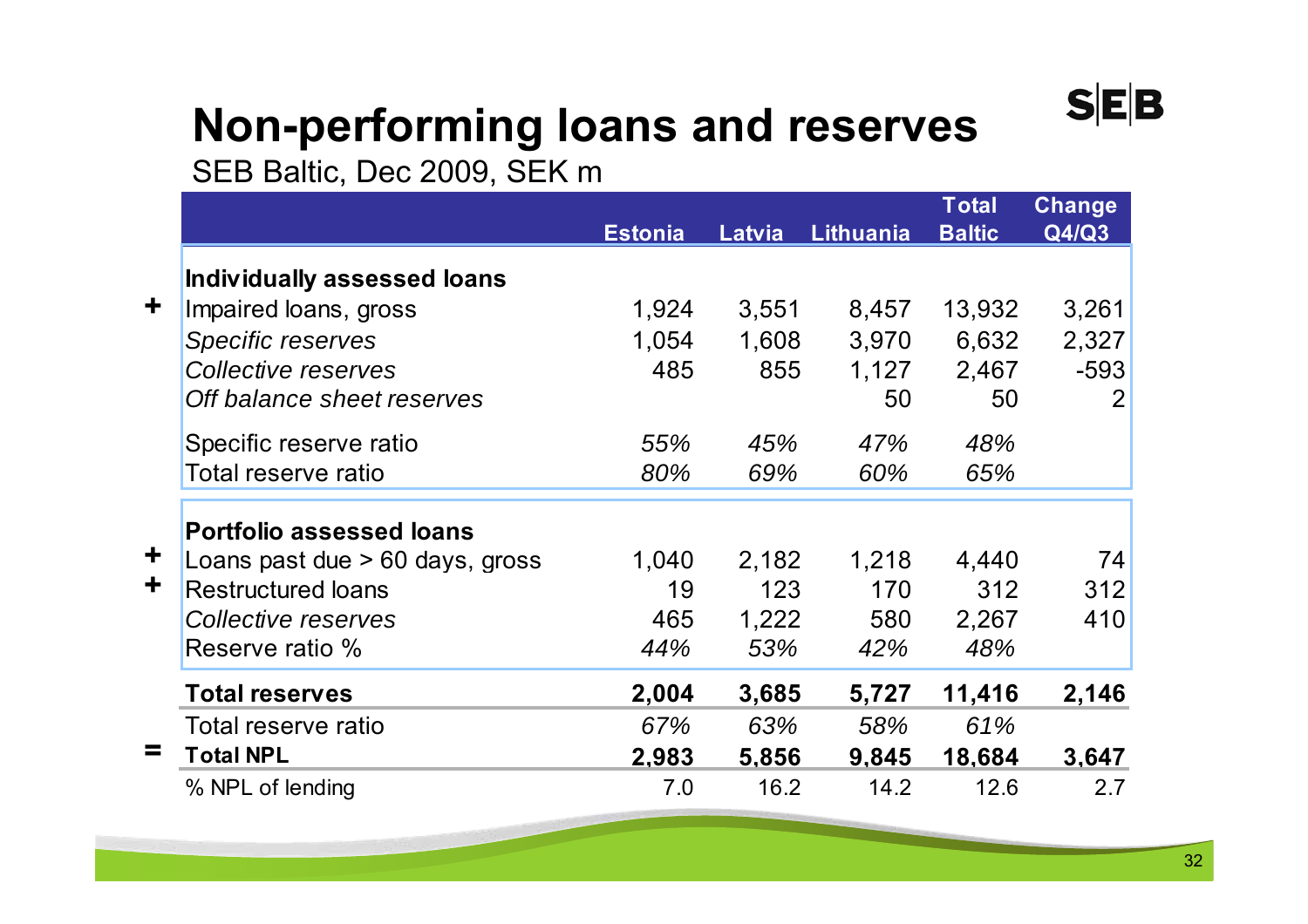

## Bond portfolios

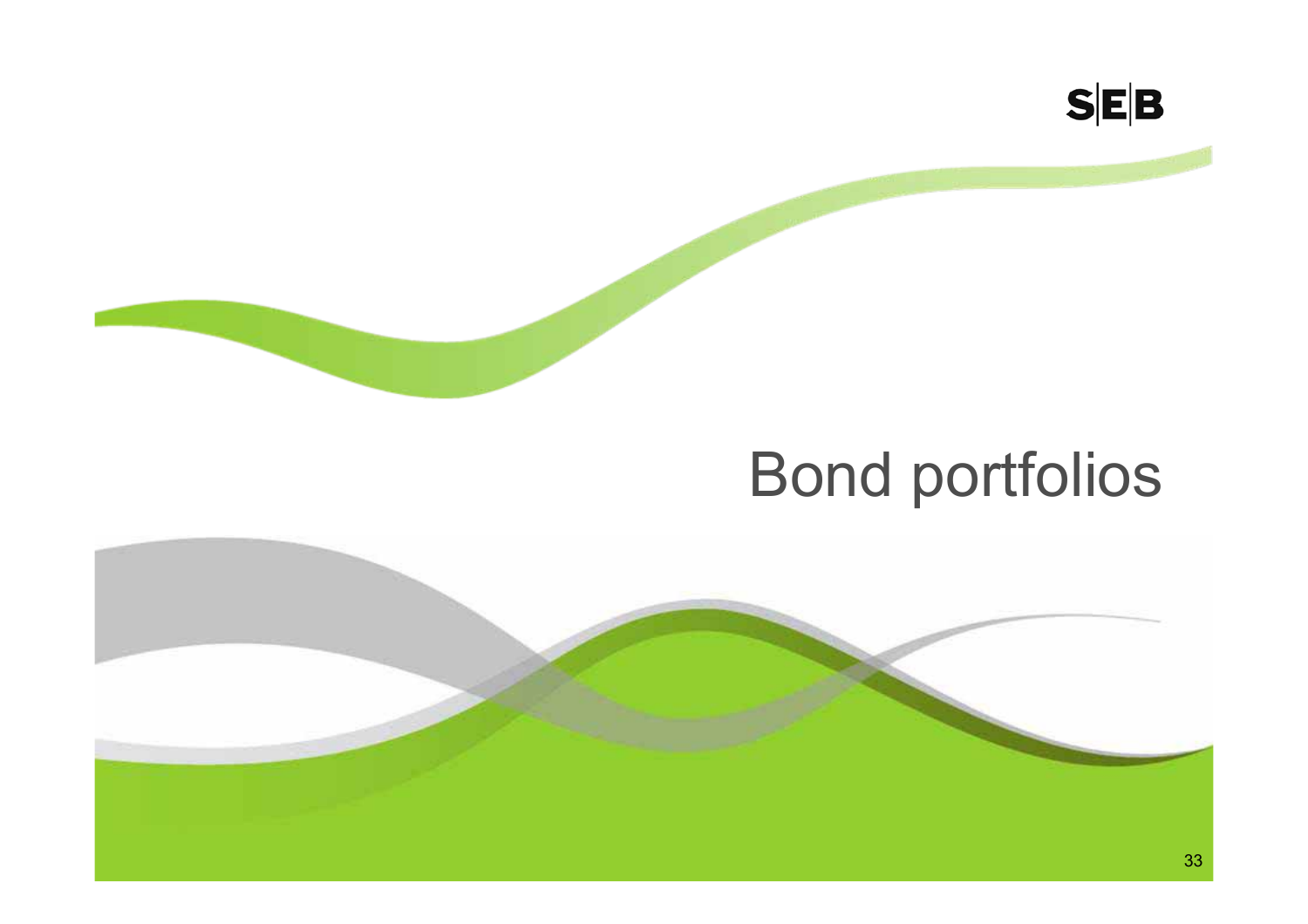## **Bond investment portfolio\***

Portfolio breakdown by asset type, Dec 2009

#### **Valuation effects in 2009 (Q4) from**

- Structured Credits:
	- Held for Trading of SEK -433m (16m)
	- Available for Sale of SEK 641m (184m)
	- L&R shadow valuation effect of SEK 528m (1874m)

#### **Valuation effects in 2009 (Q4) from**

- Financial Institutions:
	- Held for Trading of SEK -29m (-55m)
	- Available for Sale of SEK 500m (46m)
	- L&R shadow valuation effect of SEK 843m (354m)

#### **Valuation effects in 2009 (Q4) from**

- Covered bonds:
	- Held for Trading of SEK 16m (6m)
	- Available for Sale of SEK 233m (-108m)
	- L&R shadow valuation effect of SEK 2m (9m)



- Available for Sale (MTM over equity)
- Held for Trading (MTM over income)

\* Net of short and fully matched positions; excluding holdings in the insurance business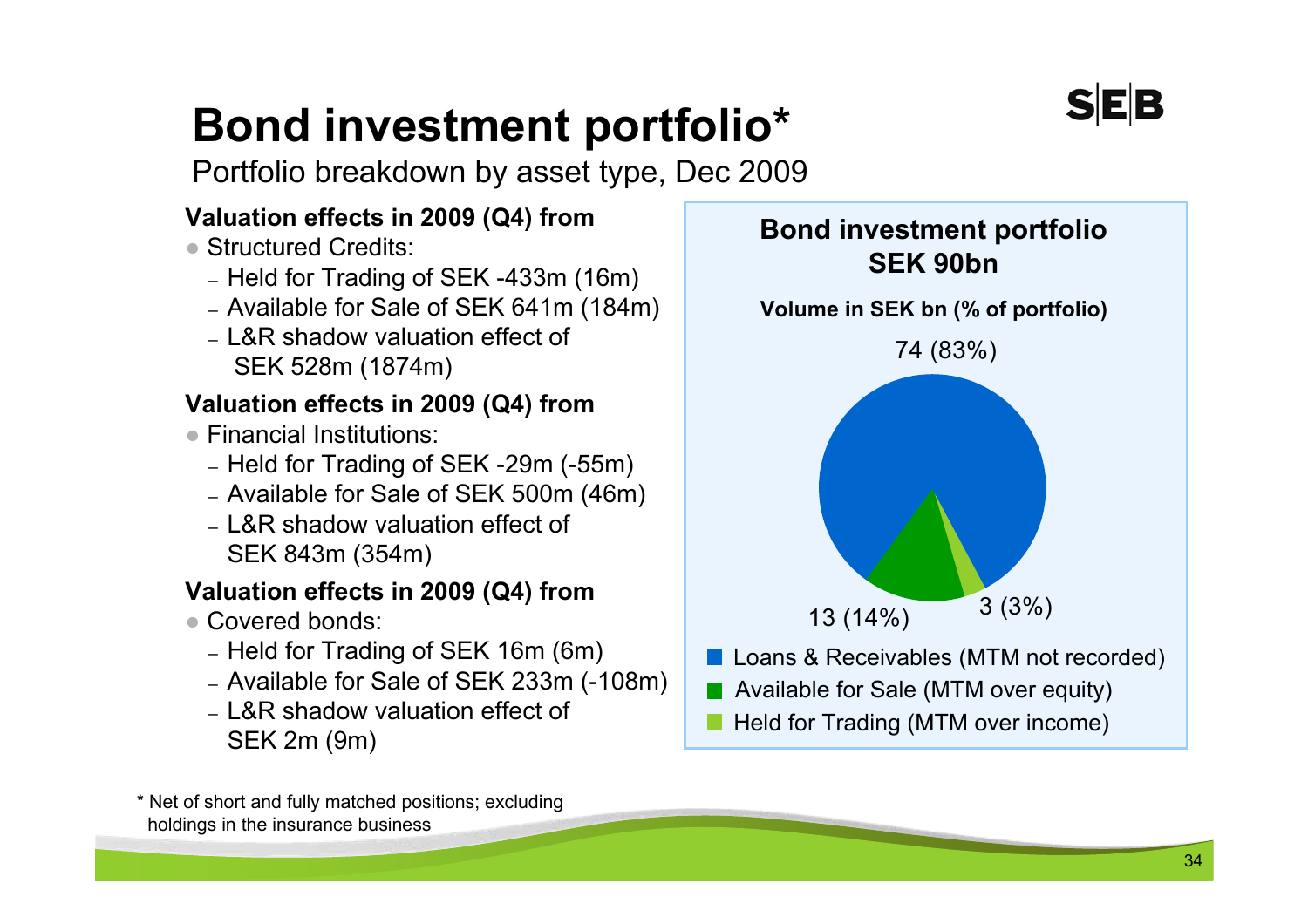## **Bond investment portfolio\***

Portfolio breakdown, Dec 2009

#### **Structured Credits**

- 569 positions, well diversified across products, asset classes and geographical areas
- 61.9% of the portfolio is rated Aaa/AAA, (75% Sep'09)
	- Decrease in Q4 due to an evenly split between downgrades and amortizations/sales
- Mark-to-Market prices are applied to all positions – except for a very limited number of level 3 assets (0,3% of total volume)

#### **Financials**

- Senior FRNs
- Maturity is 6M 5Y, weighted average duration is 2 years
- \* Net of short and fully matched positions; excluding holdings in the insurance business

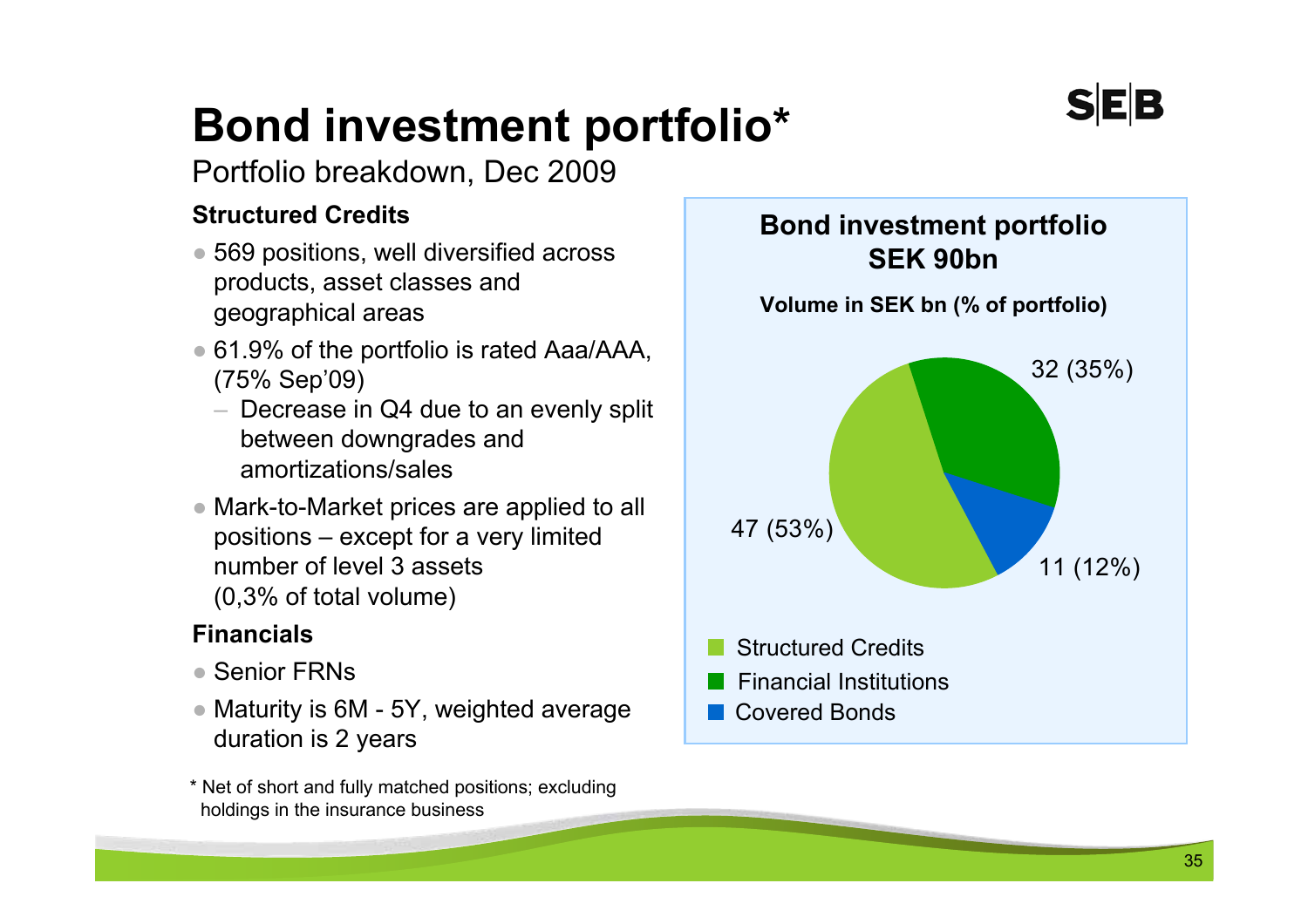### **Bond investment portfolio**

Portfolio breakdown by geography, Dec 2009

| <b>Product</b>            | <b>UK</b> | <b>Spain</b> | <b>Europe</b><br><b>Other</b> | <b>US</b> | <b>Australia</b> | <b>Total Volume</b> |
|---------------------------|-----------|--------------|-------------------------------|-----------|------------------|---------------------|
| <b>Financials</b>         | 13.5%     | 9.2%         | 37.7%                         | 35.1%     | 4.5%             | 31.6                |
| <b>Covered Bonds</b>      | 0%        | 92%          | 8%                            | 0%        | 0%               | 11.0                |
| <b>Structured Credits</b> | 17.3%     | 6.8%         | 45.2%                         | 29.8%     | 0.9%             | 47.1                |
| <b>ABS</b>                | 1.1%      | 2.6%         | 10.7%                         | 1.2%      | 0.0%             | 7.3                 |
| <b>CDO</b>                | 0.3%      | $0.0\%$      | 3.1%                          | 3.4%      | $0.0\%$          | 3.2                 |
| <b>CLO</b>                | 1.5%      | 0.0%         | 11.6%                         | 10.2%     | $0.0\%$          | 11.0                |
| <b>CMBS</b>               | 1.5%      | $0.0\%$      | 6.2%                          | 0.5%      | $0.0\%$          | 3.8                 |
| <b>CMO</b>                | 0.0%      | $0.0\%$      | 0.0%                          | 6.5%      | 0.0%             | 3.1                 |
| RMBS prime                | 12.7%     | 4.2%         | 13.5%                         | 2.9%      | 0.9%             | 16.2                |
| RMBS non-prime            | 0.1%      | $0.0\%$      | 0.0%                          | 5.3%      | 0.0%             | 2.5                 |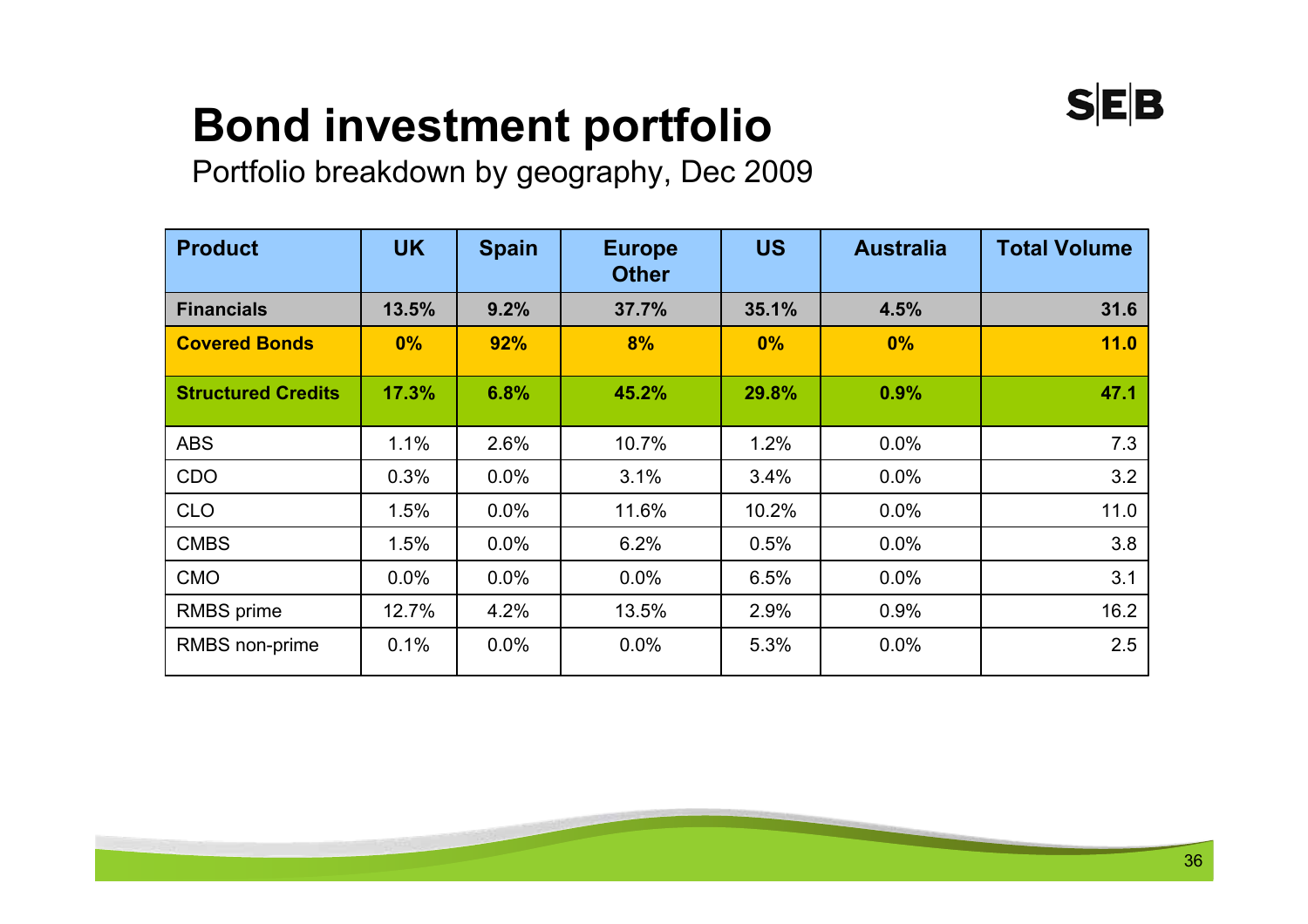# **Structured credits – rating composition**

S&P, Moody's and Fitch, outstanding volumes, Dec 2009



The classification is based on the lowest rating, if split, among the rating agencies for each position.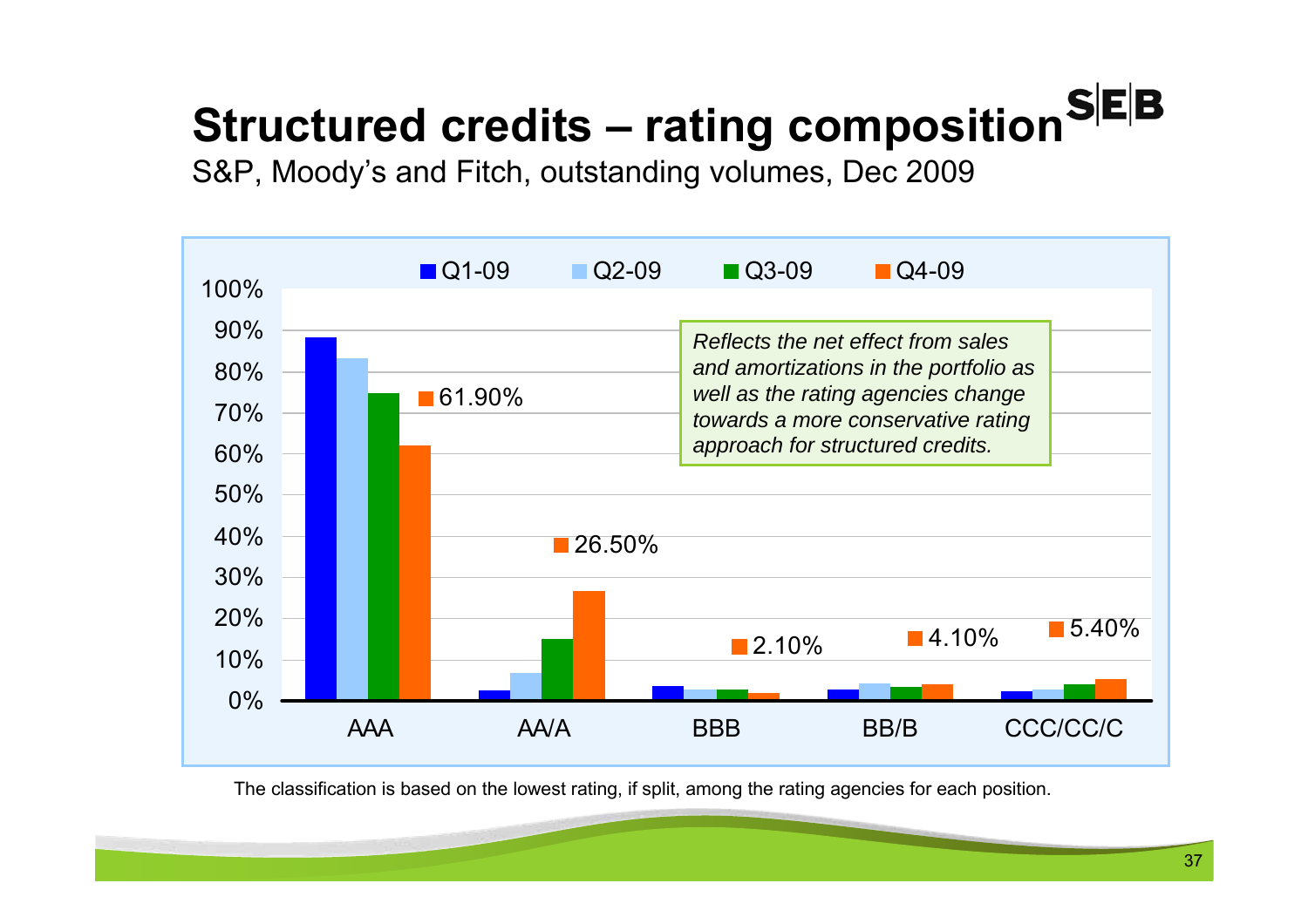# **Bond investment portfolio – financial effects SEB**

#### Dec 2009, SEK m

| <b>Structured Credits</b> |      |                   |        |        |                   |       |      |              |        |
|---------------------------|------|-------------------|--------|--------|-------------------|-------|------|--------------|--------|
|                           | 2007 | 2008              | 2009   | Q1 09  | Q <sub>2</sub> 09 | Q3 09 | Q409 | <b>Accl</b>  | Q4 08  |
| P/L                       |      | $-1.056$ $-1.070$ | $-433$ | $-503$ | 26                | 28    |      | $16$ -2,559  | $-262$ |
| <b>Equity</b>             |      | $-626$ $-1.460$   | 642    | $-27$  | 225               | 259   |      | $184$ -1,444 | $-271$ |
|                           |      | $-1,682$ $-2,530$ | 208    | $-530$ | 251               | 287   | 200  | $-4,003$     | $-533$ |

|               | <b>Financial Institutions</b> |        |       |       |                   |       |       |             |       |  |
|---------------|-------------------------------|--------|-------|-------|-------------------|-------|-------|-------------|-------|--|
|               | 2007                          | 2008   | 2009  | Q1 09 | Q <sub>2</sub> 09 | Q3 09 | Q4 09 | <b>Accl</b> | Q4 08 |  |
| P/L           | $-563$                        | -9     | $-29$ | 39    | -7                | $-7$  | $-55$ | $-601$      | 11    |  |
| <b>Equity</b> | $-72$                         | $-667$ | 501   | 221   | 90                | 144   | 46    | $-238$      | $-64$ |  |
|               | $-635$                        | $-676$ | 472   | 260   | 83                | 137   | $-9$  | $-839$      | $-53$ |  |

**+ Covered bonds etc accumulated -675**

|            |         | 2007     | 2008      | 2009   | Q1 09    | Q209     | Q3 09 | Q4 09 | <b>Accl</b>     | Q4 08    |
|------------|---------|----------|-----------|--------|----------|----------|-------|-------|-----------------|----------|
| <b>MTM</b> | P/L     | $-1.769$ | $-1.069$  | $-447$ | $-454$   | 19       | 22    | $-34$ | $-3,285$        | $-187$   |
|            | Equity  | $-698$   | $-2.907$  | 1,373  | $-441$   | 563      | 1,130 | 121   | $-2,232$        | $-585$   |
|            |         | $-2.467$ | $-3,976$  | 926    | $-895$   | 582      | 1,152 | 87    | $-5,517$        | $-772$   |
|            | Shadow* |          | $-6,875$  | 1,373  | $-3,075$ | $-1,024$ | 3,235 | 2,237 | $-5,502$        | $-4.917$ |
|            |         | $-2,467$ | $-10,851$ | 2,299  | $-3,970$ | $-442$   | 4,387 |       | $2,324$ -11,019 | $-5,689$ |

*\* Shadow mark-downs = Disclosure of fair value, without any financial impact*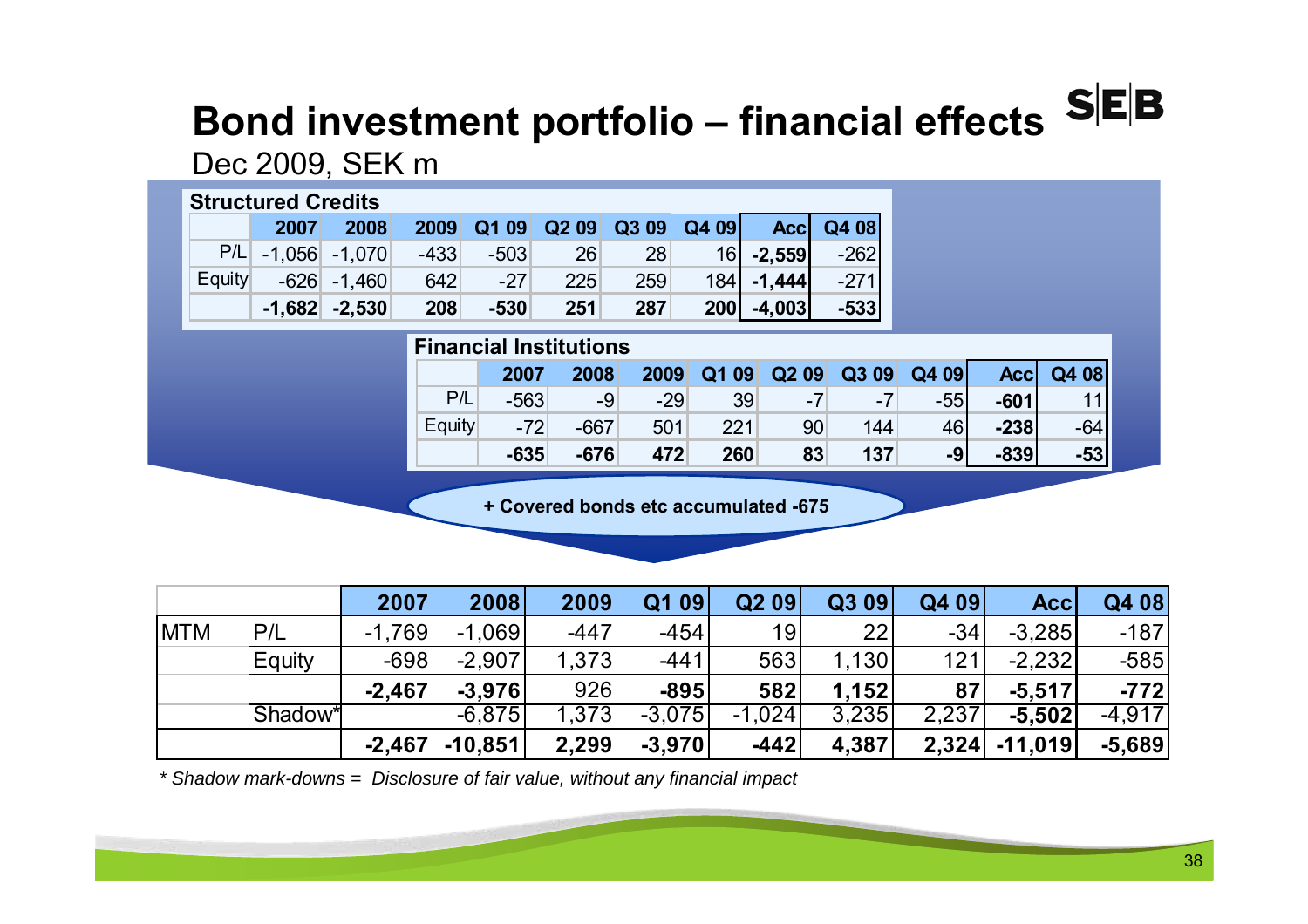

## Divisional level

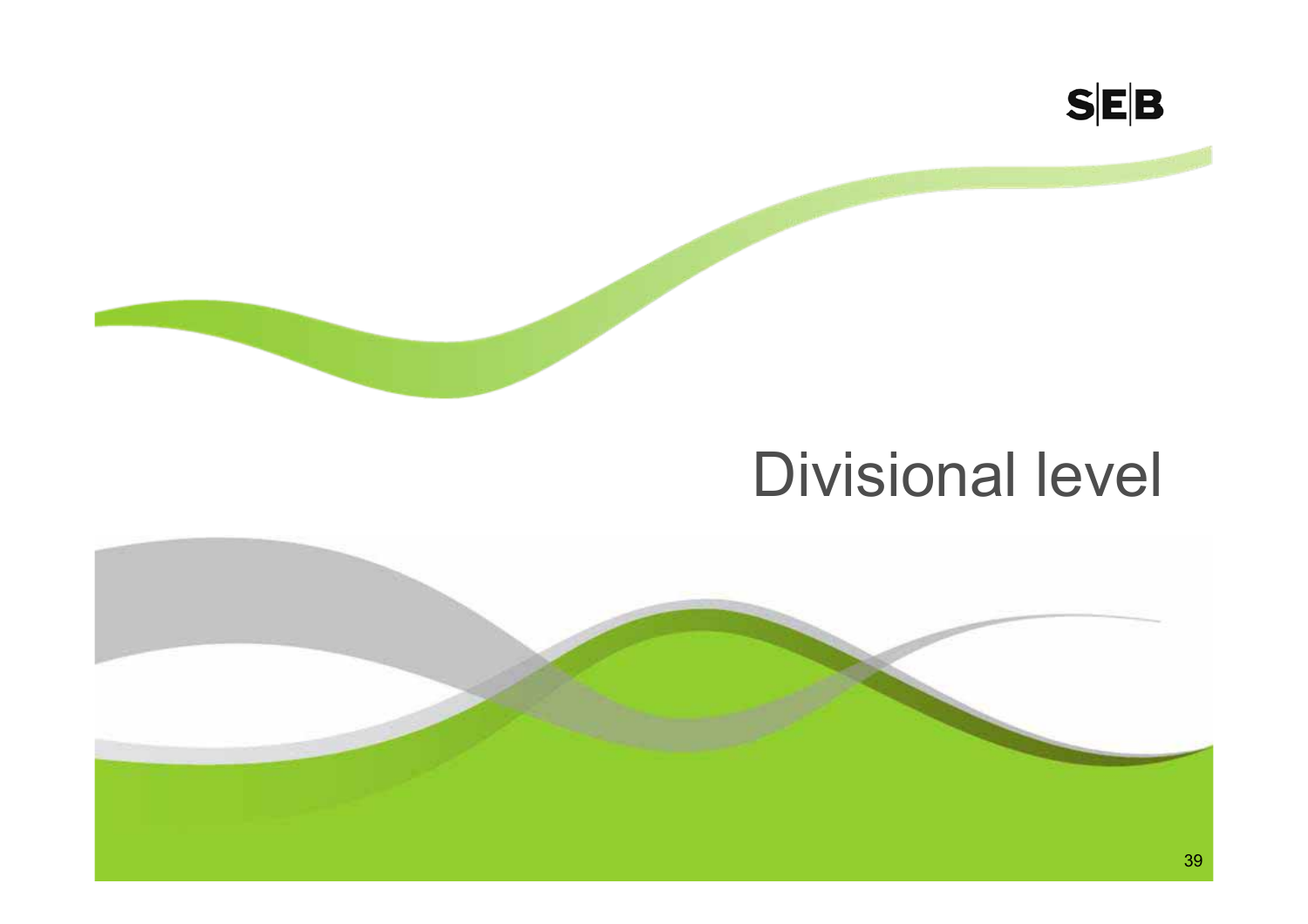

### **Operating profit before credit loss provisions per division**

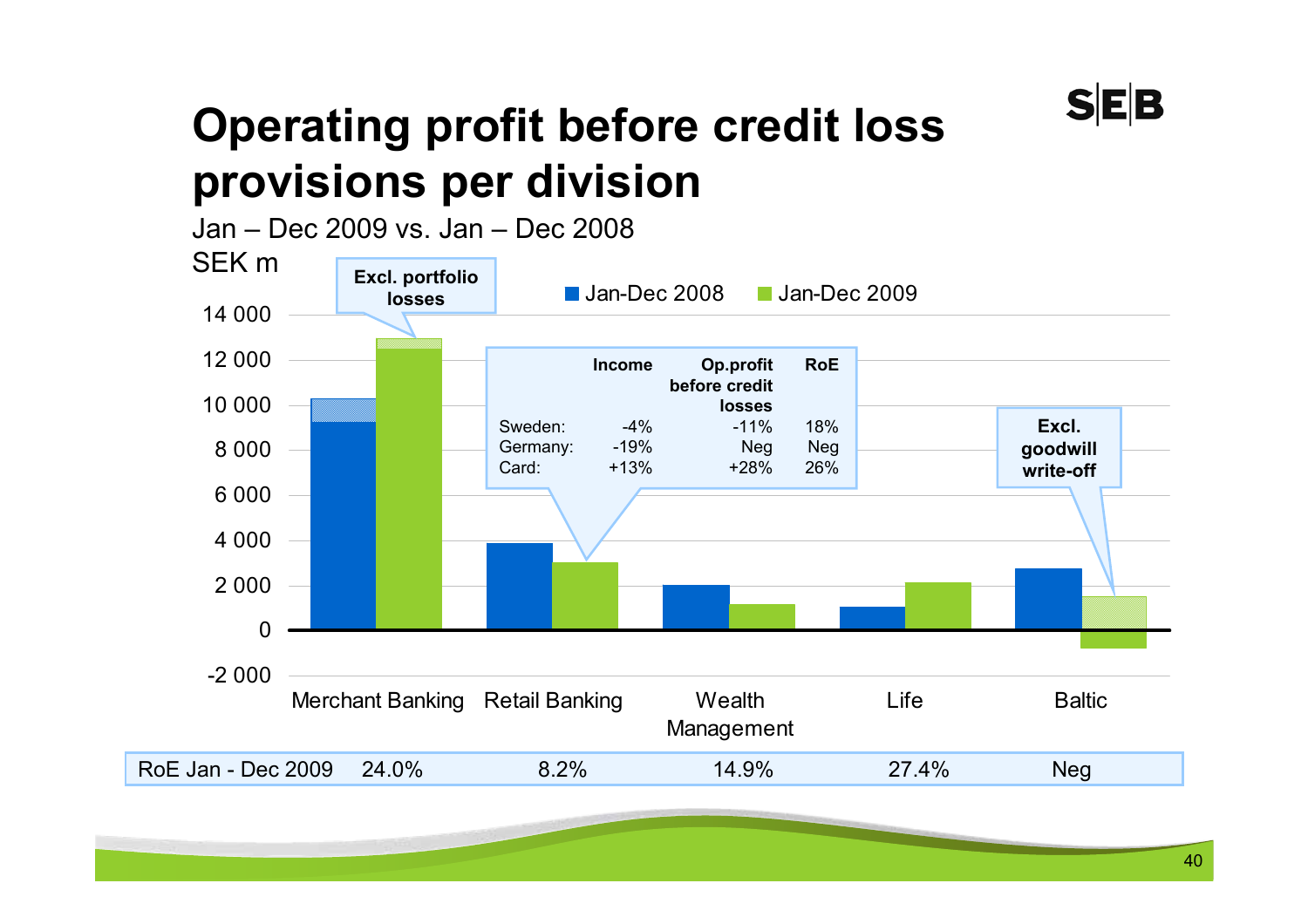#### **SEB**

## **Summary per division**

Jan – Dec 2009

|                           | <b>Merchant</b><br><b>Banking</b> | <b>Retail</b><br><b>Banking</b> | <b>Wealth</b><br><b>Management</b> | <b>Life</b> | <b>Baltic</b> | <b>Other</b> | <b>Group</b> |
|---------------------------|-----------------------------------|---------------------------------|------------------------------------|-------------|---------------|--------------|--------------|
| Operating profit, SEK m   | 11,699                            | 1,644                           | 1,142                              | 2,115       | $-10,363$     | $-2,865$     | 3,372        |
| Business equity, SEK bn   | 35.1                              | $15.8**$                        | 5.5                                | 6.8         | $11.8***$     |              | $95.4*$      |
| Return on equity, %       | 24.0                              | 8.2                             | 14.9                               | 27.4        | $-73.8$       |              | 1.2          |
| Cost / income ratio       | 0.38                              | 0.74                            | 0.69                               | 0.52        | 1.20          |              | 0.64         |
| RWA, SEK bn, Basel II**** | 404                               | 150                             | 31                                 |             | 101           | 44           | 730          |
| RWA, SEK bn, Basel I      | 518                               | 311                             | 22                                 |             | 115           | 37           | 1,003        |
| <b>Tax Rate</b>           | 28%                               | 21%                             | 28%                                | 12%         | 16%           |              |              |

*\* Average shareholders' equity*

*\*\* Where of Sweden 7.9bn, Germany 5bn and Cards 2.9bn*

*\*\*\* Where of Estonia 3.7bn, Latvia 3.3bn and Lithuania 4.8bn*

*\*\*\*\* Basel II without transitional floors*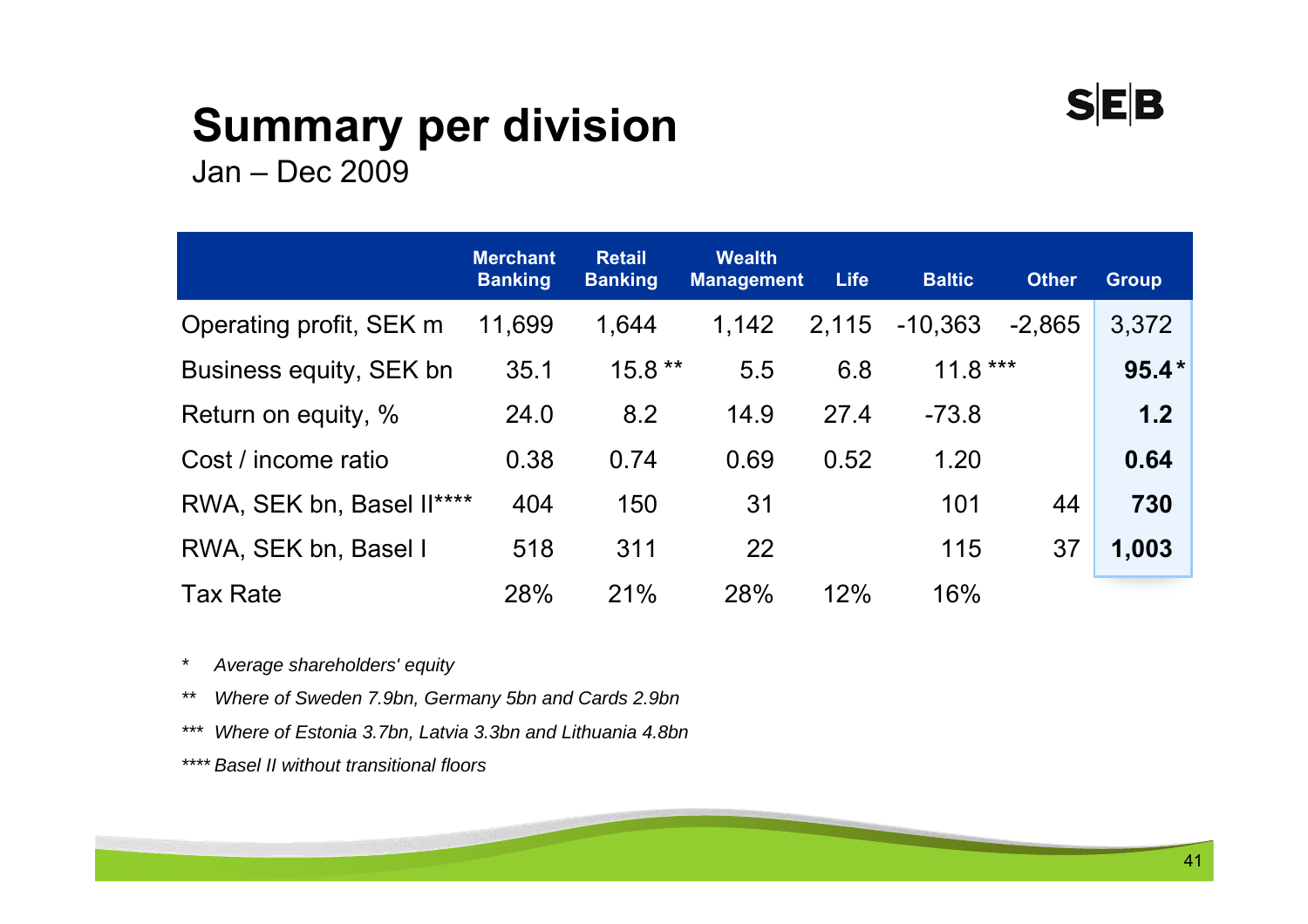

#### **Lending to the public\*** SEK bn

|                          | Q <sub>1</sub><br>2008   | Q2<br>2008 | $Q3**$<br>2008 | Q4**<br>2008 | Q1**<br>2009 | $Q2**$<br>2009           | $Q3**$<br>2009 | Q4**<br>2009             |
|--------------------------|--------------------------|------------|----------------|--------------|--------------|--------------------------|----------------|--------------------------|
| <b>MB</b>                | 526                      | 531        | 606            | 645          | 662          | 627                      | 565            | 547                      |
| <b>Retail Banking</b>    | 381                      | 402        | 411            | 421          | 421          | 433                      | 436            | 446                      |
| <b>RB Sweden</b>         | 286                      | 303        | 307            | 309          | 313          | 323                      | 331            | 342                      |
| <b>RB Germany</b>        | 81                       | 82         | 87             | 95           | 91           | 93                       | 88             | 87                       |
| <b>RB Cards</b>          | 14                       | 17         | 17             | 17           | 17           | 17                       | 17             | 17                       |
| <b>Wealth Management</b> | 31                       | 29         | 28             | 28           | 29           | 30                       | 28             | 27                       |
| Life                     | $\overline{\phantom{0}}$ |            |                |              |              | $\overline{\phantom{0}}$ | $\blacksquare$ | $\overline{\phantom{a}}$ |
| <b>Baltic</b>            | 137                      | 143        | 150            | 165          | 161          | 152                      | 137            | 131                      |
| <b>Baltic Estonia</b>    | 42                       | 43         | 44             | 48           | 47           | 45                       | 42             | 41                       |
| <b>Baltic Latvia</b>     | 35                       | 36         | 37             | 41           | 40           | 38                       | 33             | 32                       |
| <b>Baltic Lithuania</b>  | 60                       | 64         | 69             | 76           | 74           | 69                       | 62             | 58                       |
| <b>Other/Elim</b>        | 24                       | 27         | 31             | 38           | 44           | 63                       | 41             | 37                       |
| <b>SEB Group</b>         | 1,099                    | 1,132      | 1,226          | 1,297        | 1,317        | 1,305                    | 1,207          | 1,188                    |

*\* After credit loss reserves*

*\*\* Including re-classified bonds*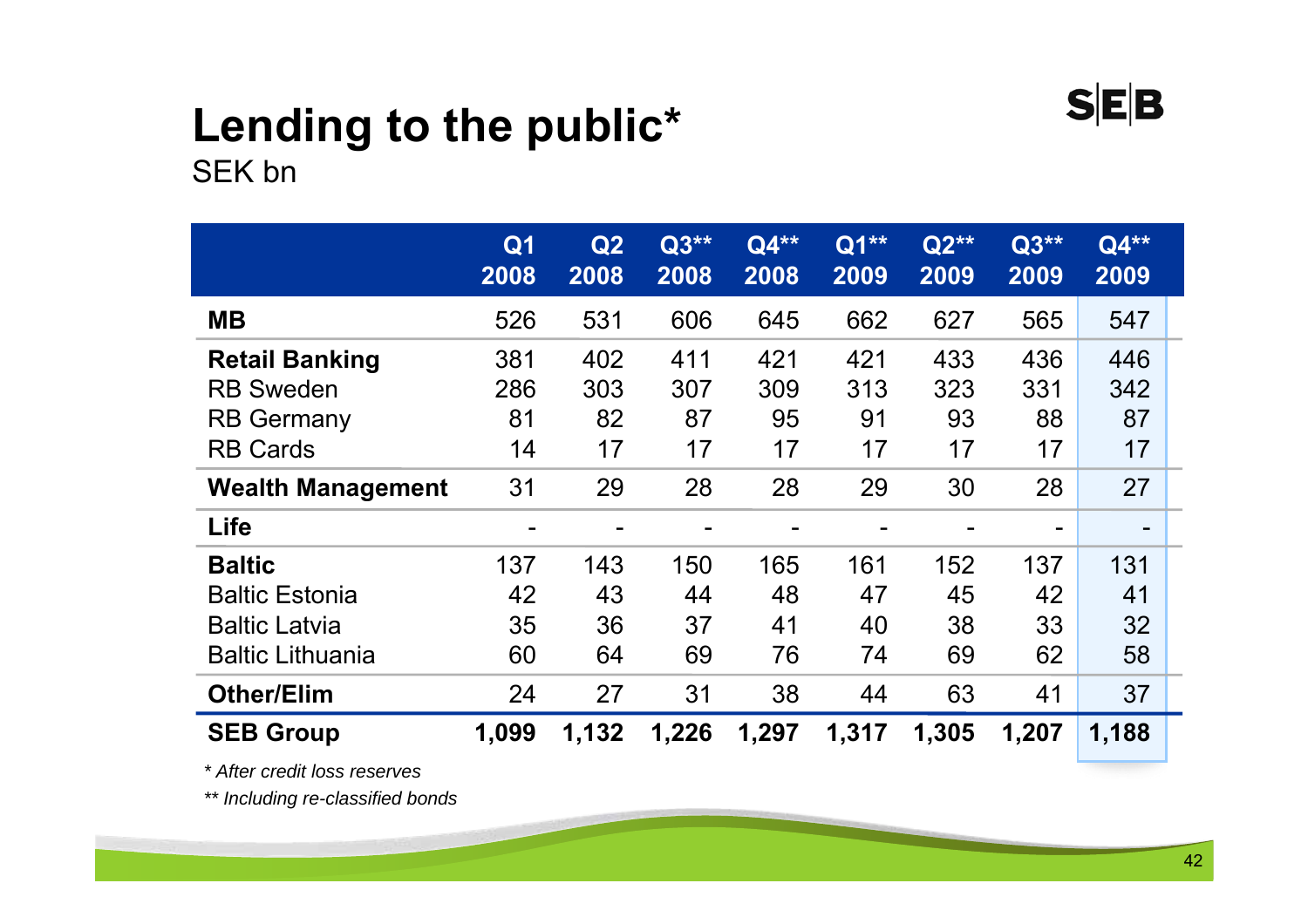# **Deposits from the public**

SEK bn

|                          | Q <sub>1</sub><br>2008   | Q2<br>2008 | Q3<br>2008               | Q4<br>2008 | Q <sub>1</sub><br>2009 | Q2<br>2009               | Q3<br>2009               | Q4<br>2009     |
|--------------------------|--------------------------|------------|--------------------------|------------|------------------------|--------------------------|--------------------------|----------------|
| <b>MB</b>                | 409                      | 392        | 426                      | 433        | 411                    | 407                      | 342                      | 377            |
| <b>Retail Banking</b>    | 192                      | 196        | 200                      | 211        | 207                    | 210                      | 203                      | 206            |
| <b>RB Sweden</b>         | 145                      | 149        | 151                      | 153        | 151                    | 155                      | 154                      | 158            |
| <b>RB Germany</b>        | 47                       | 47         | 49                       | 58         | 56                     | 55                       | 49                       | 48             |
| <b>RB Cards</b>          |                          |            | -                        |            |                        | $\overline{\phantom{a}}$ | ۰                        | -              |
| <b>Wealth Management</b> | 54                       | 56         | 52                       | 48         | 53                     | 54                       | 51                       | 47             |
| Life                     | $\overline{\phantom{0}}$ |            | $\overline{\phantom{0}}$ |            |                        |                          | $\overline{\phantom{0}}$ | $\blacksquare$ |
| <b>Baltic</b>            | 65                       | 68         | 69                       | 76         | 73                     | 68                       | 65                       | 64             |
| <b>Baltic Estonia</b>    | 20                       | 22         | 22                       | 25         | 24                     | 23                       | 21                       | 21             |
| <b>Baltic Latvia</b>     | 17                       | 18         | 17                       | 19         | 18                     | 16                       | 14                       | 14             |
| <b>Baltic Lithuania</b>  | 28                       | 28         | 30                       | 32         | 31                     | 29                       | 30                       | 29             |
| <b>Other/Elim</b>        | 45                       | 46         | 47                       | 73         | 92                     | 84                       | 92                       | 107            |
| <b>SEB Group</b>         | 765                      | 758        | 794                      | 841        | 836                    | 823                      | 753                      | 801            |

 $S|E|B$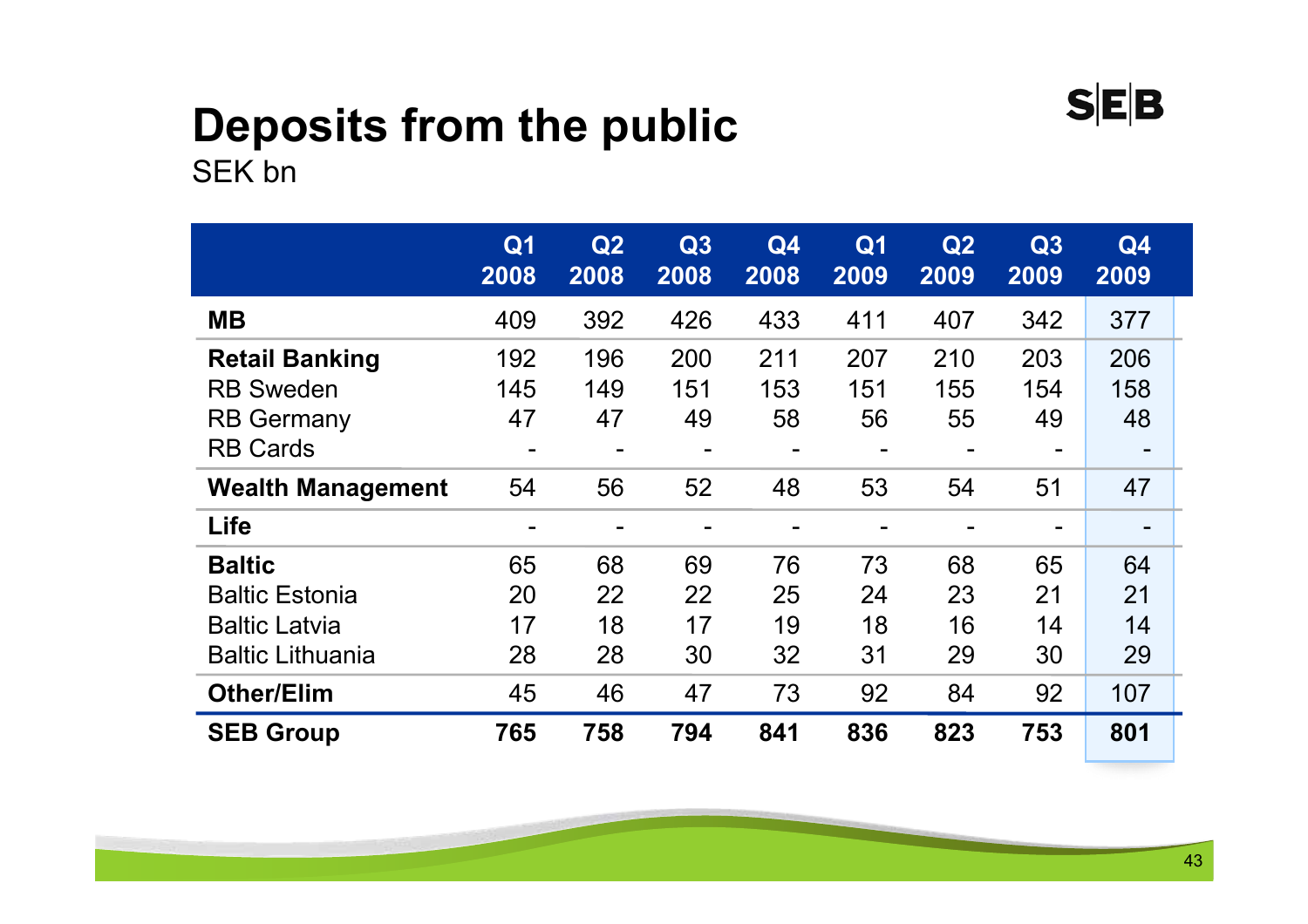#### **Full-time equivalents, end of quarter**

|                          | Q <sub>1</sub><br>2008       | Q2<br>2008 | Q3<br>2008 | Q <sub>4</sub><br>2008 | Q <sub>1</sub><br>2009 | Q2<br>2009 | Q3<br>2009 | Q <sub>4</sub><br>2009 |
|--------------------------|------------------------------|------------|------------|------------------------|------------------------|------------|------------|------------------------|
| <b>MB</b>                | 2,742                        | 2,760      | 2,719      | 2,698                  | 2,697                  | 2,650      | 2,582      | 2,539                  |
| <b>Retail Banking</b>    | 5,309                        | 5,530      | 5,338      | 5,275                  | 5,127                  | 5,171      | 5,007      | 4,974                  |
| <b>RB Sweden</b>         | 2,723                        | 2,865      | 2,728      | 2,710                  | 2,621                  | 2,642      | 2,515      | 2,512                  |
| <b>RB Germany</b>        | 1,802                        | 1,830      | 1,794      | 1,746                  | 1,702                  | 1,716      | 1,687      | 1,661                  |
| <b>RB Cards</b>          | 784                          | 835        | 816        | 819                    | 804                    | 812        | 805        | 801                    |
| <b>Wealth Management</b> | 1,160                        | 1,143      | 1,123      | 1,088                  | 1,064                  | 1,013      | 981        | 1,000                  |
| Life                     | 1,222                        | 1,235      | 1,250      | 1,226                  | 1,206                  | 1,196      | 1,184      | 1,173                  |
| <b>Baltic</b>            | 3,366                        | 3,469      | 3,420      | 3,353                  | 3,353                  | 3,285      | 3,252      | 3,093                  |
| <b>Baltic Estonia</b>    | 986                          | 1,022      | 983        | 973                    | 950                    | 958        | 974        | 933                    |
| <b>Baltic Latvia</b>     | 1012                         | 1,024      | 997        | 916                    | 911                    | 896        | 878        | 854                    |
| <b>Baltic Lithuania</b>  | 1,368                        | 1,423      | 1,439      | 1,464                  | 1,492                  | 1,432      | 1,400      | 1,306                  |
| <b>Other</b>             | 7,412                        | 7,507      | 7,578      | 7,493                  | 7,210                  | 7,115      | 6,906      | 6,783                  |
| <b>SEB Group</b>         | 21,210* 21,645 21,428 21,131 |            |            |                        | 20,656                 | 20,430     | 19,912     | 19,562                 |
|                          |                              |            |            |                        |                        |            |            |                        |

*\* Whereof 1,039 encompasses the consolidated acquisitions of Factorial bank in Ukraine and Key Asset Management.*

 $S$  $E$  $B$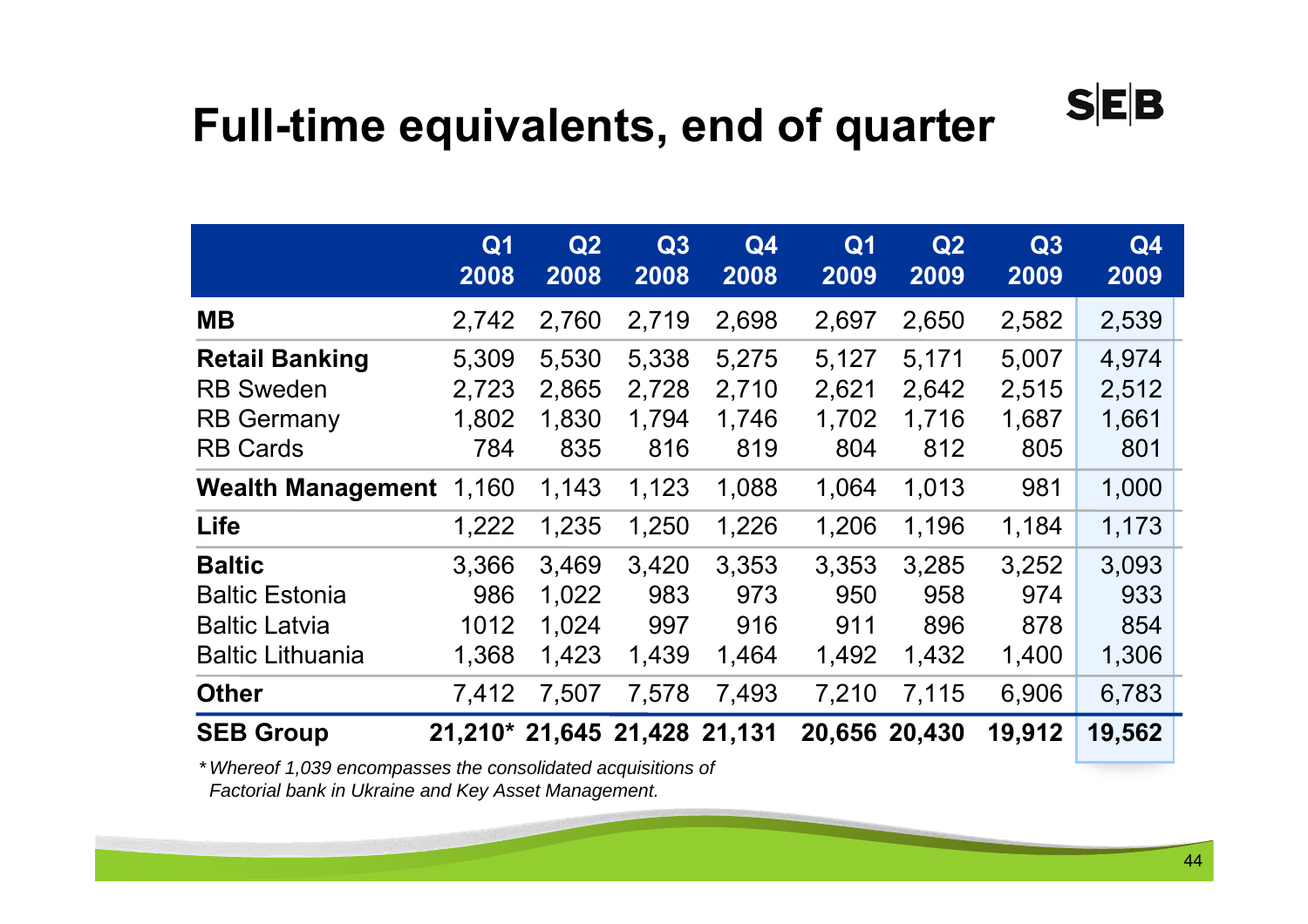### **Merchant Banking**



#### **Magnus Carlsson** Head of

Merchant Banking

| <b>SEK m</b>            | Jan - Dec 2009 $\triangle$ 2008        |       |
|-------------------------|----------------------------------------|-------|
| <b>Total income</b>     | 20,052                                 | 19%   |
| Interest, net           | 9,982                                  | 35%   |
| Commission, net         | 5,647                                  | 8%    |
| Financial, net          | 4,377                                  | 21%   |
| <b>Total expenses</b>   | $-7,547$                               | 0%    |
|                         | <b>Profit bef. credit losses12,505</b> | 35%   |
| Credit losses, net      | -805                                   | $-9%$ |
| <b>Operating profit</b> | 11,699                                 | 40%   |
| <b>RoE, %</b>           | 24.0                                   | 22.3  |
| C/I                     | 0.38                                   | 0.45  |

#### **Highlights**

- Record annual income and profits driven by growth in core Nordic franchise
- Robust asset quality, credit losses decline year-on-year
- Tight control of costs and staff numbers
- Enhanced capital and balance sheet efficiency
- Uniquely placed with enhanced presence and position in core markets
- Strong platform for future growth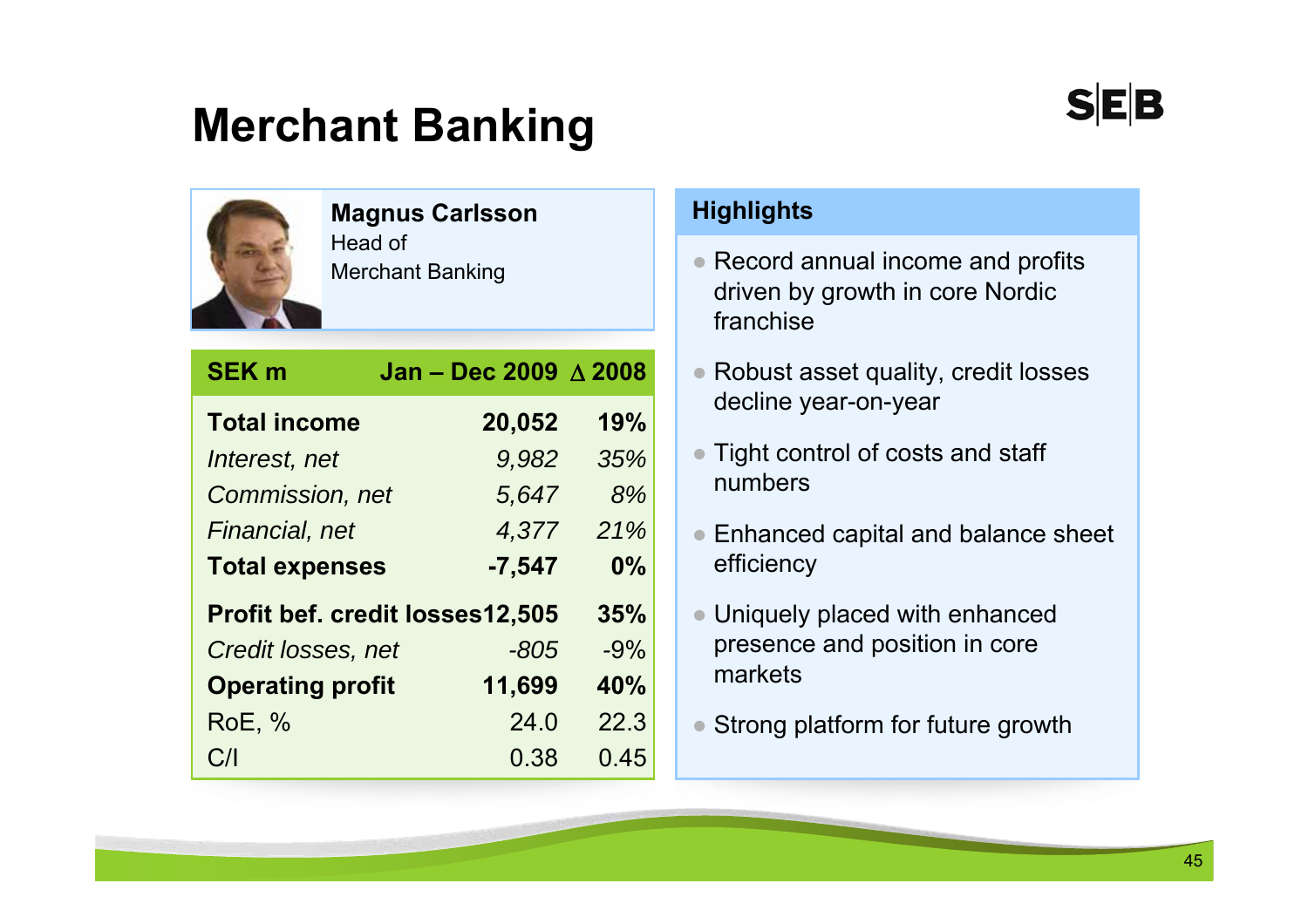

## **Merchant Banking**

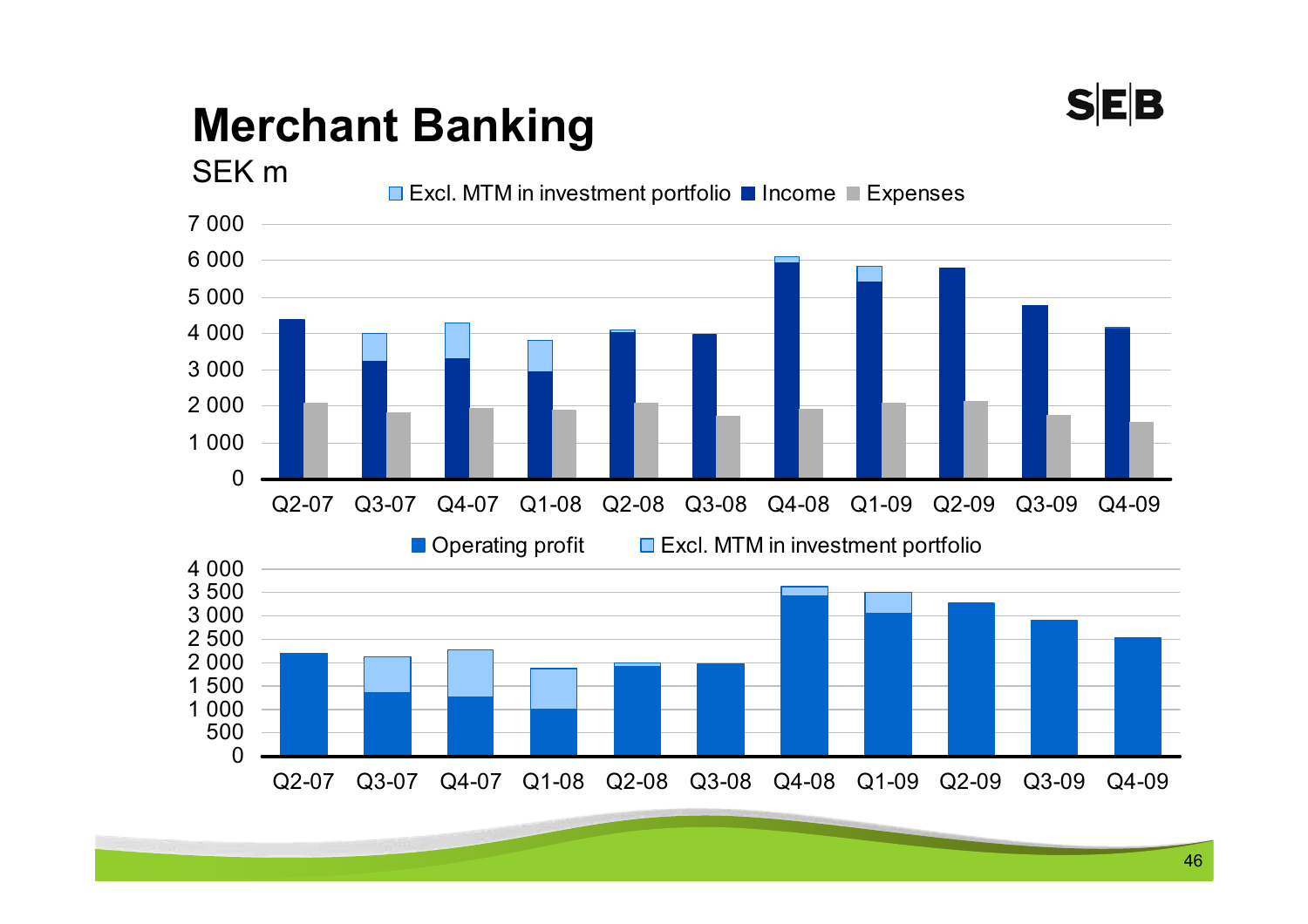

### **Share of income and result by area**

Jan – Dec 2009, per cent of total

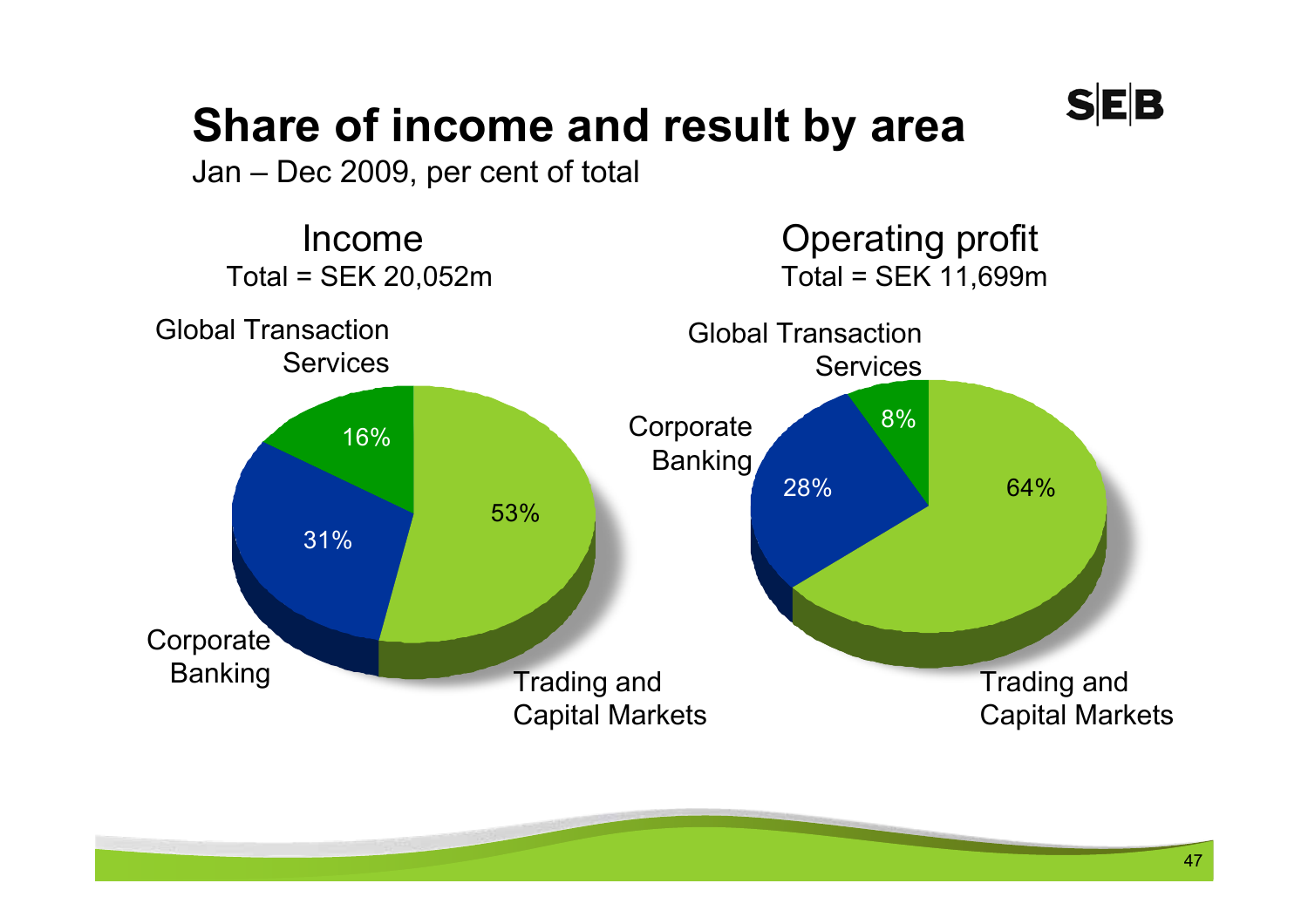## **Trading and Capital Markets**

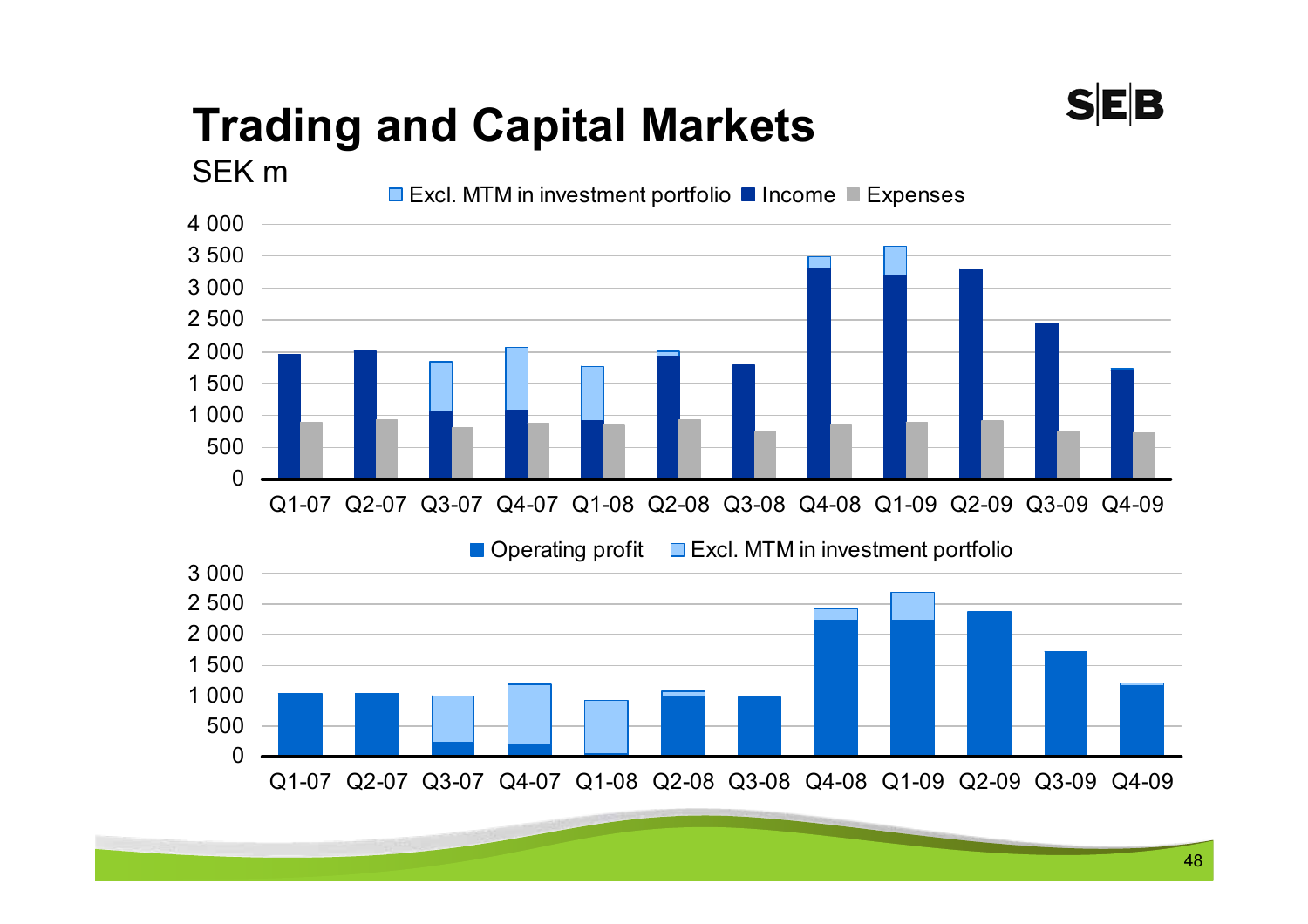## **Trading & Capital Markets**

Diversified earnings, client driven activities

Trading and Capital Markets income by main product cluster, excl. investment portfolios



- Normalisation of market conditions and reduction in customer activity after the summer 2009
- $\bullet$  High level of bond primary issuance
- ● Stock market volumes at a cyclically low level

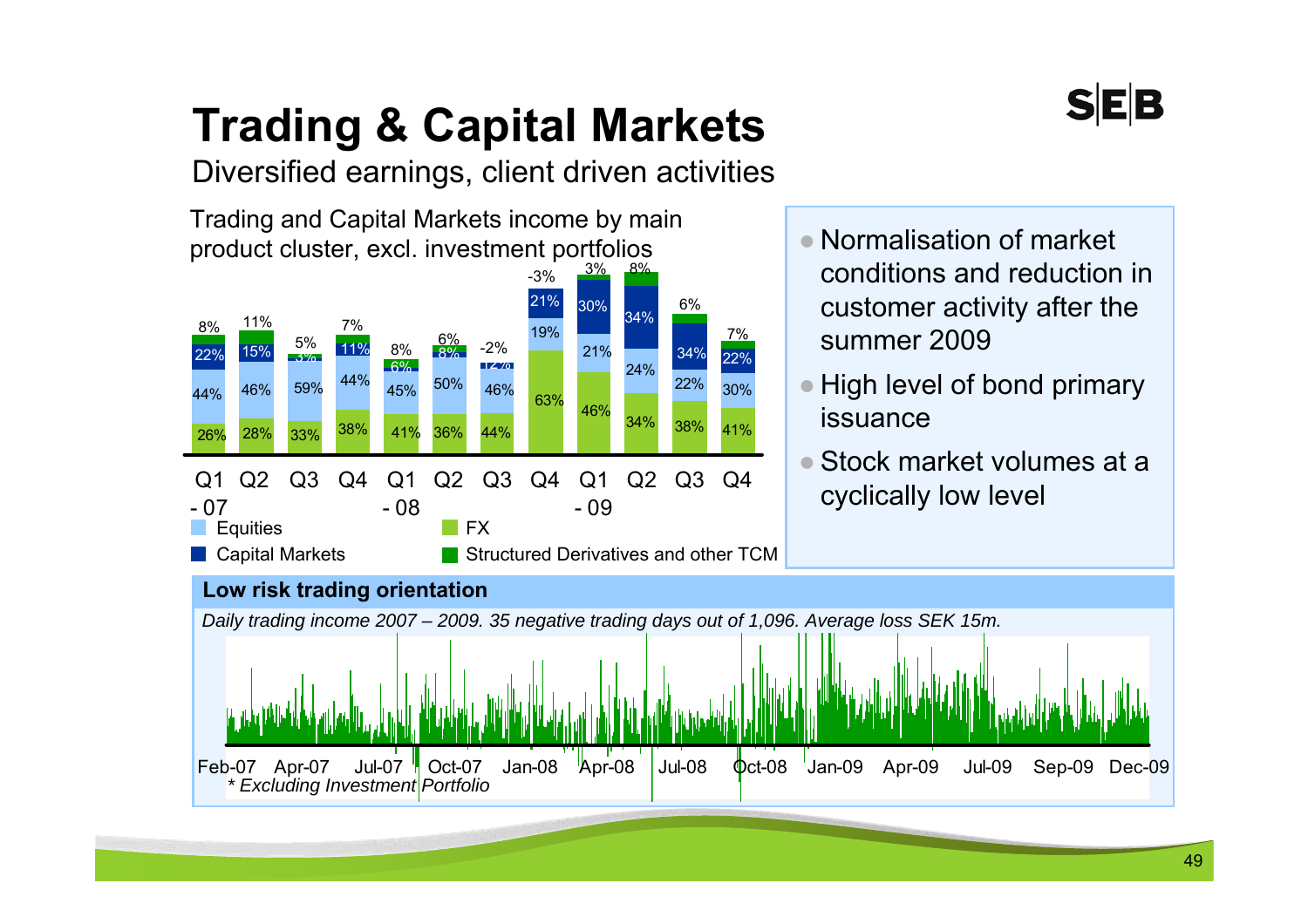

## **Corporate Banking**

SEK m

Income ■ Expenses



Q1-07 Q2-07 Q3-07 Q4-07 Q1-08 Q2-08 Q3-08 Q4-08 Q1-09 Q2-09 Q3-09 Q4-09

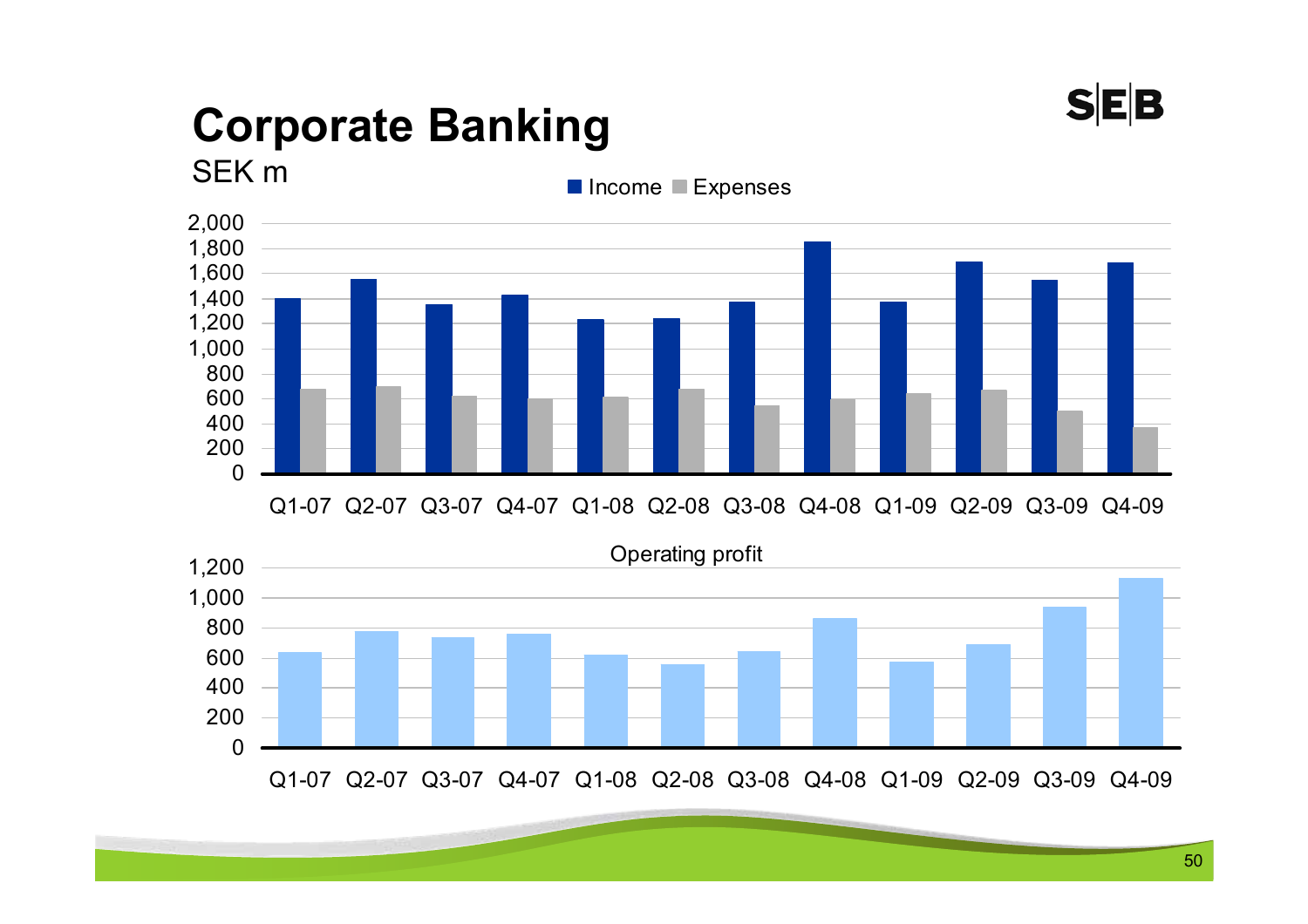

### **Merchant Banking**

#### Investment banking rankings



*\* Source: The Nordic Stock exchanges*

*\*\* Rank based on completed deals. Nordic target or parent. Source: Thomson Reuters*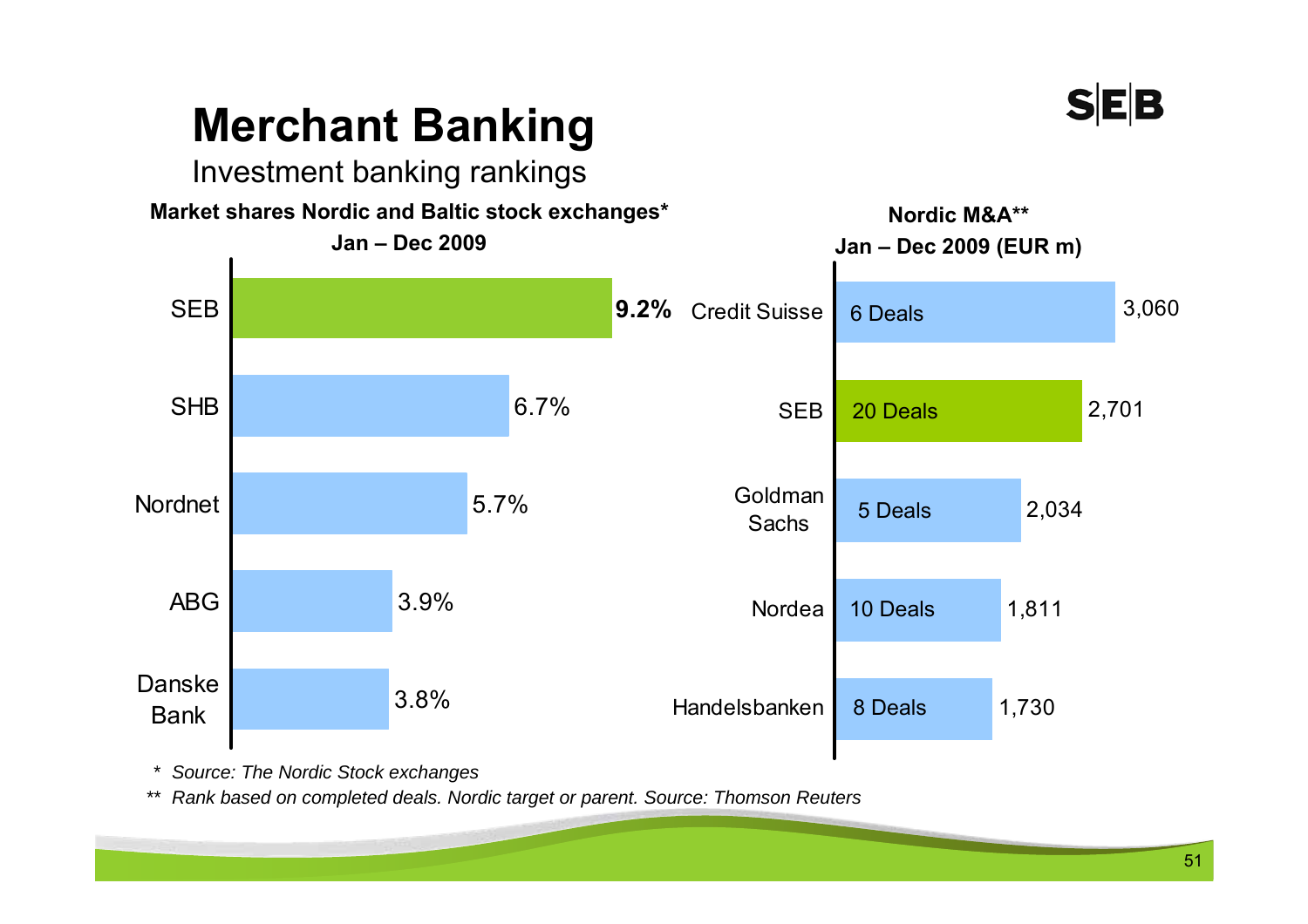

### **Merchant Banking**

Syndicated loans

**Swedish syndicated loans league (and bookrunner %)**  Jan 2009 – Dec 2009



**Nordic syndicated loans league (and bookrunner %)**  Jan 2009 – Dec 2009



*Source: Dealogic Analytics*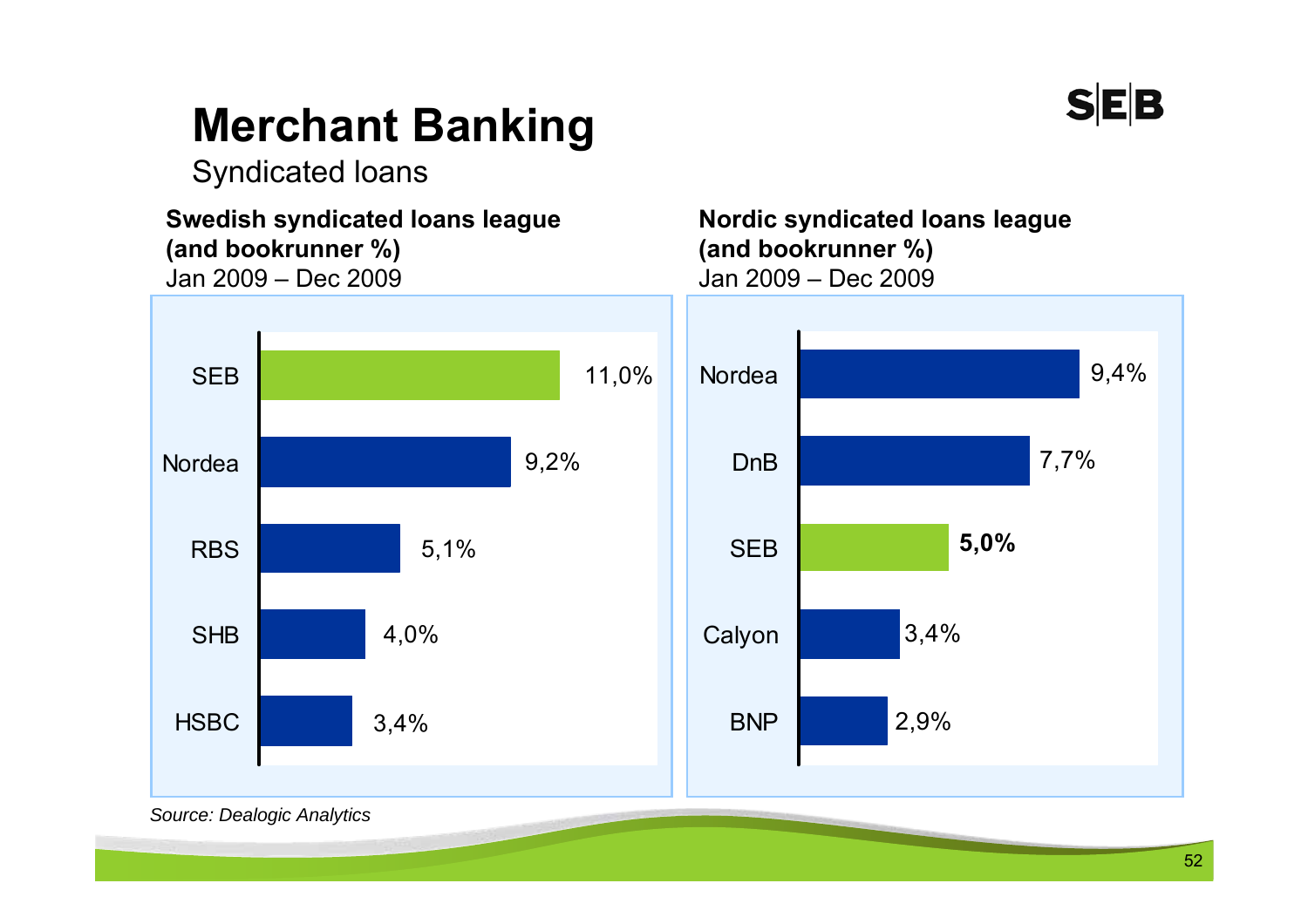#### **Global Transaction Services**  SEK m



Q1-07 Q2-07 Q3-07 Q4-07 Q1-08 Q2-08 Q3-08 Q4-08 Q1-09 Q2-09 Q3-09 Q4-09



**SEB**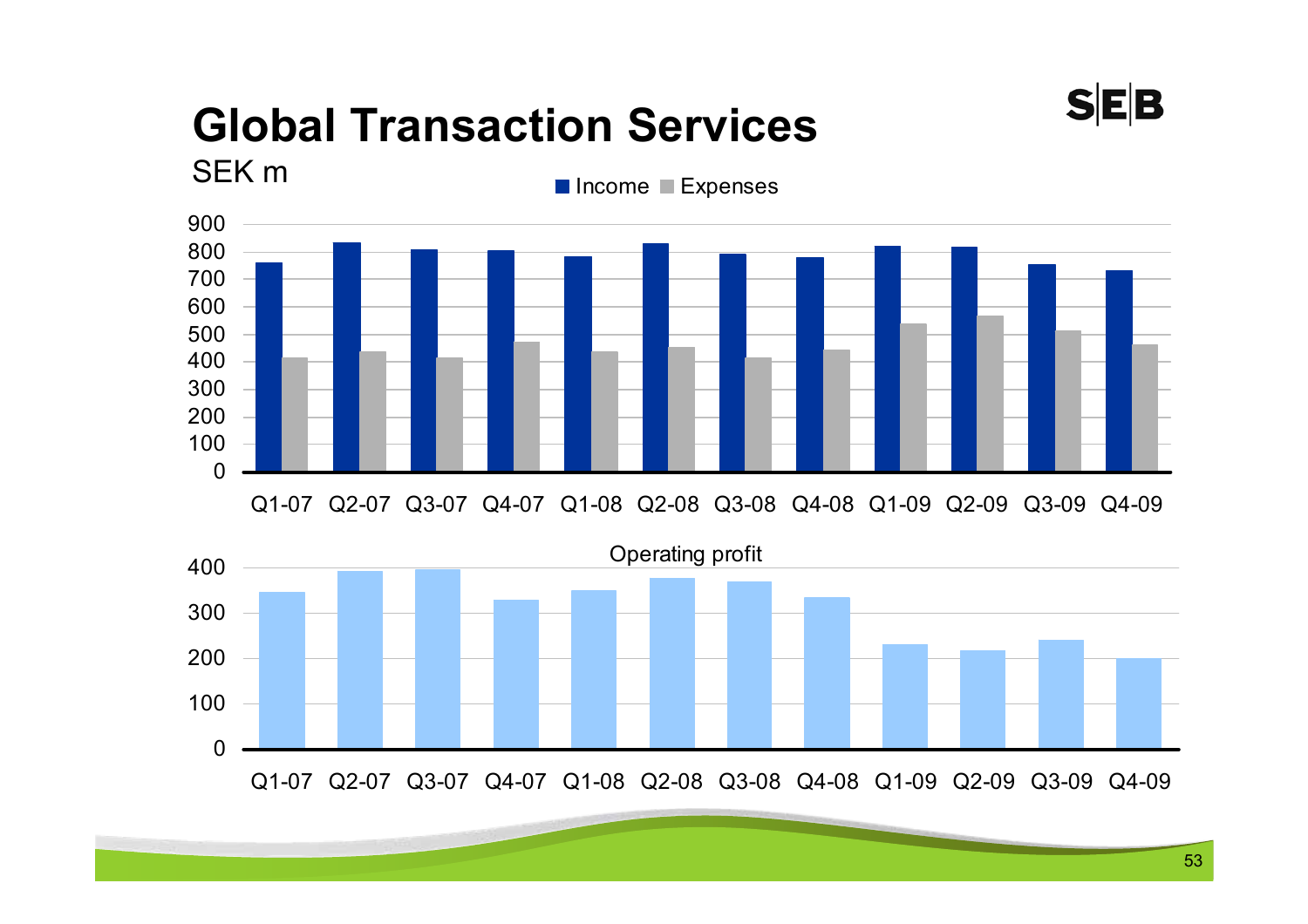#### **Custody volume development**



 $S|E|B$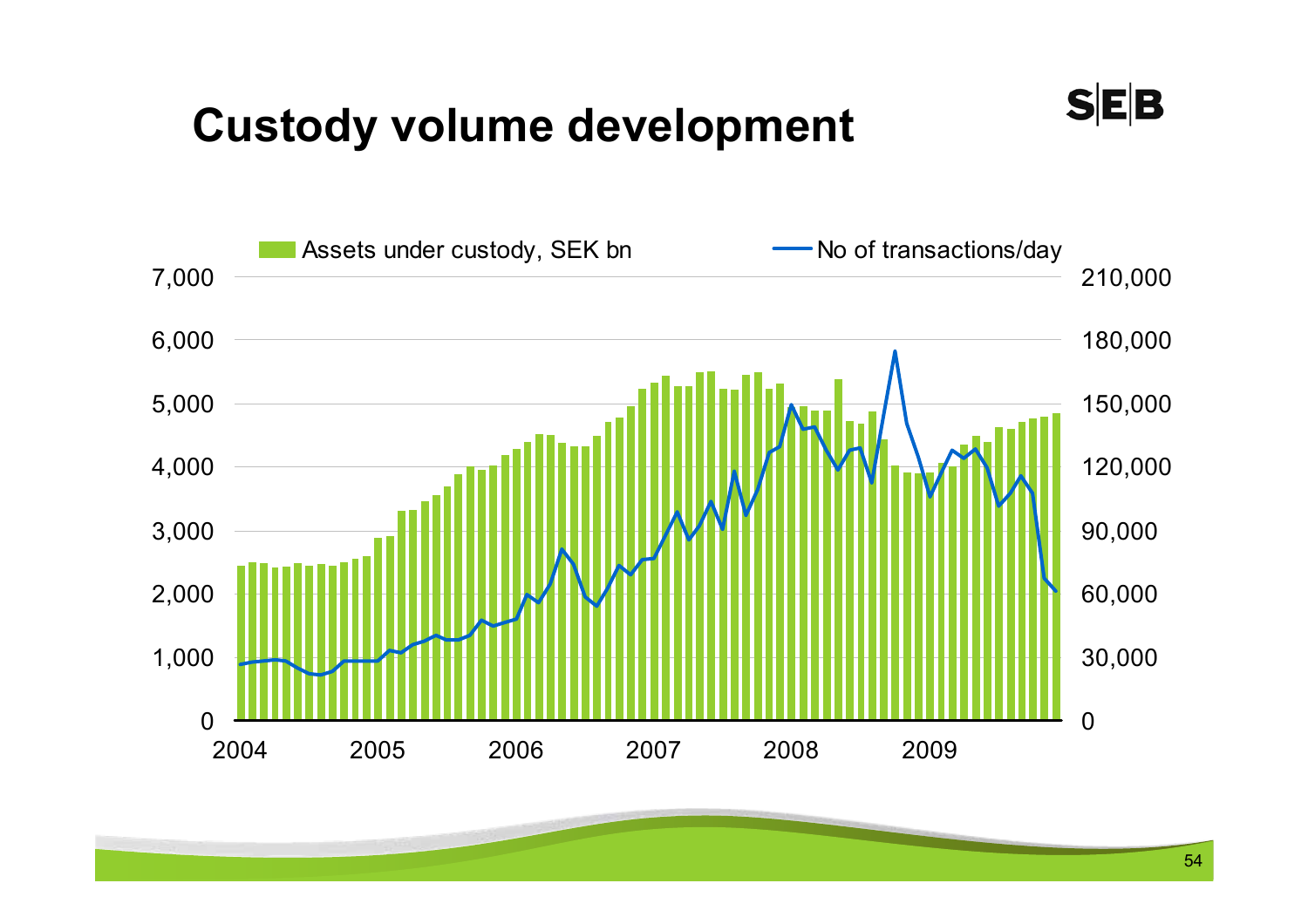### **Merchant Banking – rankings**

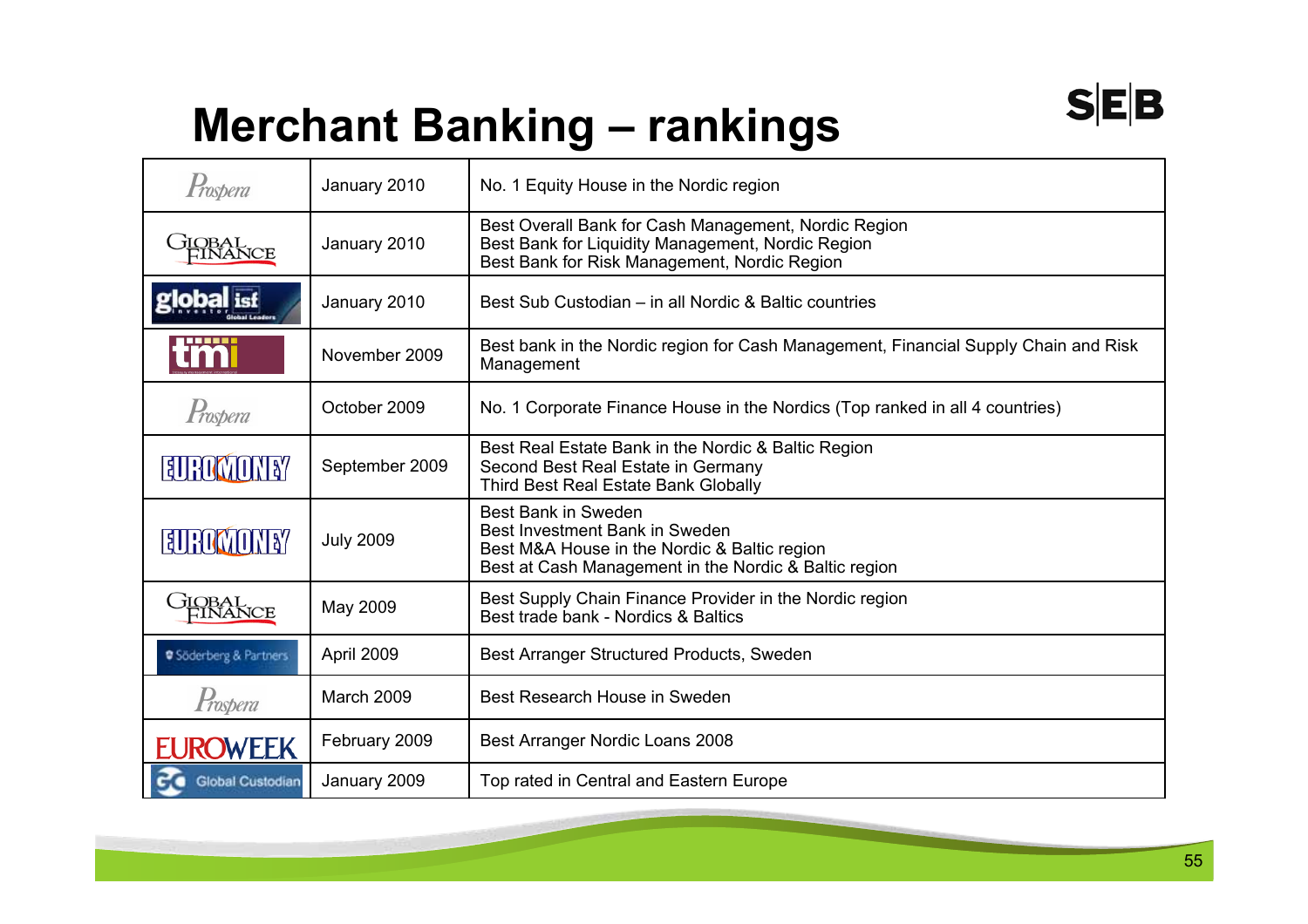### **Retail Banking**



**Mats Torstendahl**Head of

Retail Banking

|                                  | 11,680           | $-4%$                           |
|----------------------------------|------------------|---------------------------------|
|                                  | 6,879            | $-4%$                           |
| <b>Commission, net</b>           | $4,428 -6%$      |                                 |
|                                  | $-8,665$         | 4%                              |
| <b>Profit bef. credit losses</b> | 3,015            | $-23%$                          |
| Credit losses, net               | $-1,369$ $111\%$ |                                 |
| <b>Operating profit</b>          | 1,644            | $-49%$                          |
|                                  | 8.2              | 16.2                            |
|                                  | 0.74             | 0.68                            |
|                                  |                  | Jan - Dec 2009 $\triangle$ 2008 |

#### **Highlights**

- $\bullet$  The divisions income and result improved in Q4 compared with Q3
- $\bullet$  Adjusted for low interest rates Swedish Retail performed well
- $\qquad \qquad \bullet$  As a result of low interest levels in combination with higher credit losses, Retail Germany exhibited very weak performance
- $\bullet$  With support from low funding costs, SEB Kort recorded its strongest annual result to date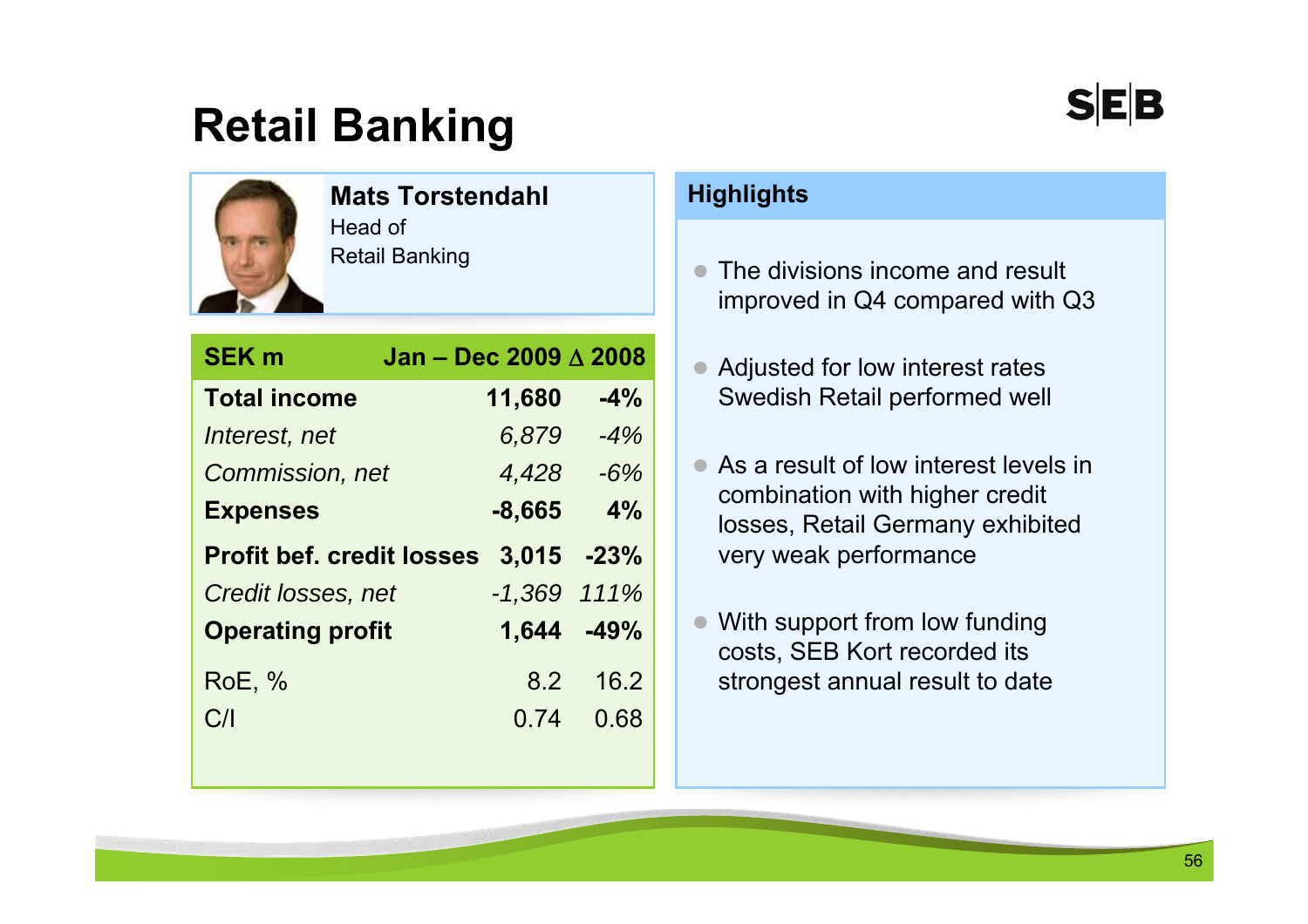

#### **Retail Banking** SEK m



Q1-07 Q2-07 Q3-07 Q4-07 Q1-08 Q2-08 Q3-08 Q4-08 Q1-09 Q2-09 Q3-09 Q4-09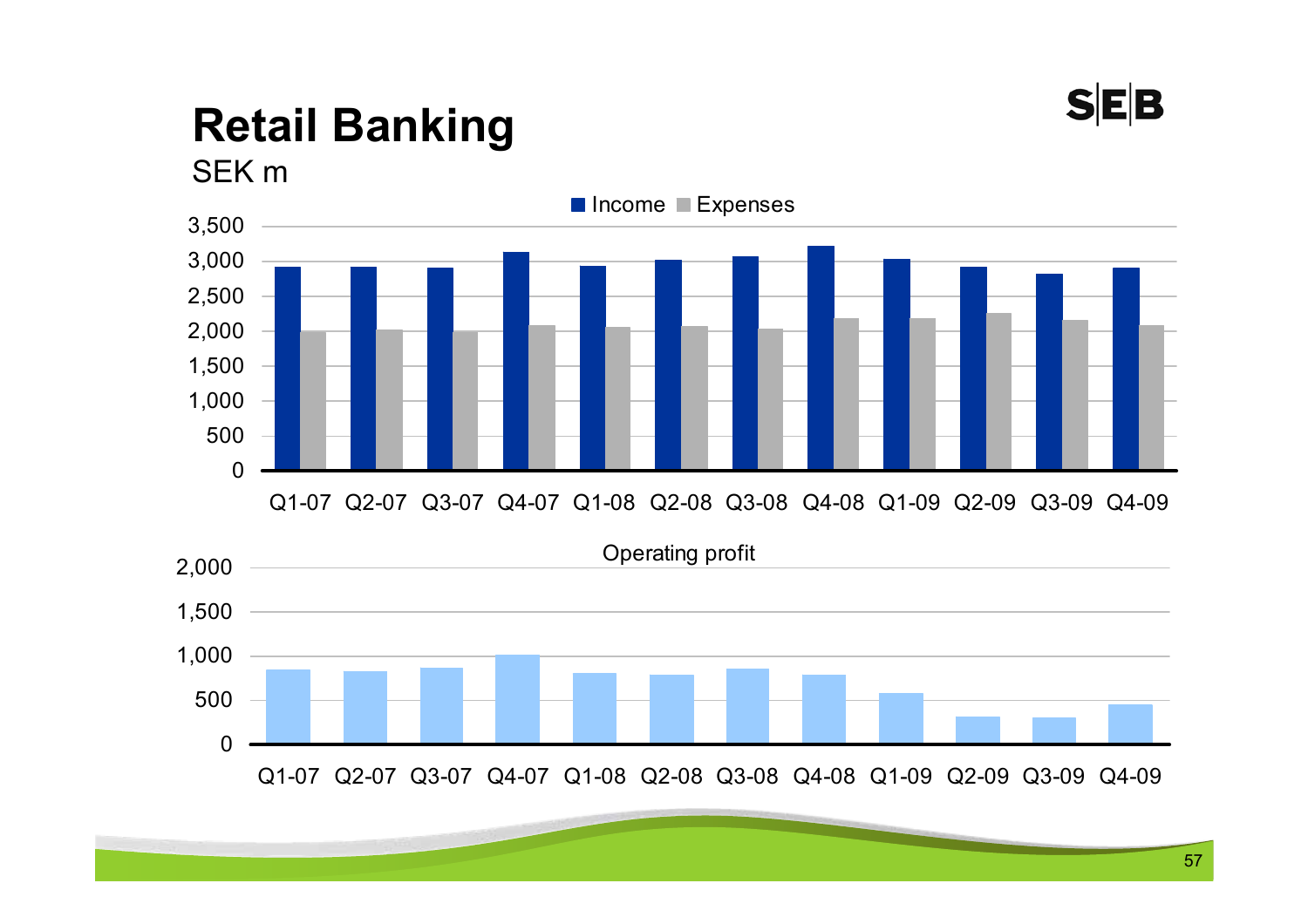

### **Share of income and result by area**

Jan – Dec 2009, per cent of total

**Income**

**Operating profit before credit losses**  Total = SEK 11,680m Total = SEK 3,015m



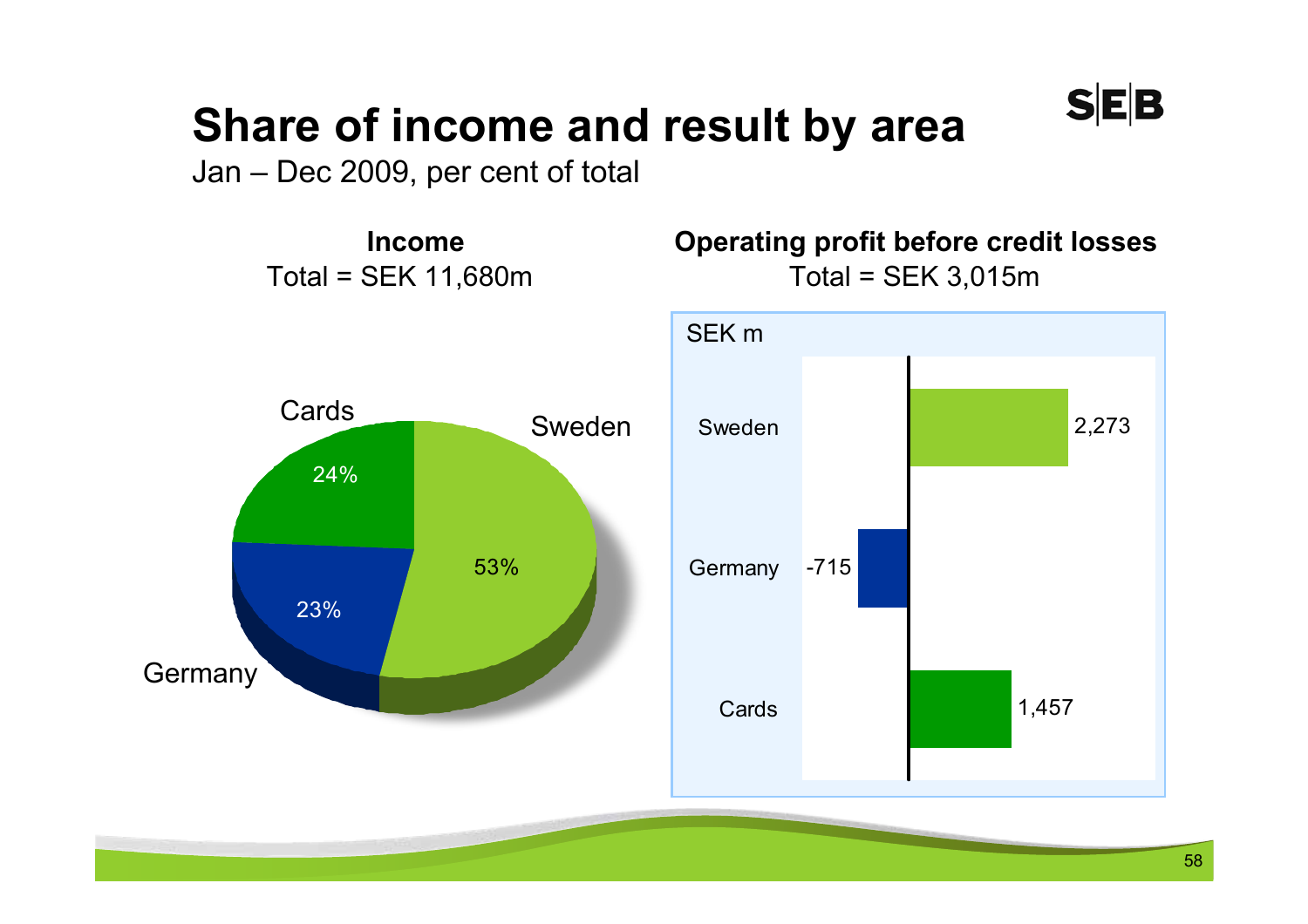#### $S$ **EB Business volume development by area**

SEK bn Q4 2009 change vs. Q4 2008 (local currency)



#### **Deposit breakdown, Percent of total deposits, Dec 2009**

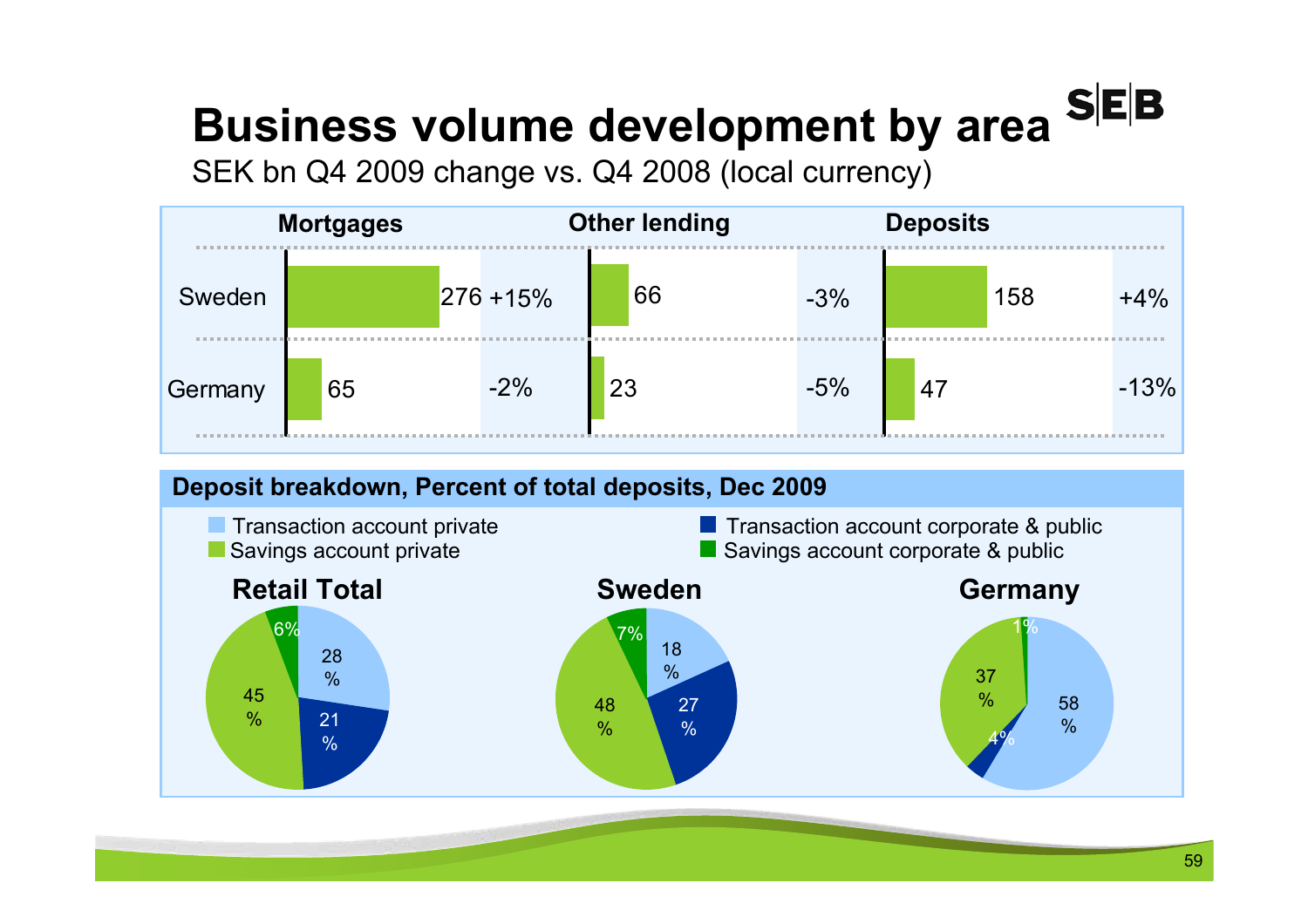#### **Retail Sweden**

| <b>SEK m</b>            | Jan - Dec 2009 A 2008                  |        |
|-------------------------|----------------------------------------|--------|
| <b>Total income</b>     | 6,212                                  | $-4%$  |
| Interest, net           | 4,429                                  | $-6%$  |
| <b>Commission, net</b>  | 1,471                                  | $-1%$  |
| <b>Total expenses</b>   | $-3,939$                               | 1%     |
|                         |                                        |        |
|                         | <b>Profit bef. credit losses 2,273</b> | $-11%$ |
| Credit losses, net      | $-395$                                 | 107%   |
| <b>Operating profit</b> | 1,878                                  | $-21%$ |
|                         |                                        |        |
| <b>RoE, %</b>           | 17.6                                   | 23.1   |
| C/                      | 0.63                                   | 0.60   |
|                         |                                        |        |
| <b>Total lending</b>    | 342,100                                | $+11%$ |
| <b>Total deposits</b>   | 158,100                                | $+4%$  |

#### **Highlights**

- Income composition shifted in 2009 as deposit margins came under pressure
- The mortgage market continued to grow, SEB increased volumes by SEK 30bn
- Corporate lending overall had a modest development driven by subdued demand
- SEB continued to strengthen its position amongst SME's; the number of corporate customers increased by around 12,000 and SEB was awarded the magazine Privata Affärer's prize "Årets småföretagarbank" for the second year in a row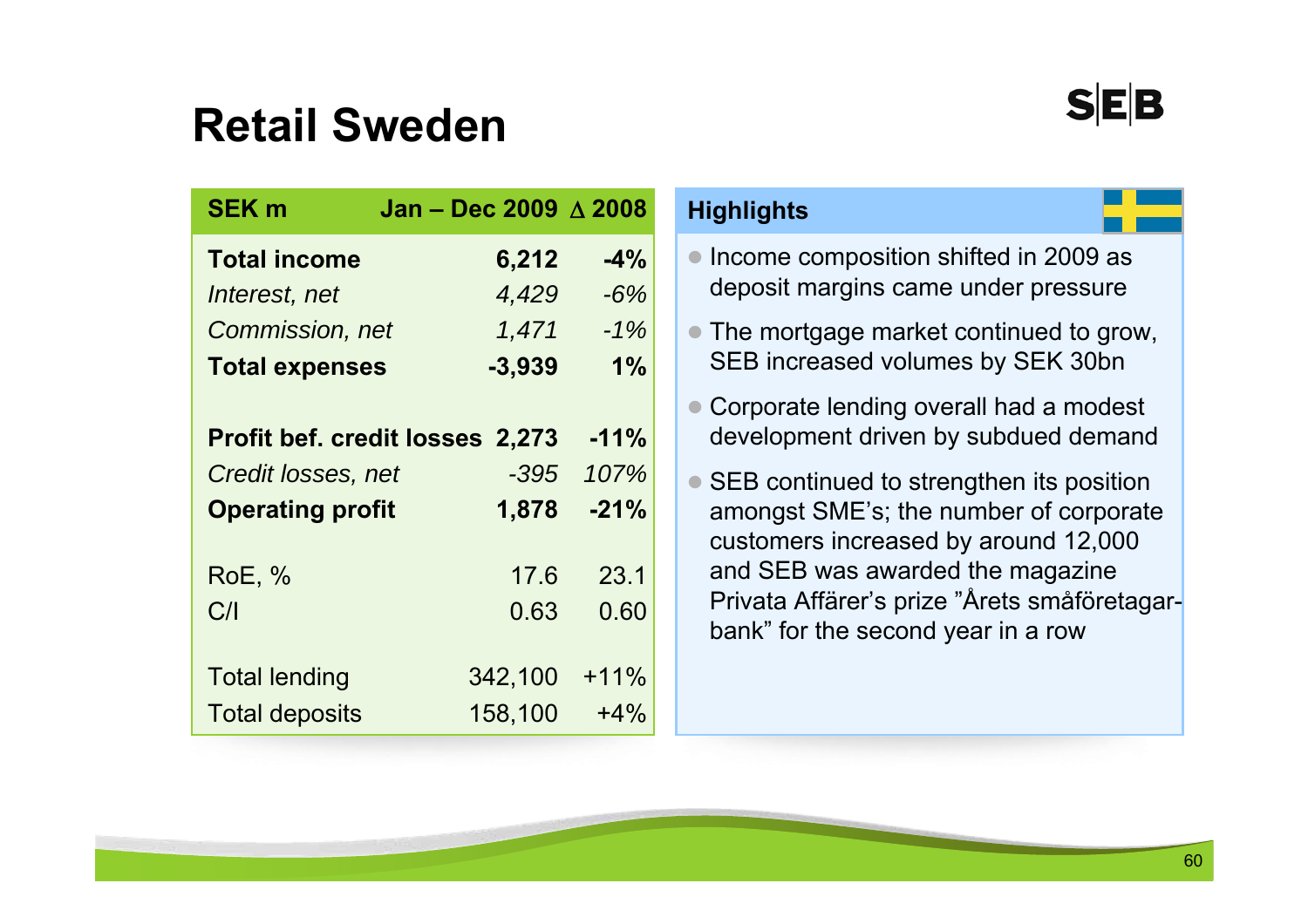

## **Net interest income and volumes**

Retail Sweden









*\* Excluding leasing*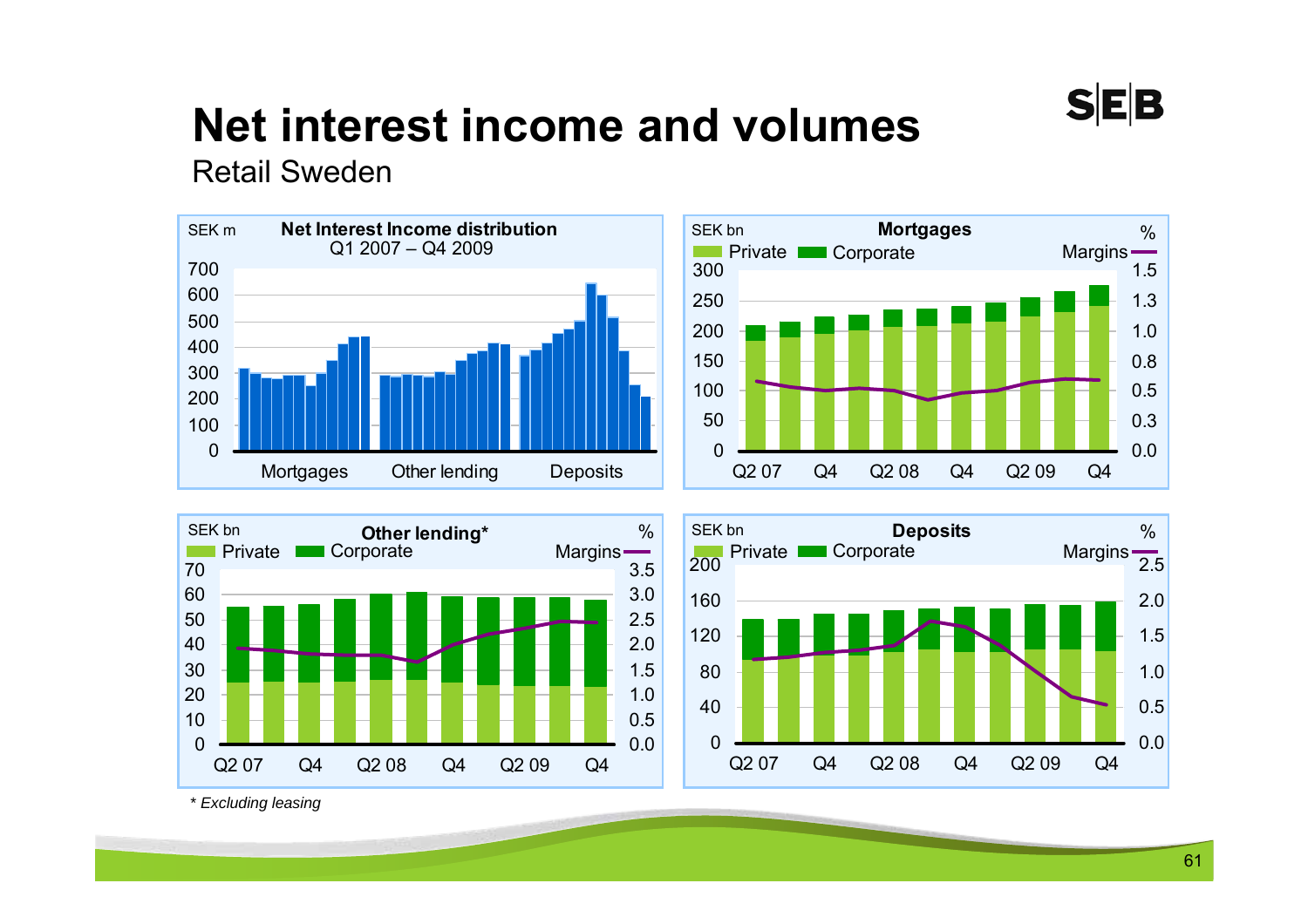## **Swedish mortgages private market**

Fixed / floating interest rates, market share, per cent



*Note: Fixed as presented here include mortgages with interest rate fixed for 1 year or more Floating as presented here include mortgages with interest rate fixed for 3 months or less* **SEB**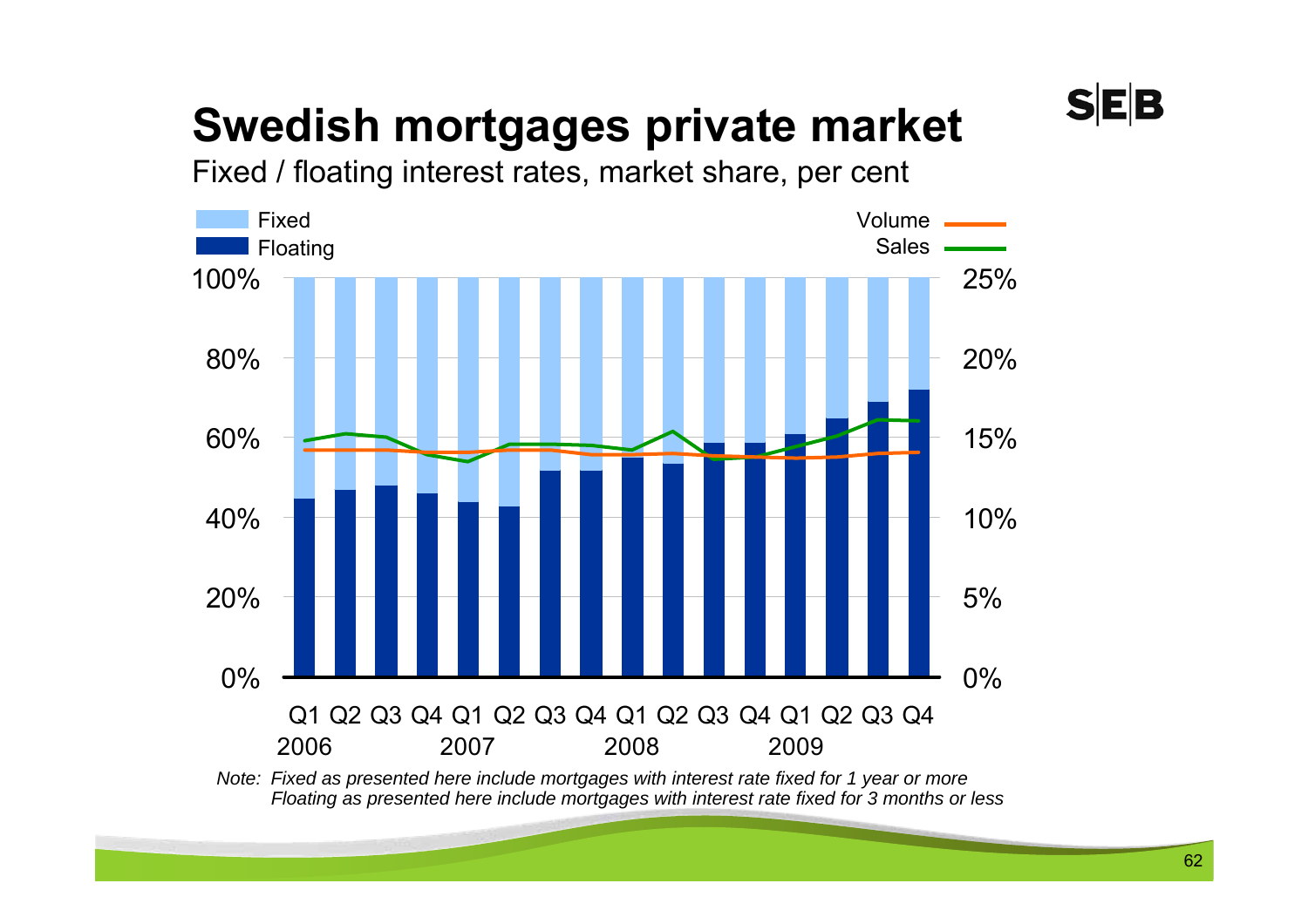### **Retail Germany**

| <b>SEK m</b>                                           | Jan - Dec 2009 $\triangle$ 2008 |                 |
|--------------------------------------------------------|---------------------------------|-----------------|
| <b>Total income</b>                                    | 2,647                           | $-19%$          |
| Interest, net                                          | 1,457                           | $-26%$          |
| Commission, net                                        | 1,175                           | $-4%$           |
| <b>Total expenses</b>                                  | $-3,362$                        | 10%             |
| <b>Profit bef. credit losses</b><br>Credit losses, net | $-715$<br>$-529$                |                 |
| <b>Operating profit</b><br><b>RoE, %</b><br>C/         | $-1,246$<br>$-16.9$<br>1.27     | 2.4<br>0.94     |
| <b>Total lending</b><br><b>Total deposits</b>          | 87,100<br>47,500                | $-8%$<br>$-18%$ |

#### **Highlights**

- Further efforts to improve the weak profitability were initiated but could not counteract the aggregated effects of recent macroeconomic development
- Annual income fell substantially as a result of low interest rates and weak demand for investment products
- Credit losses increased sharply as result of lower credit quality in parts of the retail portfolio and losses outside the core retail portfolio
- $\bullet$  Deposit margins were affected by adjustments in internal pricing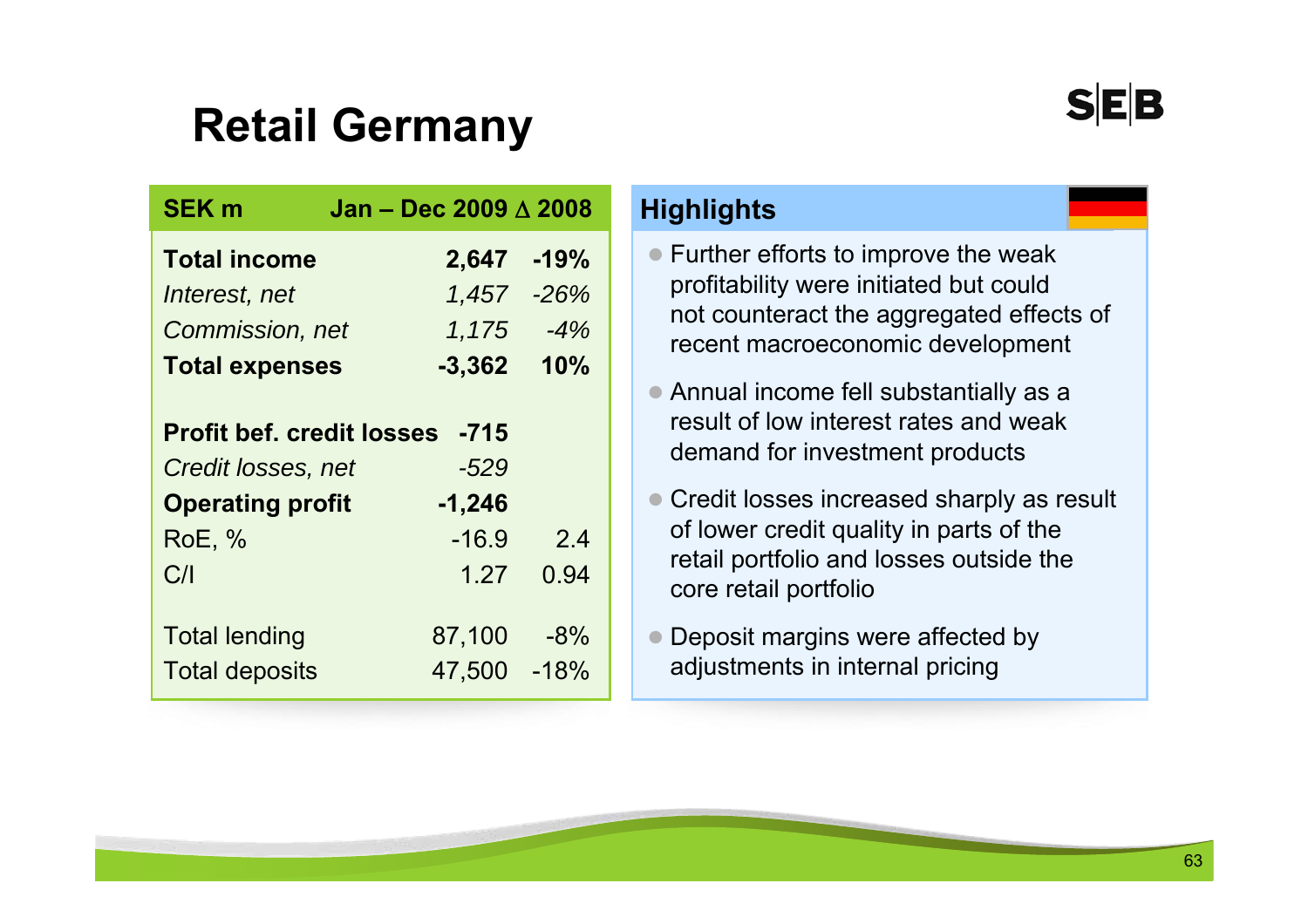

## **Net interest income and volumes**

#### Retail Germany



Figures above present Mortgage, lending and deposits from private individuals and SME

\* Effected by amortizations on large historical sales volumes, partly sold through external sales organizations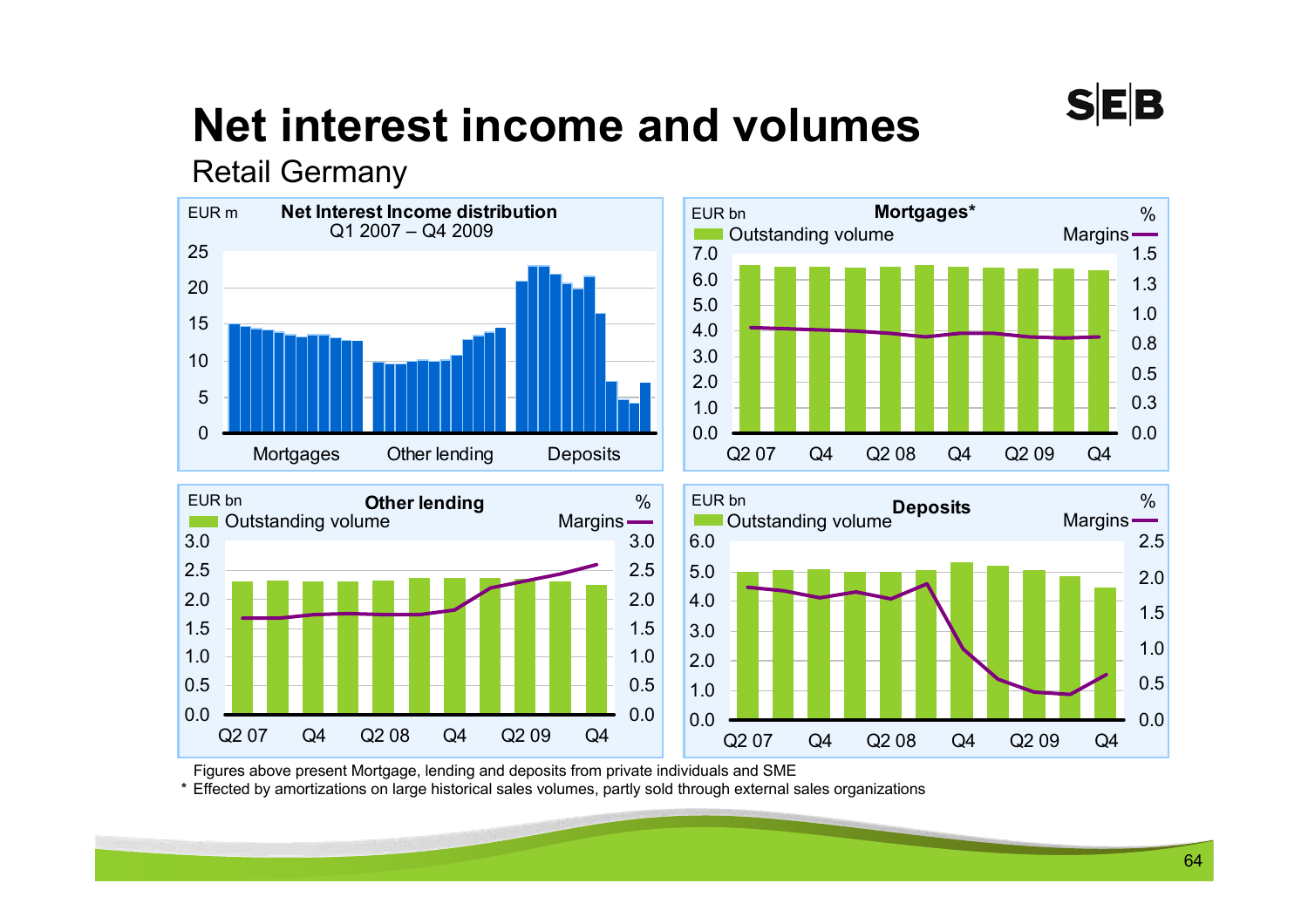#### **Cards**

| <b>SEK m</b>                     | Jan - Dec 2009 $\triangle$ 2008 |        |
|----------------------------------|---------------------------------|--------|
| <b>Total income</b>              | 2,827                           | 13%    |
| Interest, net                    | 994                             | 97%    |
| Commission, net                  | 1,763                           | $-10%$ |
| <b>Total expenses</b>            | $-1,370$                        | 3%     |
|                                  |                                 |        |
| <b>Profit bef. credit losses</b> | 1,457                           | 25%    |
| Credit losses, net               | -445                            | 11%    |
| <b>Operating profit</b>          | 1,012                           | 33%    |
|                                  |                                 |        |
| <b>RoE, %</b>                    | 25.8                            | 20.3   |
| C/                               | 0.48                            | 0.55   |
| <b>Total lending</b>             | 16,900                          | $-1\%$ |
|                                  |                                 |        |

#### **Highlights**

. .

- Total turnover continued to grow, although at a lower pace than in past years
- With support from low funding costs SEB Cards generated its best annual income and profit to date
- Several initiatives for future growth were initiated, amongst them the launch of a consumer e-commerce portal "Back2u" in the fourth quarter
- Lower provisions for fraud and credit losses in Q4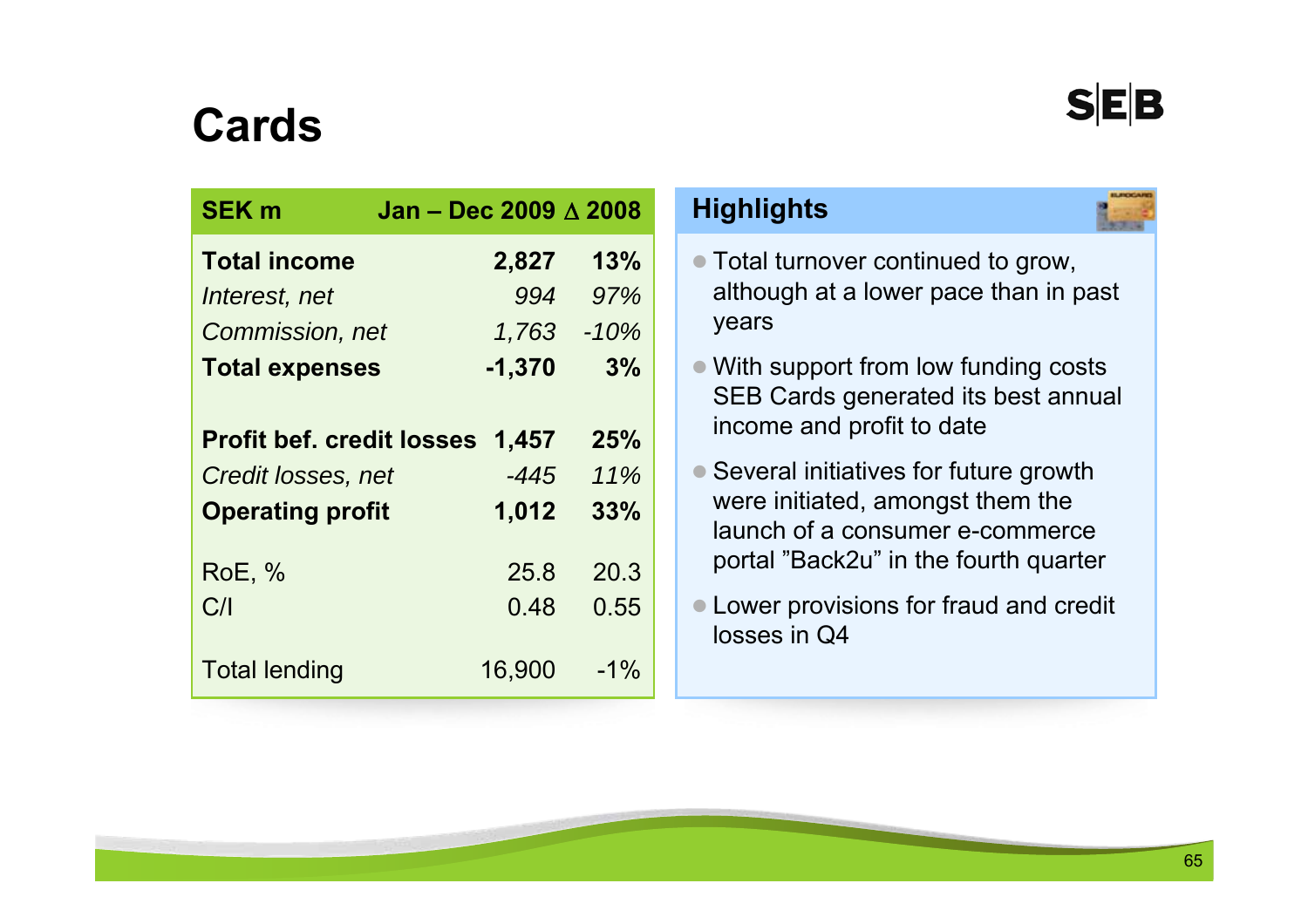#### **Cards**



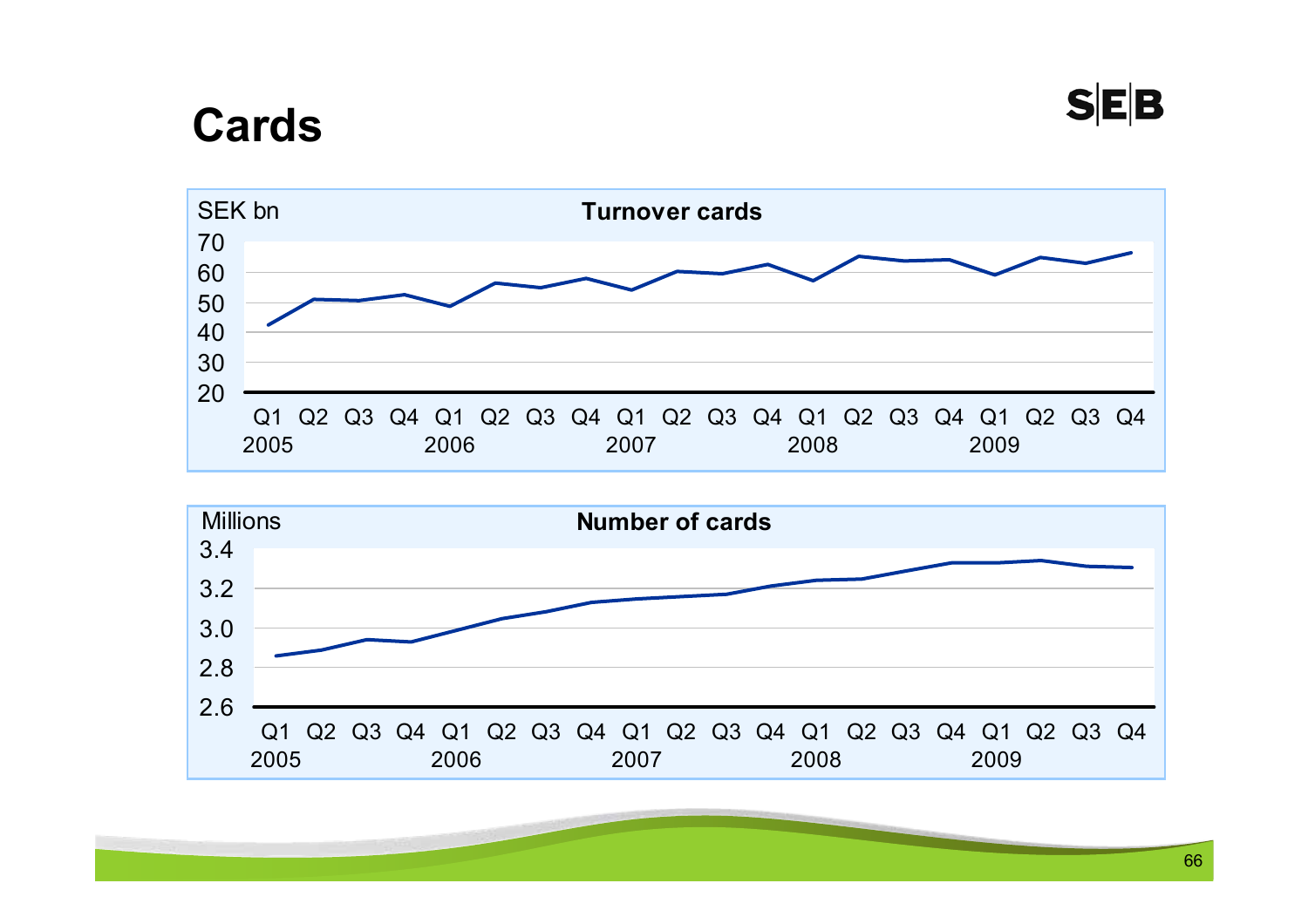### **Wealth Management**

#### **Fredrik Boheman**

Head of Wealth Management

| <b>SEK m</b>            | Jan - Dec 2009 $\wedge$ 2008 |           |
|-------------------------|------------------------------|-----------|
| <b>Total income</b>     | 3,646                        | $-22%$    |
| Interest, net           |                              | 598 - 33% |
| Commission, net         | 2,955                        | $-20%$    |
| <b>Total expenses</b>   | $-2,505$                     | $-6%$     |
| <b>Operating profit</b> | $1,142 -43%$                 |           |
| <b>RoE, %</b>           | 14.9                         | 21.9      |
| C/                      | 0.69                         | 0.57      |

#### **Highlights**

| Income below last year due to:<br>- Lower performance-/ transaction fees<br>Base commission down as a result of a<br>lower average volume and margin.<br>- In addition Swing Prices* provisions in<br>Q4 accounts for SEK-185m<br>- Decreased interest rate margin gives<br>further negative impact |
|-----------------------------------------------------------------------------------------------------------------------------------------------------------------------------------------------------------------------------------------------------------------------------------------------------|
| • Costs are down mainly due to lower bonus<br>levels. Underlying expenses are up 3%                                                                                                                                                                                                                 |
| • Net sales up 25% to SEK 41.3bn $(33.0$ bn)                                                                                                                                                                                                                                                        |
| • AuM SEK 1,275bn, +12% year-on-year                                                                                                                                                                                                                                                                |
| • Average AuM 2009 SEK 1,196bn, down<br>by 2% compared to average AuM 2008                                                                                                                                                                                                                          |
|                                                                                                                                                                                                                                                                                                     |

*\* Pricing adjustment commonly used in Europe in order to protect long-term investors from costs generated by large in and outflows in funds.*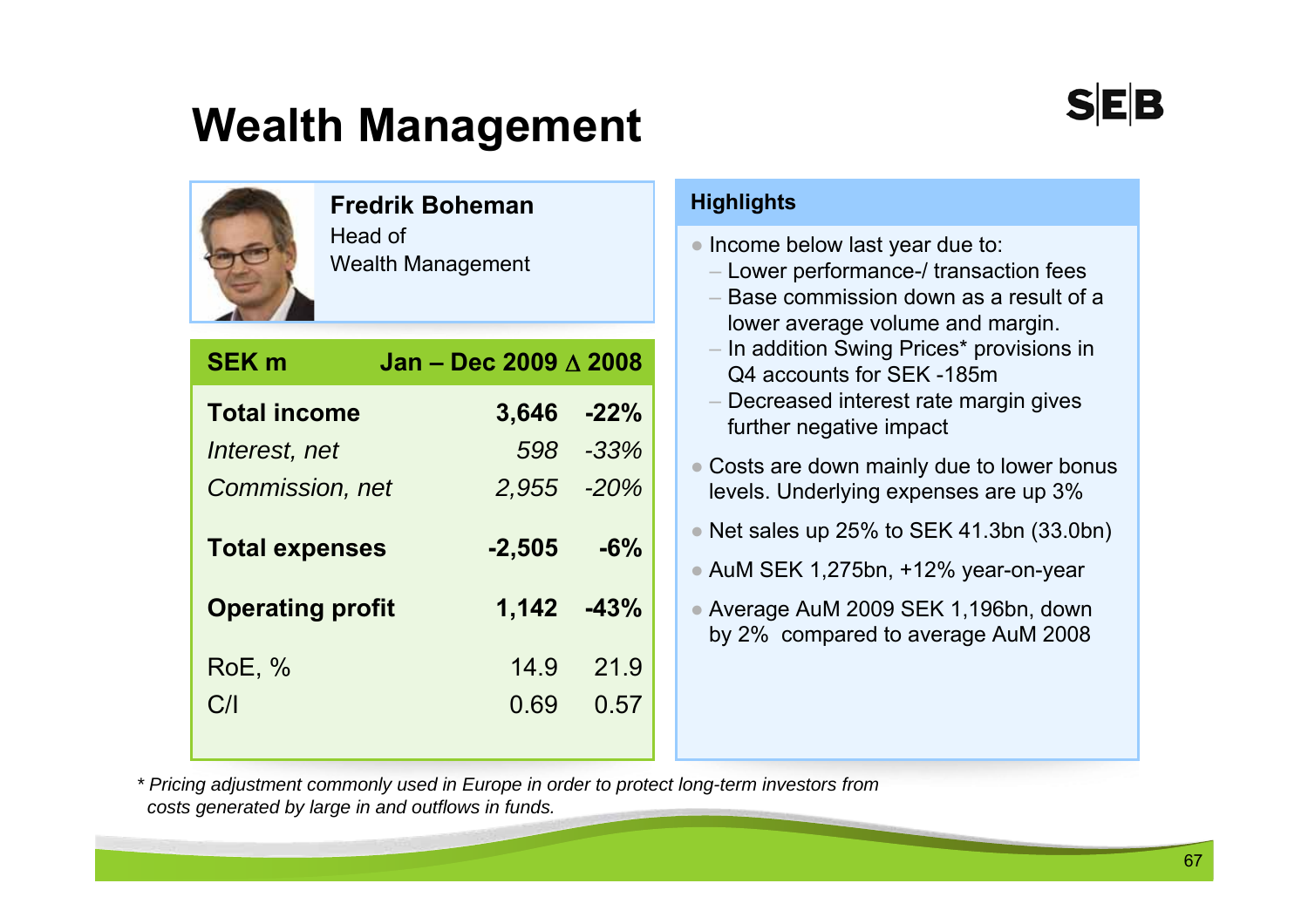

### **Share of income and result by area**

Jan – Dec 2009; percent of total

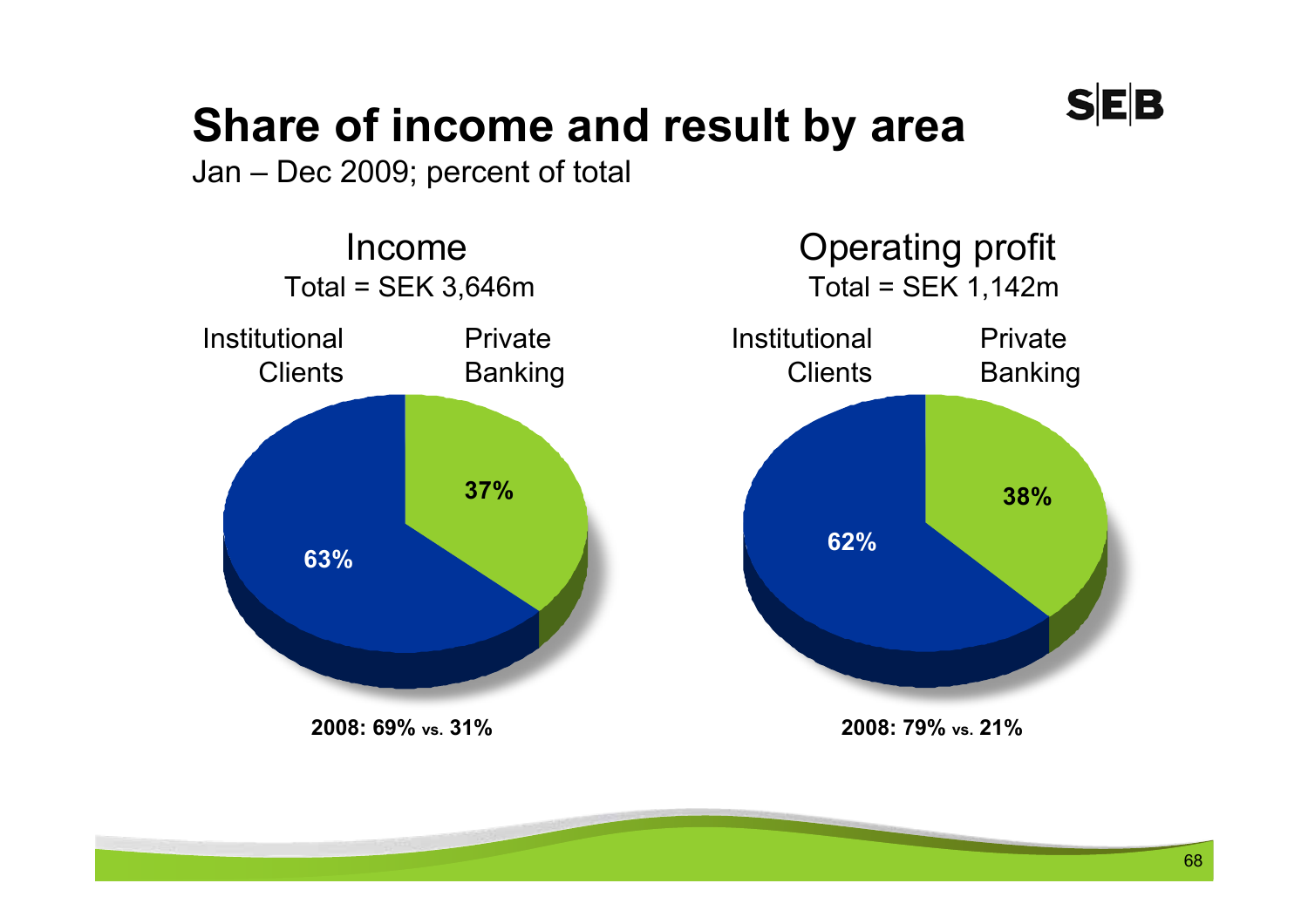### **Institutional Clients**

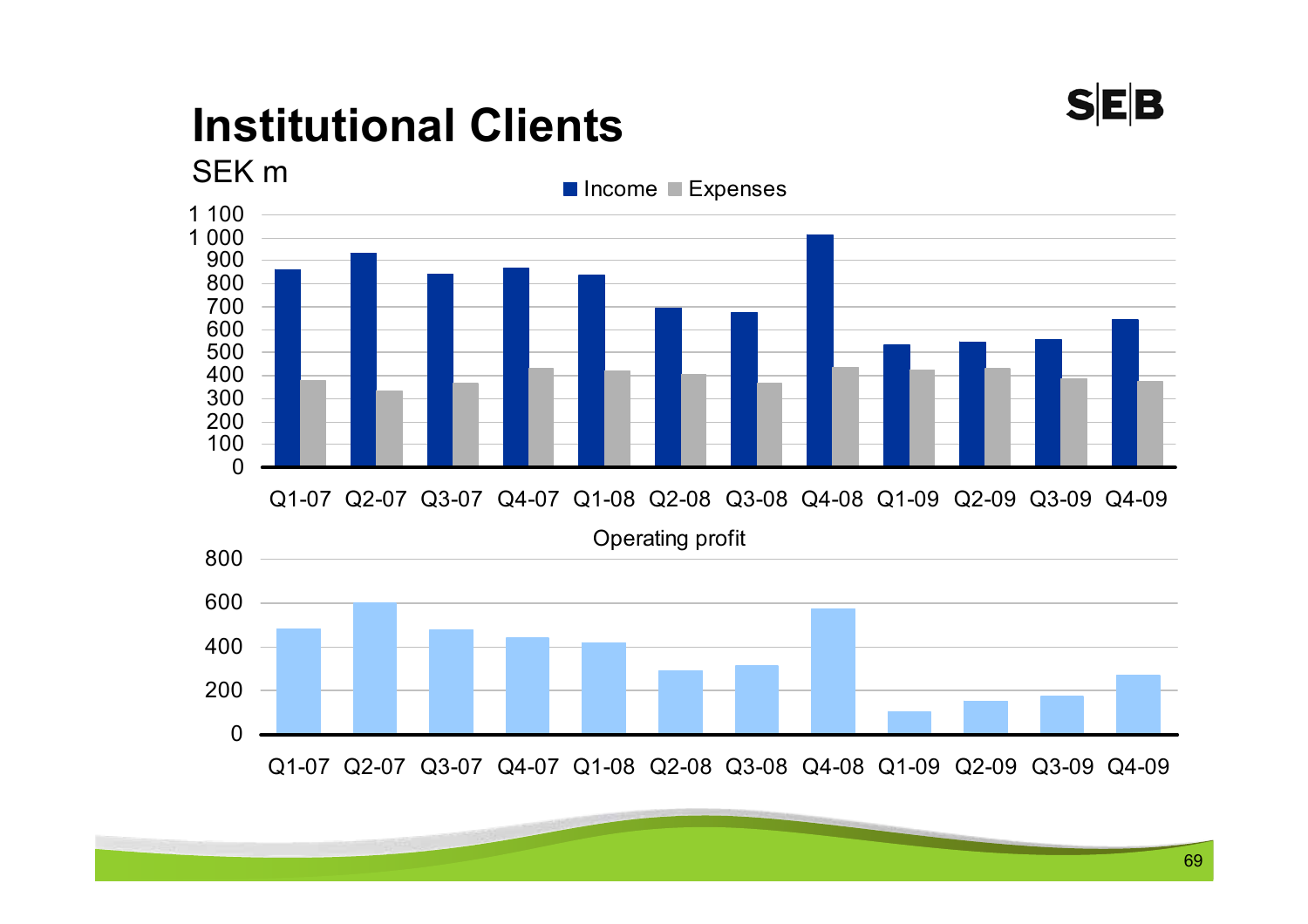

# **Private Banking**

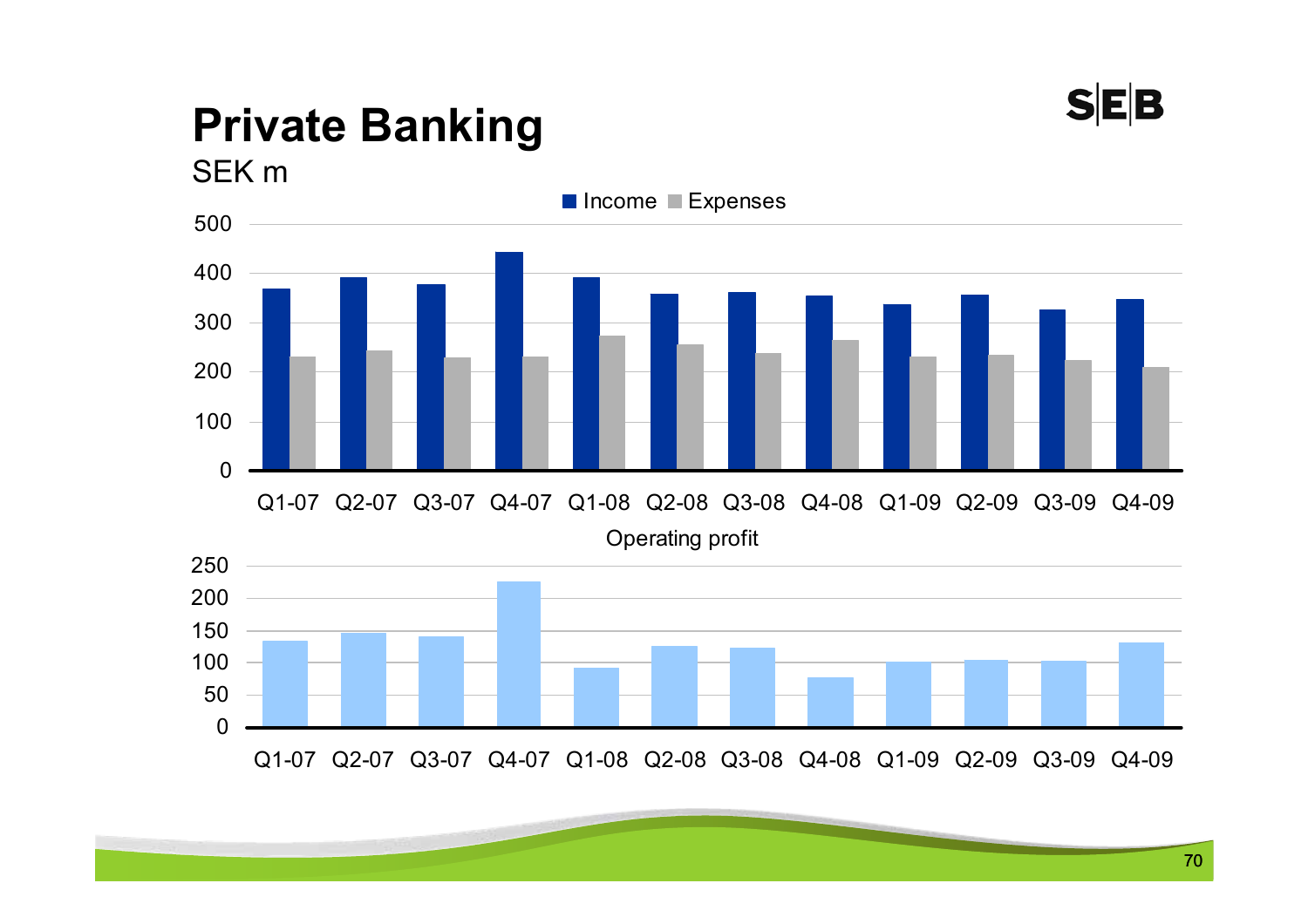

### **AuM per product type**

#### Wealth Management, SEK bn



Institutional Clients ex Mutual Funds

Mutual Funds $\mathbb{R}^n$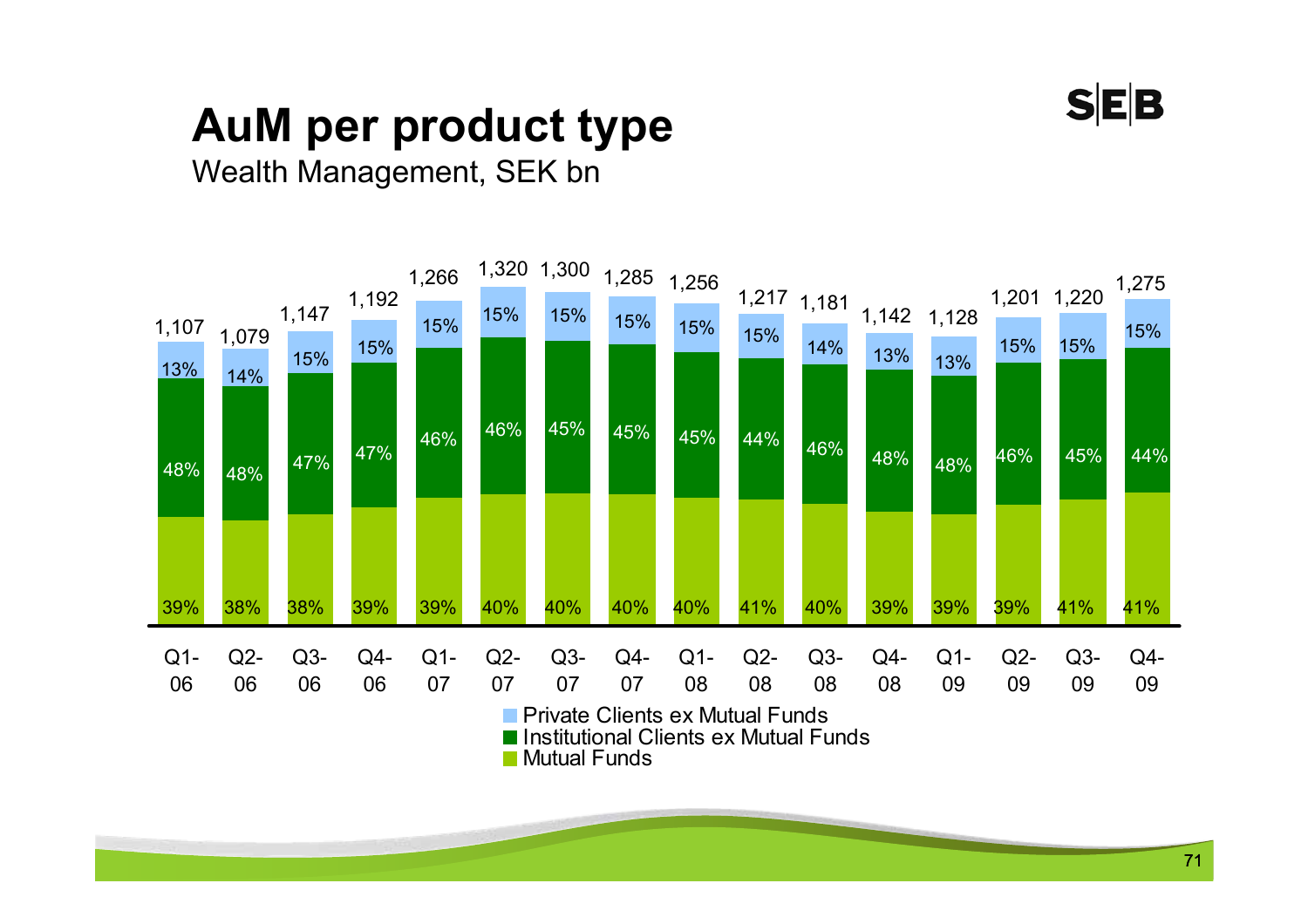

#### **Total net sales per quarter** SEK bn



*The figures are not eliminated. Restated for transfer of Foundations & Companies from PB to IC.*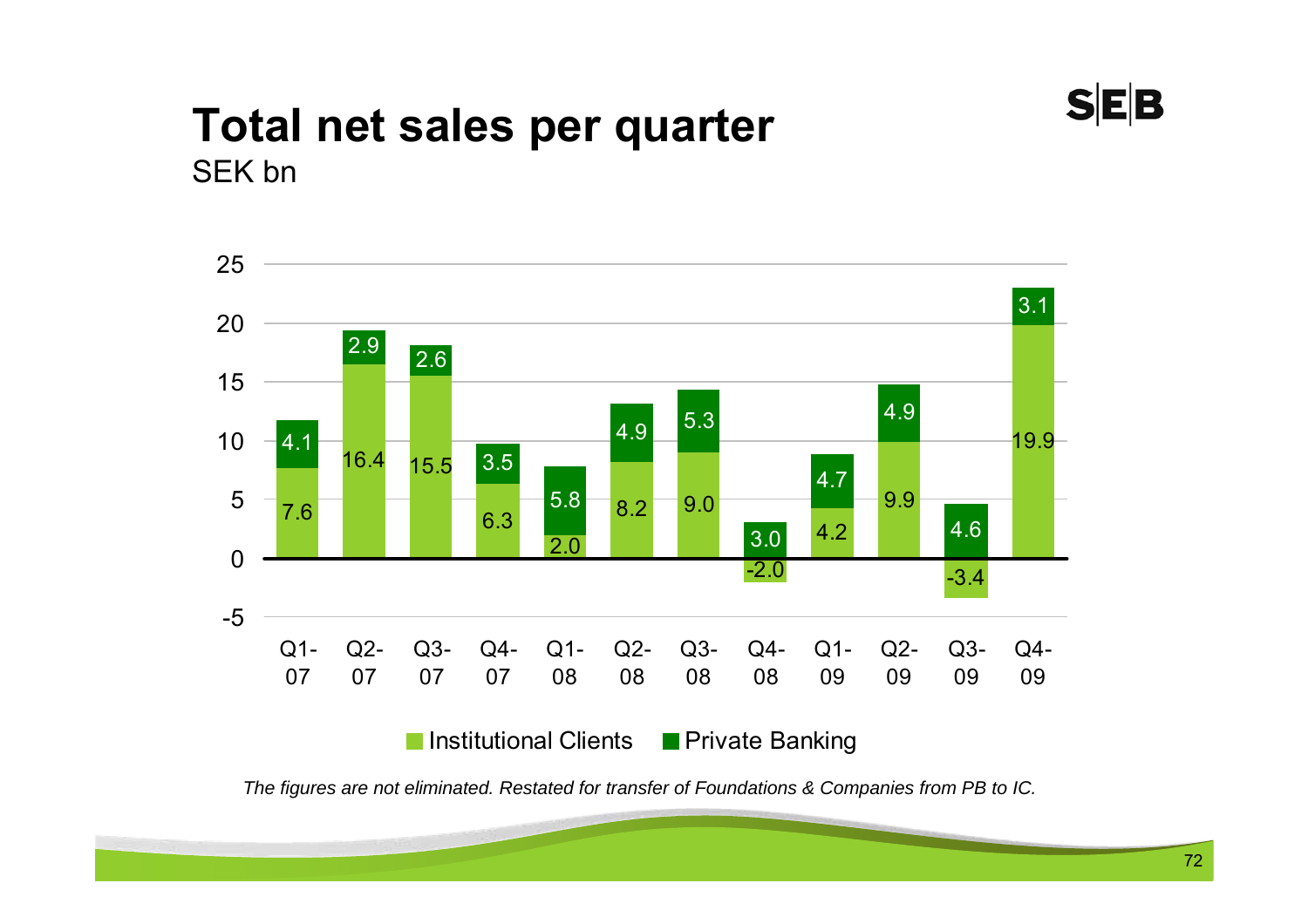### **SEB**

# **Mutual funds per product type**

Wealth Management, Dec 2009 (Dec 2008)

#### **Total amount SEK 527bn (SEK 495bn)**

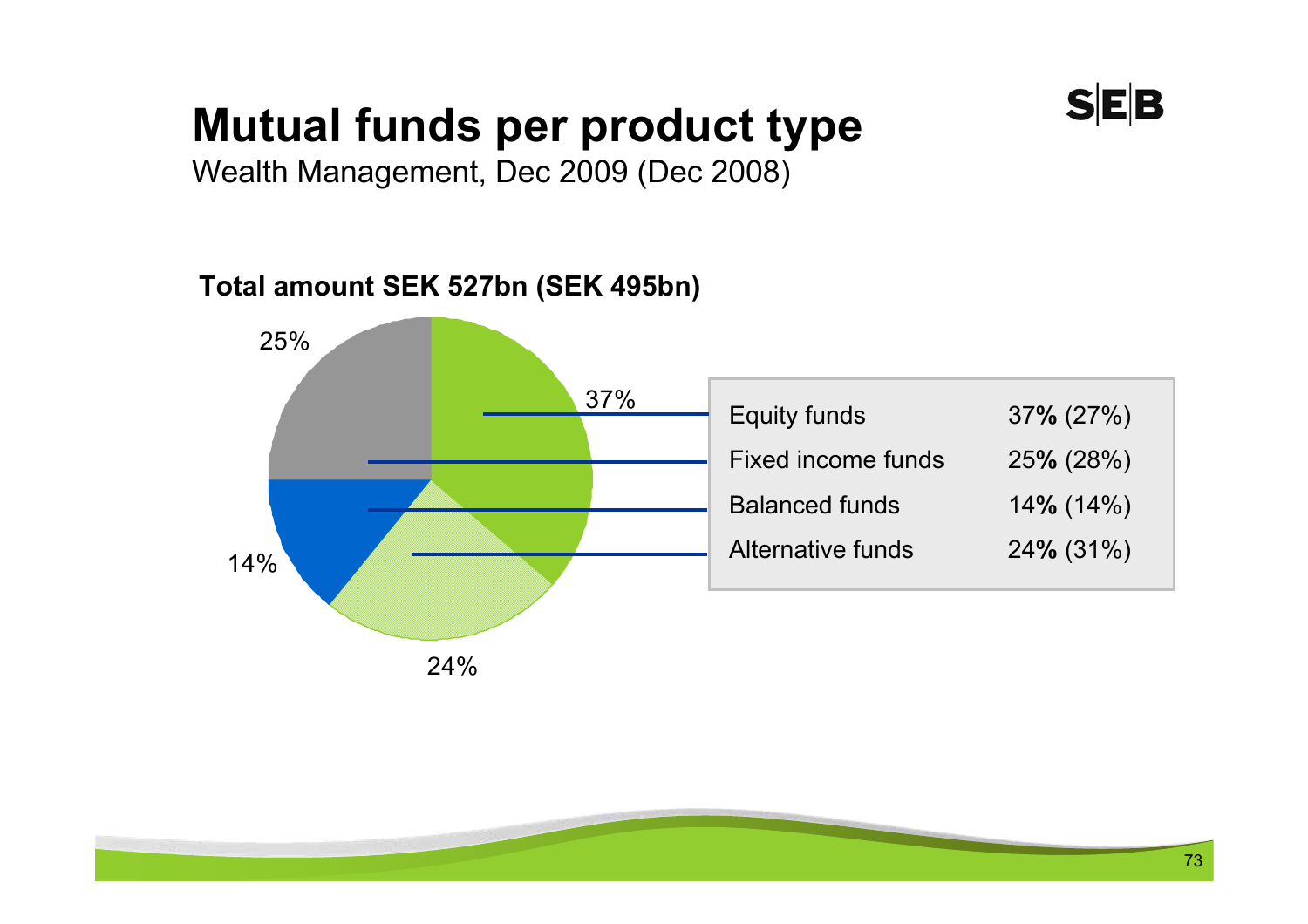

# **Activity level – Wealth**



#### *Source: Svensk Fondstatistik*



| <b>Net sales 2009</b> |                    |
|-----------------------|--------------------|
| <b>Type of funds</b>  | <b>SEB Ranking</b> |
| <b>Equity funds</b>   | 1                  |
| Long bond funds       | 1                  |
| Alternative funds     | 3                  |
| <b>Mixed funds</b>    | 4                  |
| Short bond funds      | 26                 |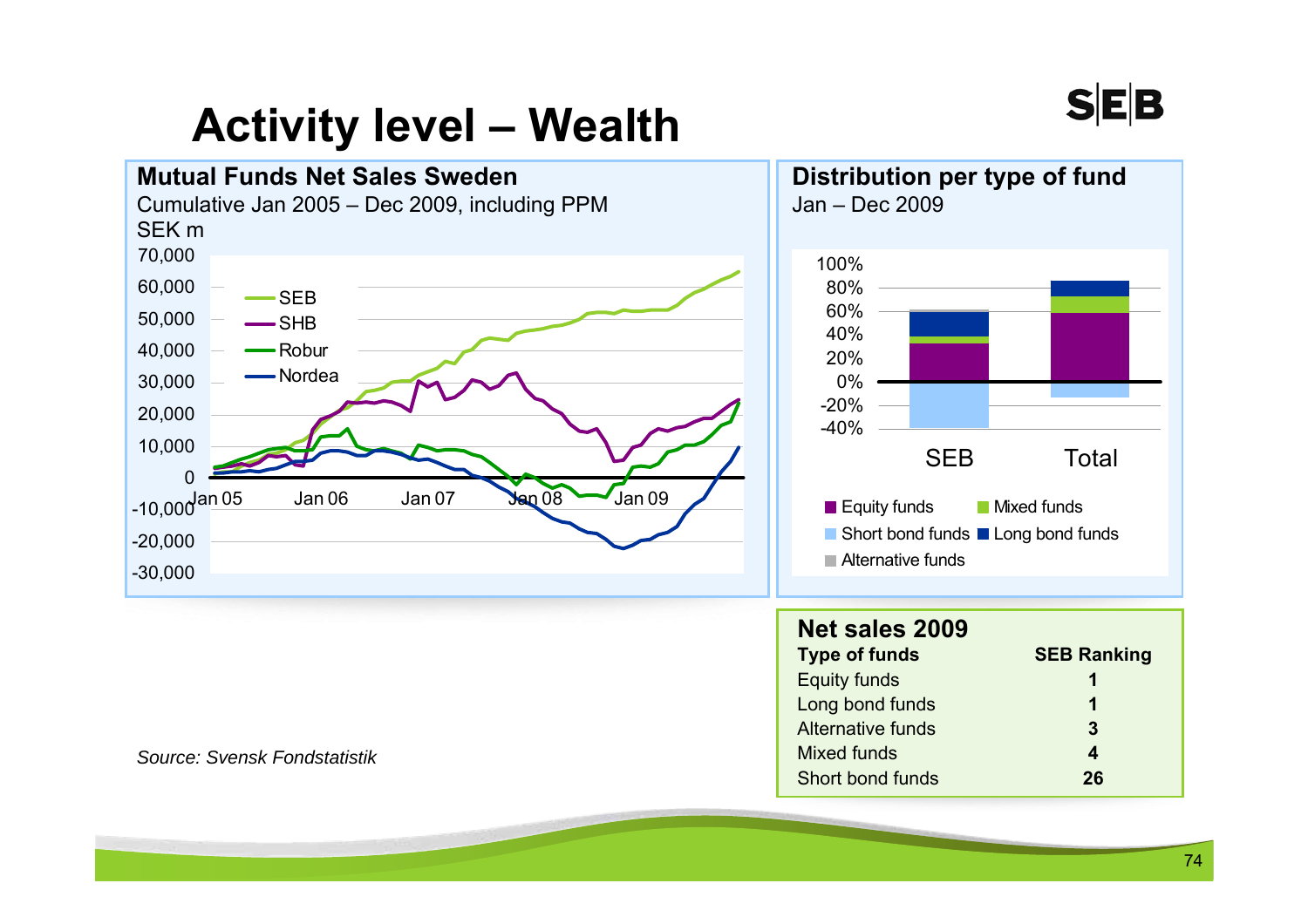### SEB

# **Life**



#### **Anders Mossberg** Head of Life

| <b>SEK m</b>                                 | <b>Jan - Dec 2009</b> | $\wedge$ 2008 |
|----------------------------------------------|-----------------------|---------------|
| <b>Total income</b>                          | 4,425                 | 36%           |
| <b>Total expenses</b>                        | $-2,310$              | 5%            |
| <b>Operating profit</b><br>Change in surplus | 2,115                 | 99%           |
| values, net                                  | 900                   | $-9%$         |
| <b>Business result</b>                       | 3,015                 | 47%           |
| <b>RoE, %</b>                                | 27.4                  | 12.5          |
| C/I ratio                                    | 0.52                  | 0.67          |
|                                              |                       |               |

#### **Highlights**

- Higher sales and premium income
- ● Operating profit doubled compared with 2008 supported by a positive trend in market values and recovery of provisions for guarantees in 2009
- Best yearly operating profit to date
- Profit growth in all business areas
- Surplus value increased with SEK 2.1bn to SEK 13.7bn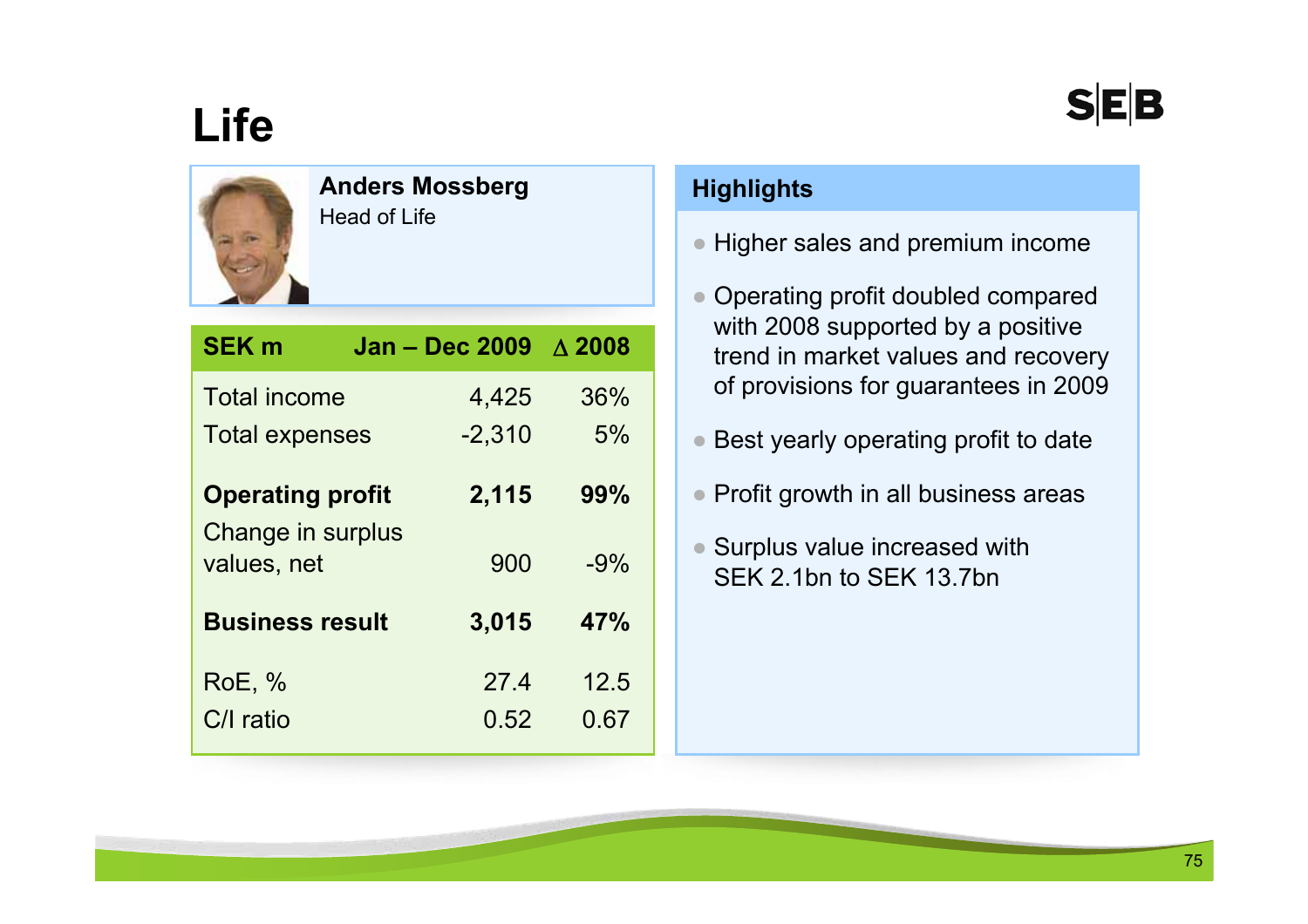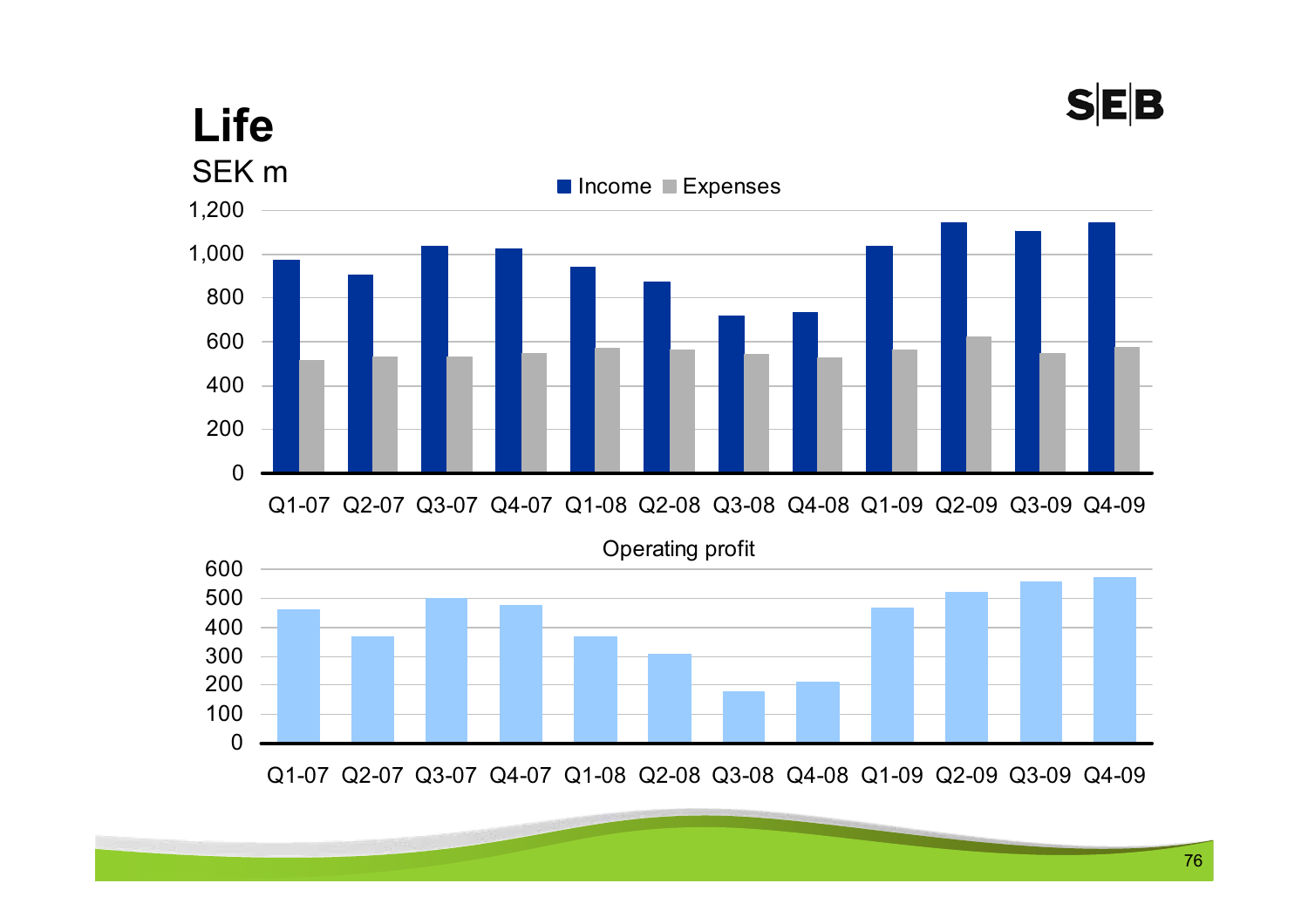# **Share of income and profit by area**

Life, Jan – Dec 2009, per cent of total

Income $Total = SEK 4,425m$  Total = SEK 2,115m

Operating profit



**SEB** 

*Sweden including central functions etc*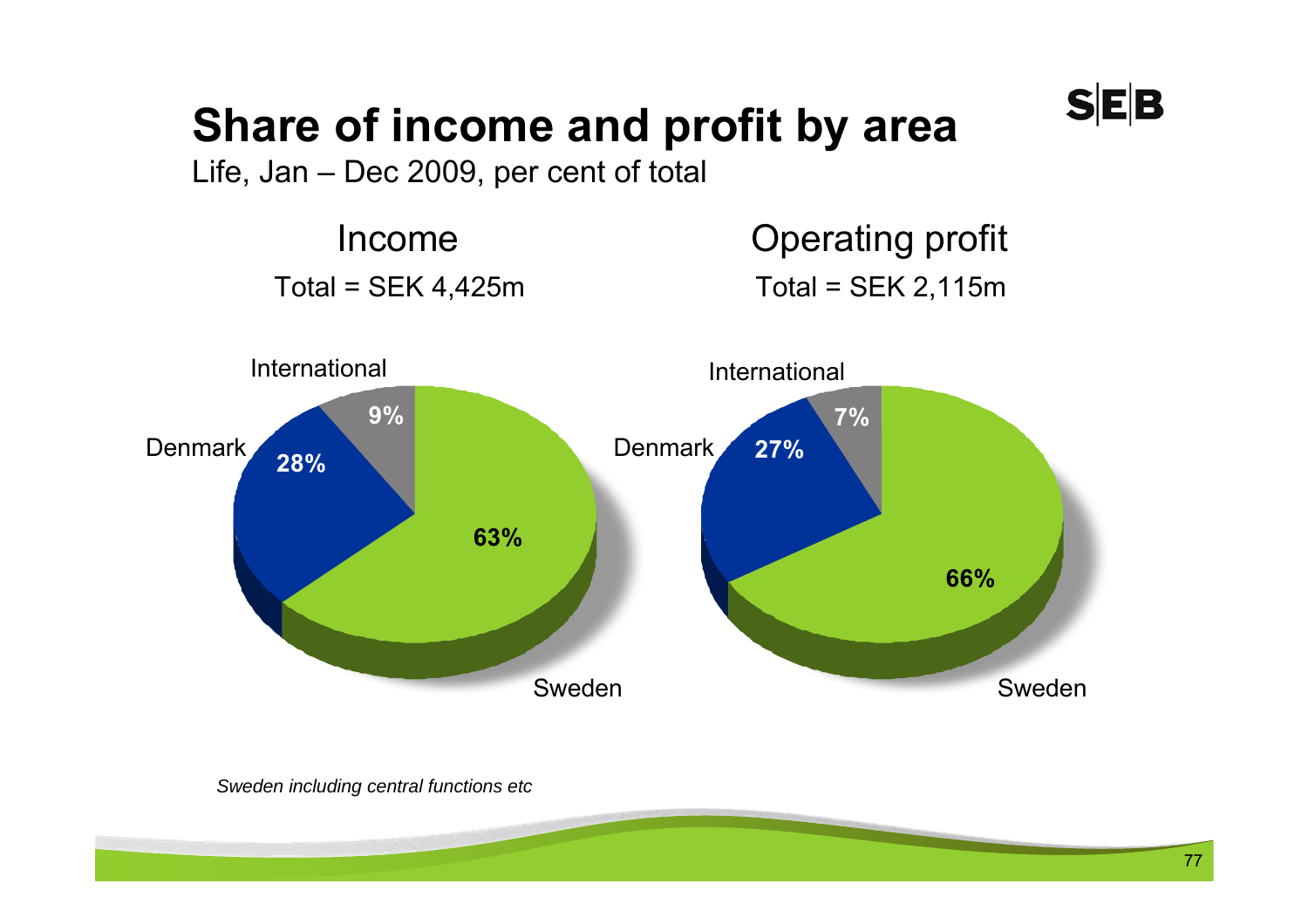# **Market position by profit area**

Market shares, gross premium income, Unit-linked insurance (%, 2009)



**SEB**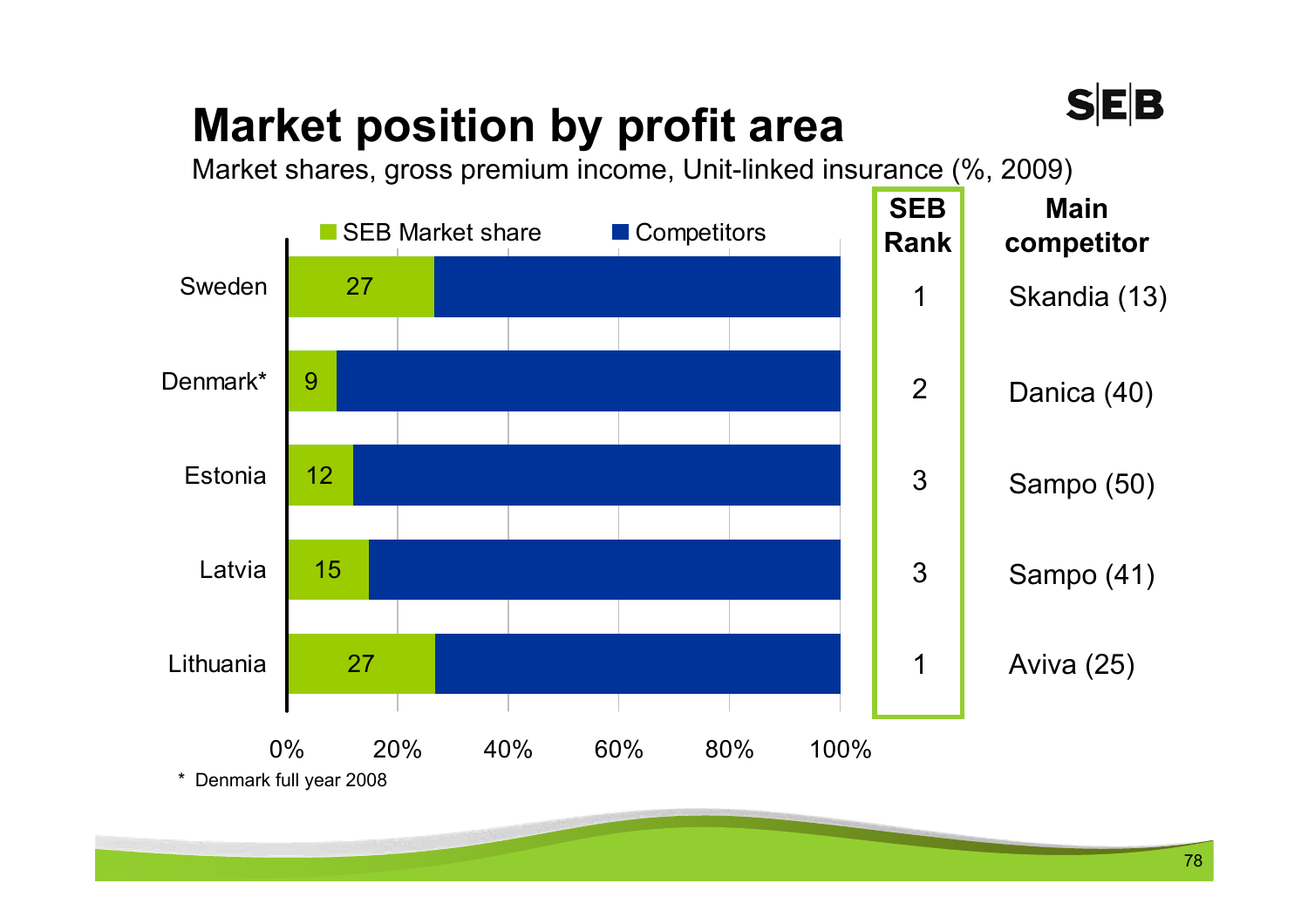### **SEB**

### **Market shares Sweden, per cent**

Unit-linked new business, 12 months to December 2009 (December 2008)



*Source: Swedish insurance federation*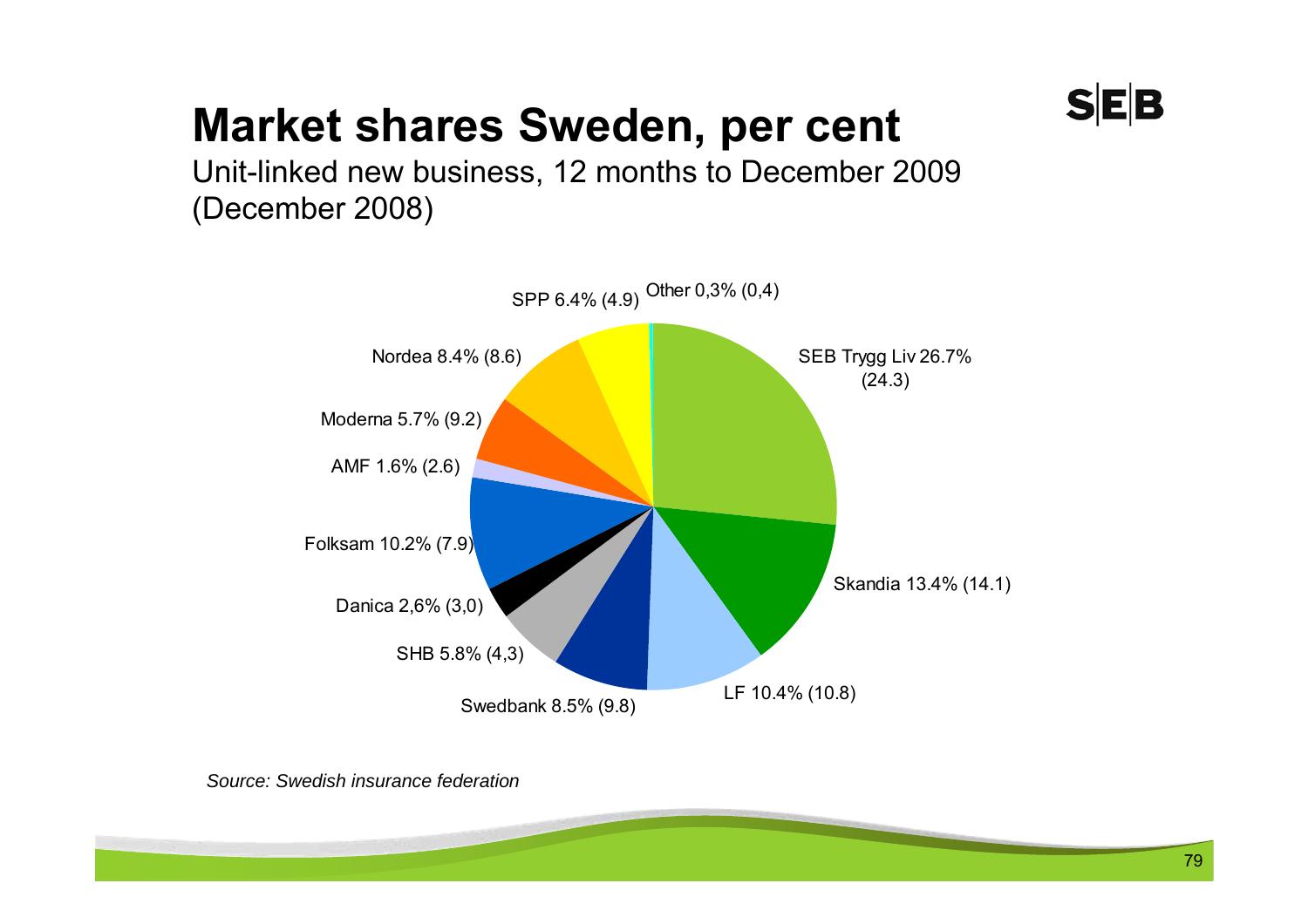

#### **Sales (SPE)**  Life, SEK m

|                                    | <b>Jan - Dec 2009</b> | <b>Jan - Dec 2008</b> | <b>Change</b> |
|------------------------------------|-----------------------|-----------------------|---------------|
| Unit linked                        | 40,399                | 36,638                | 10%           |
| Traditional and<br>Sickness/health | 10,267                | 12,185                | $-16%$        |
|                                    | 50,666                | 48,823                | 4%            |

*Note: SPE = Single premiums plus regular premiums times ten*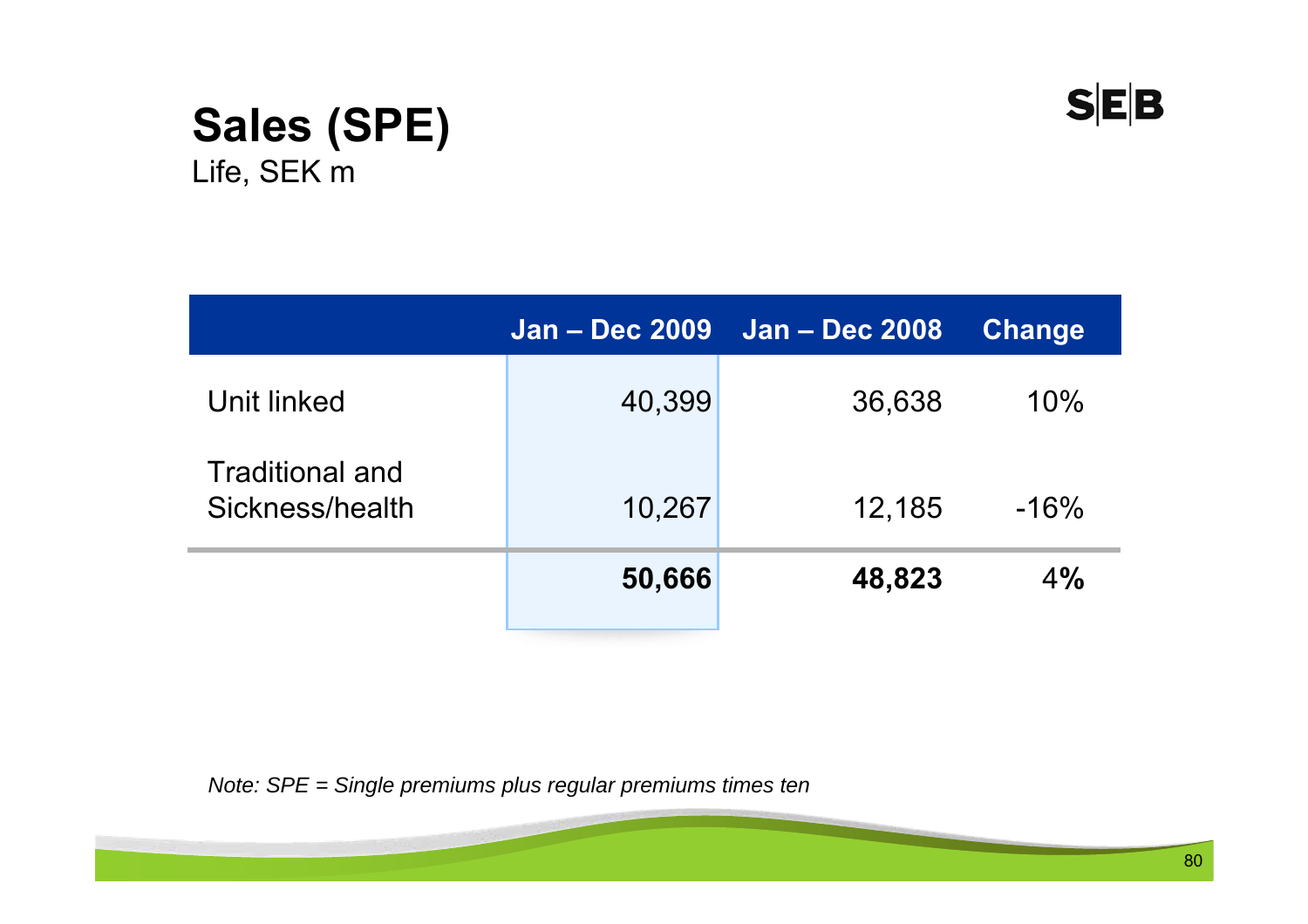

# **Sales SPE**

#### Life including the Baltics from 2006



*Note: SPE = Single premiums plus regular premiums times ten*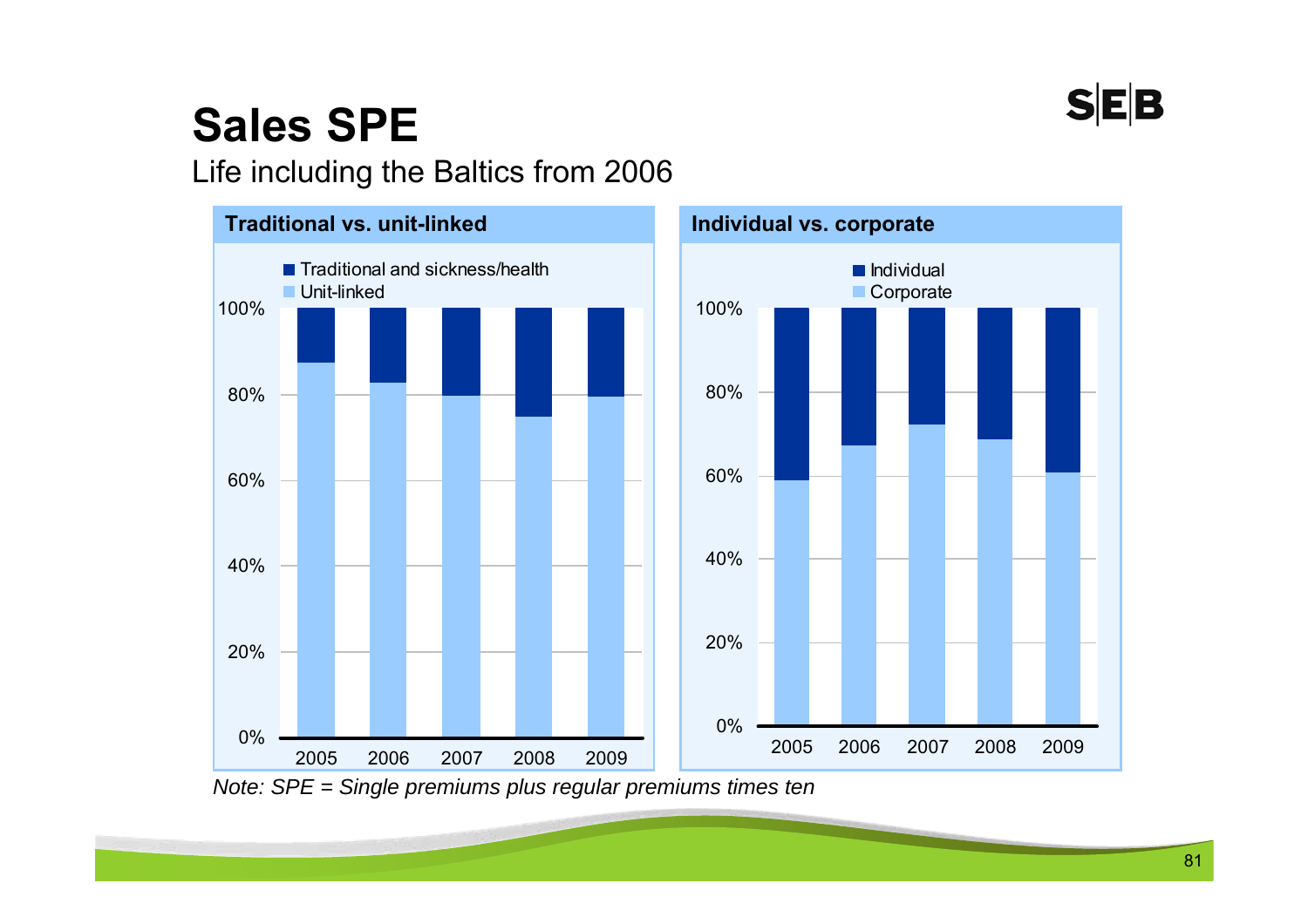# **Unit-linked insurance sales**



Sweden\* sales volumes weighted, SEK bn



*\*Including Swedish customers of the Irish subsidiary*

*\*\* 12 months to September 2009*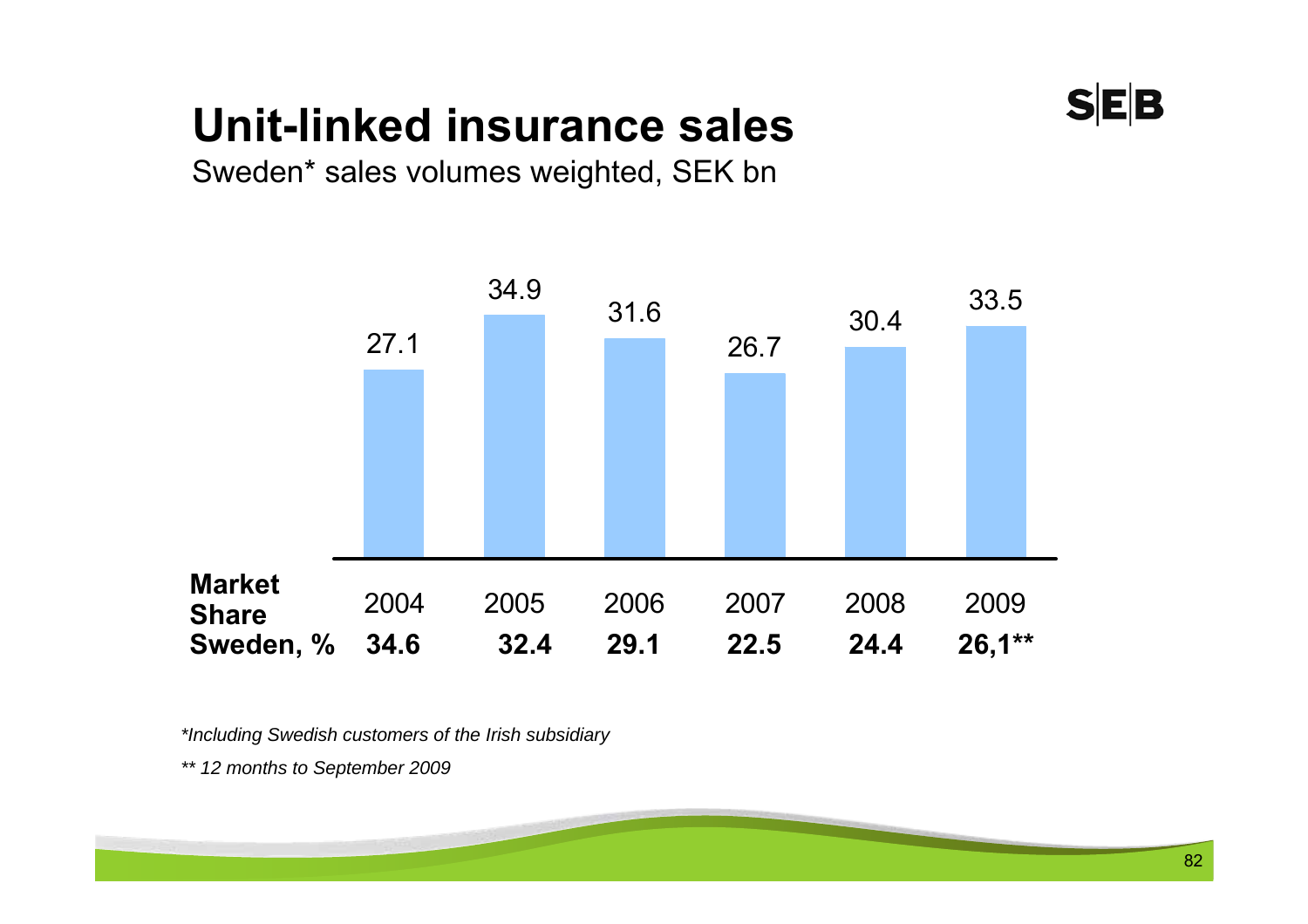### $S|E|B$

# **New business profit**

Life (2005-2006 only Swedish market), SEK m

|                                              | Full year Full year Full year Full year Full year<br>2009 | 2008            | 2007            | 2006            | 2005              |
|----------------------------------------------|-----------------------------------------------------------|-----------------|-----------------|-----------------|-------------------|
| New sales (single/10+regular)                | 4,026                                                     | 3,858           | 3,689           | 3,345           | 3,678             |
| Net present value<br><b>Acquisition cost</b> | 1,492<br>$-916$                                           | 1,598<br>$-879$ | 1,775<br>$-901$ | 1,788<br>$-970$ | 1,924<br>$-1,116$ |
| New business profit                          | 576                                                       | 719             | 874             | 818             | 808               |
| Margin, %<br>Swedish market                  | 14.3<br>16.2                                              | 18.6<br>20.8    | 23.7<br>22.9    | 24.5            | 22.0              |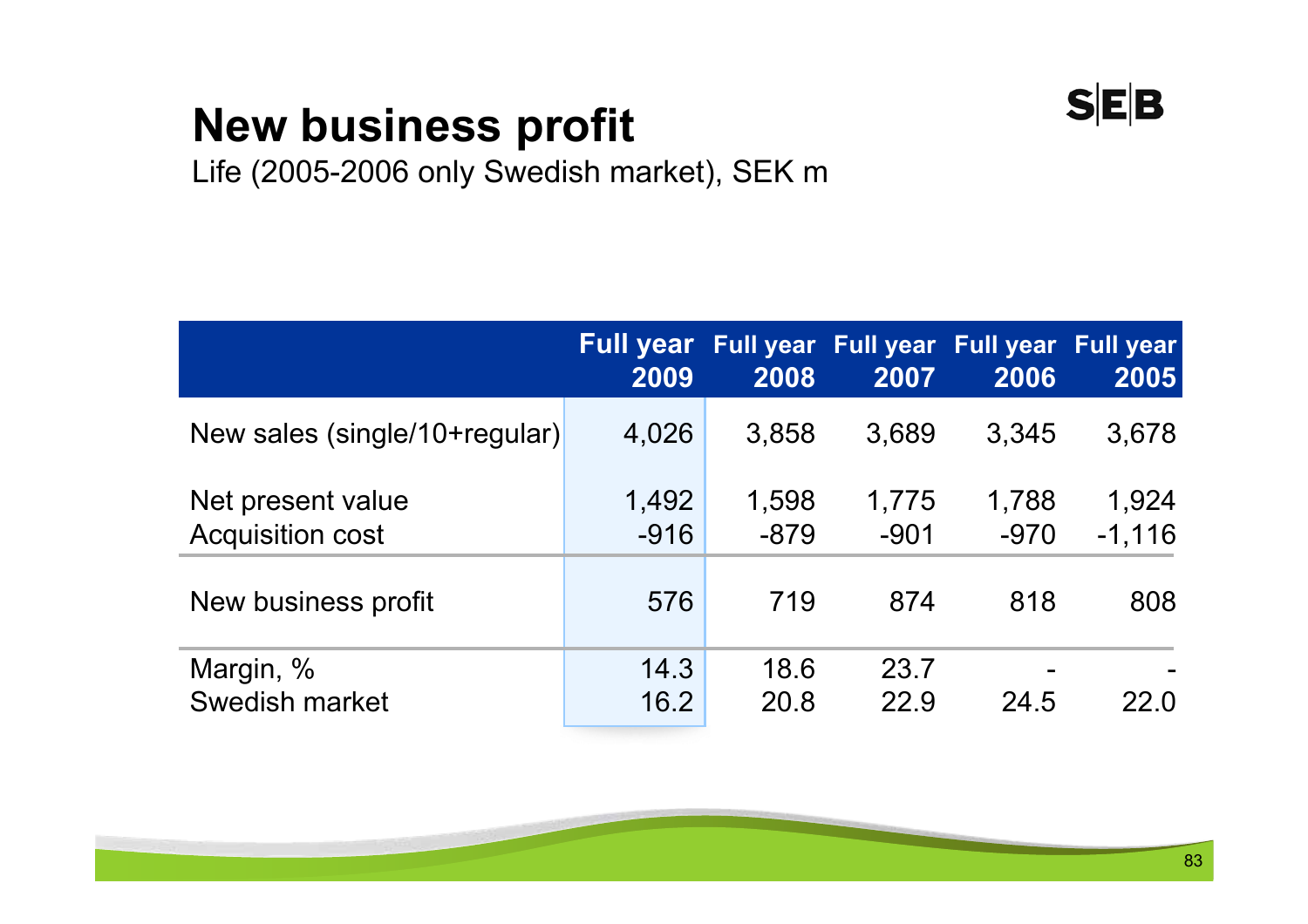

### **Embedded value**

Life Holding group, SEK m

|                  | <b>Dec</b><br>2009 | <b>Dec</b><br>2008 | <b>Dec</b><br>2007                 | <b>Dec</b><br>2006 | <b>Dec</b><br>2005 |
|------------------|--------------------|--------------------|------------------------------------|--------------------|--------------------|
| Equity *         | 8,594              | 8,827              |                                    | 8,836 8,450        | 7.696              |
| Surplus value ** |                    |                    | 13,656 11,549 14,496 12,872 10,765 |                    |                    |

*\* Dividend paid; 2009: -1,850 2008: -1,275 2007: -1,150 2006: -400.*

*\*\* Value of in-force business; Net of DAC*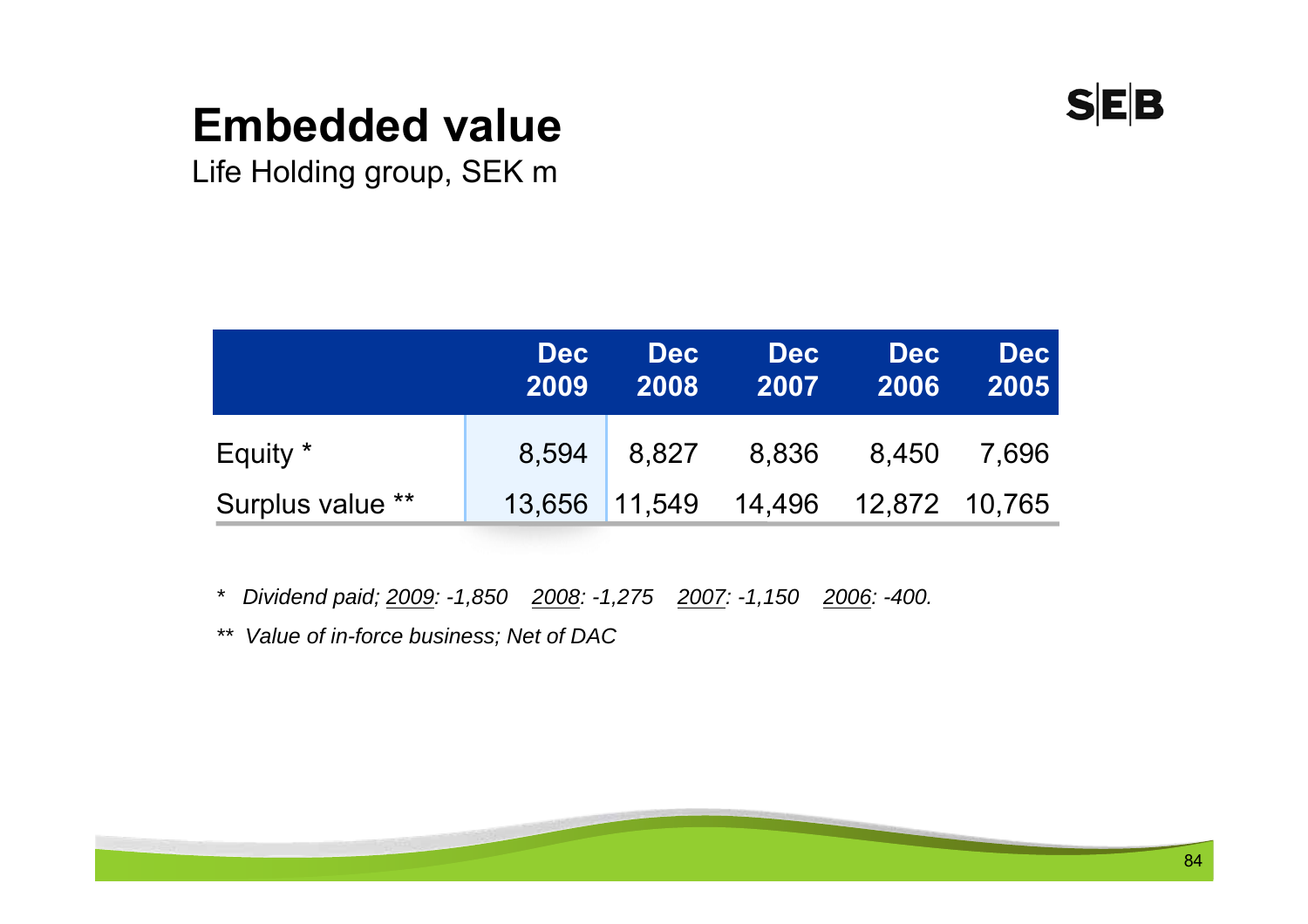#### **Life, assets under management (net assets)** SEK bn

 <sup>408</sup> 2004 2005 2006 2007 2008 2009

Traditional and Risk ■ Unit-linked

**SEB**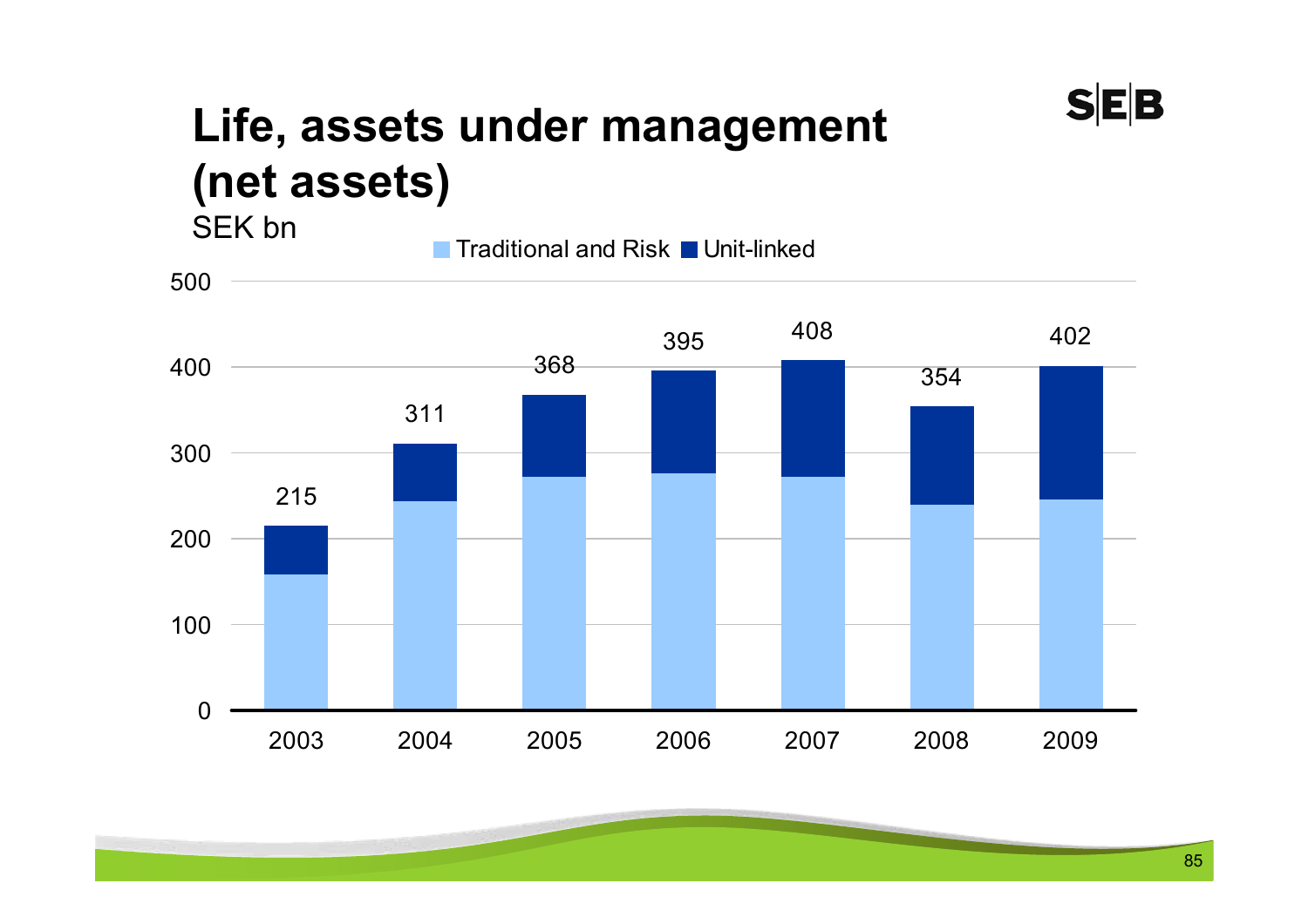#### **Life, premium income gross** SEK bn



 $S|E|B$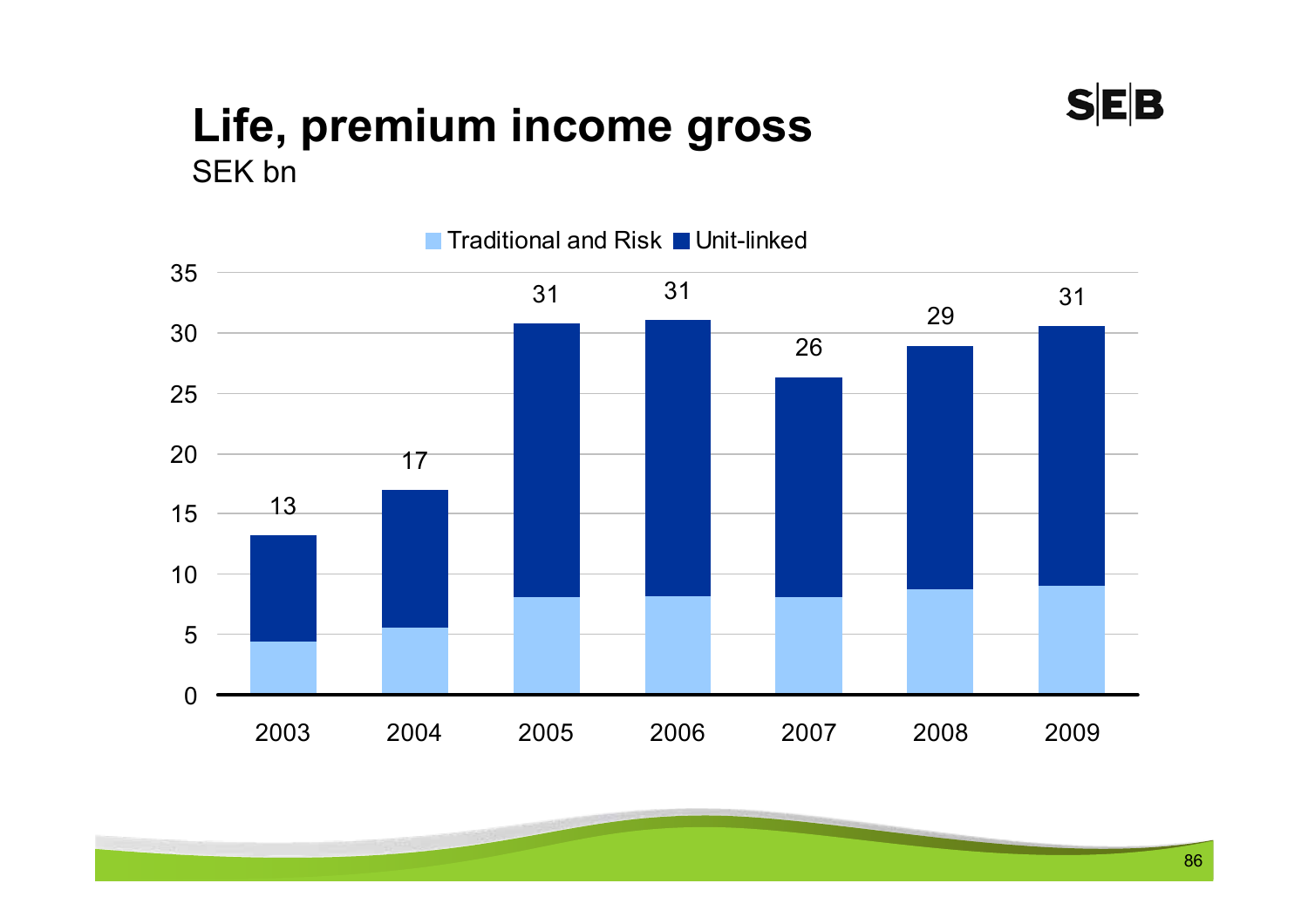### **Baltic**



#### **Martin Johansson**Head of Baltic

| Jan - Dec 2009 $\triangle$ 2008                        |            |
|--------------------------------------------------------|------------|
|                                                        | 3,794 -21% |
|                                                        | 2,679 -25% |
|                                                        | $-1%$      |
| <b>Expenses excl goodwill -2,290</b>                   | $11\%$     |
| $-2,281$<br><b>Profit bef. credit losses</b><br>$-777$ |            |
| $-9,569$                                               |            |
| $-10,363$                                              |            |
| <b>Neg</b>                                             | 8.0        |
| 0.60                                                   | 0.43       |
|                                                        | 934        |

#### **Highlights**

- Private customers rank SEB no 1 bank in the Baltic region\*
- Around half of NII decrease relates to drop in deposit margins
- ● One-off costs of SEK 120m in Q4 relating to compensation to investors in TR Majad 2007 bond
- ● Q4 efficiency programme included branch rationalisation, headcount reductions and salary cuts. Impact will show from Q1 2010
- Intense work-out yielding result according to plan
- 10 point action plan develops according to plan

\* EPSI official ranking survey in Nov 2009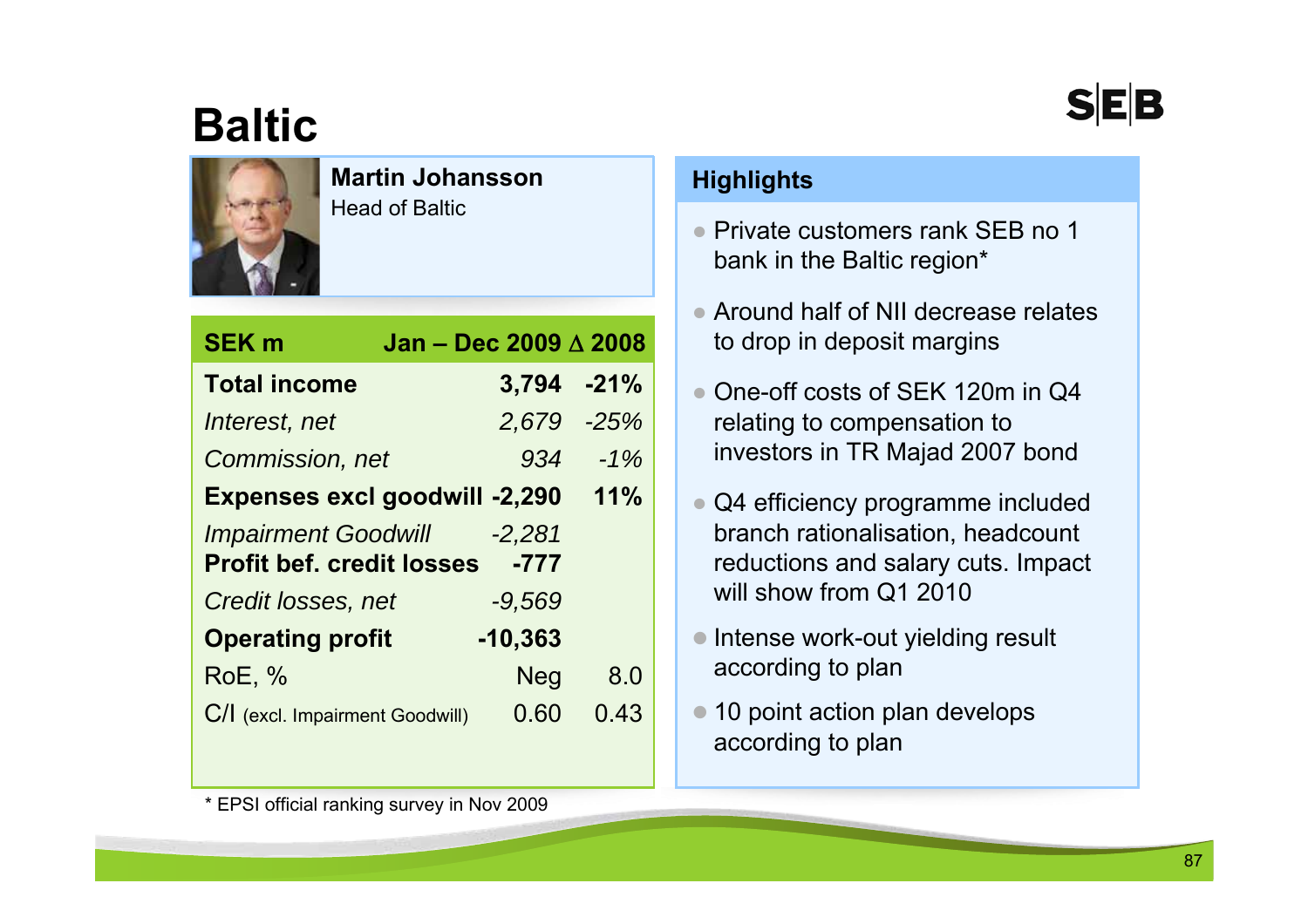#### **SEB**

#### **Baltic**SEK m



*<sup>\*</sup> Adjusted for goodwill write-down in Q2 2009*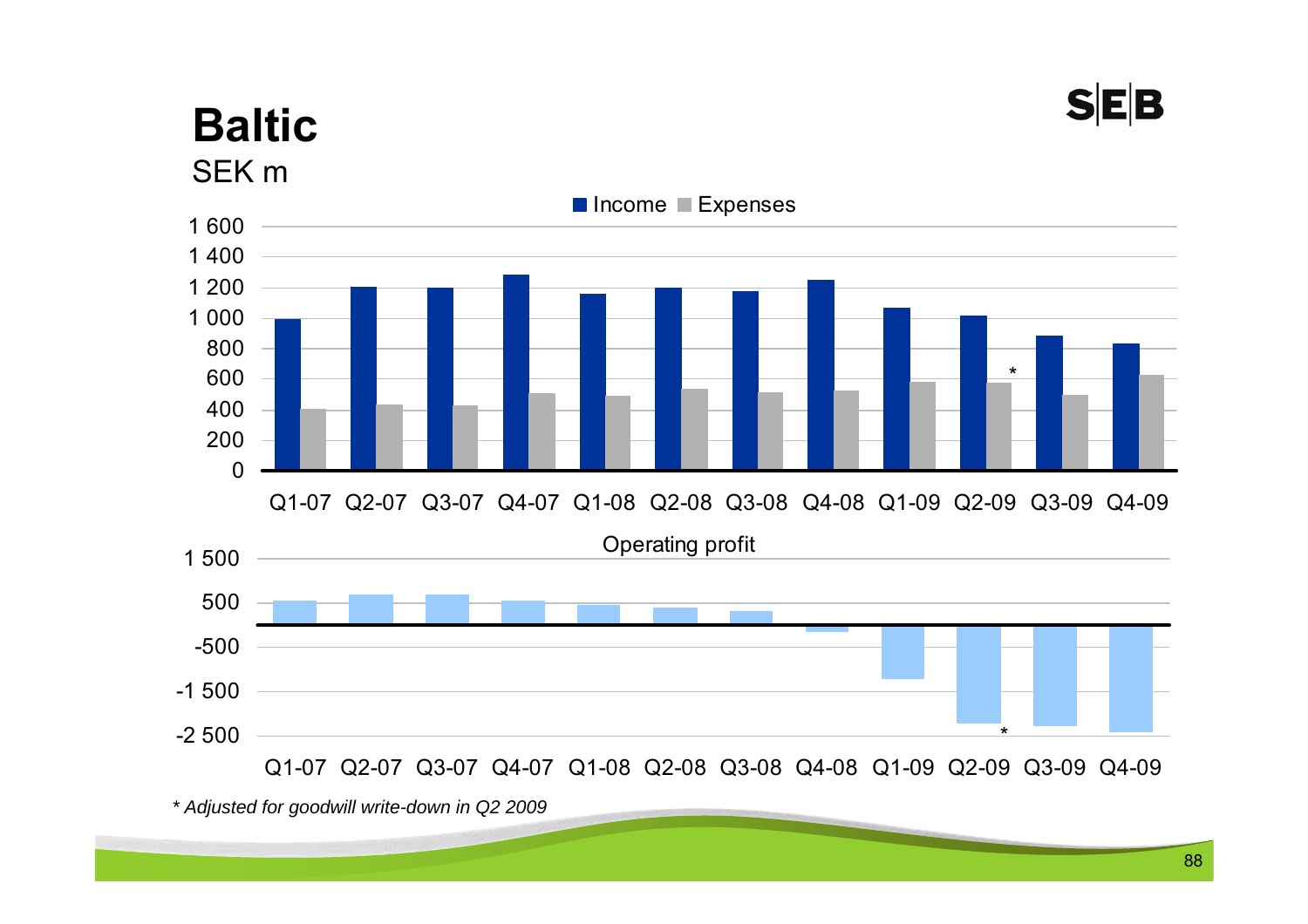

### **Share of income and result by area**

Jan – Dec 2009, per cent of total

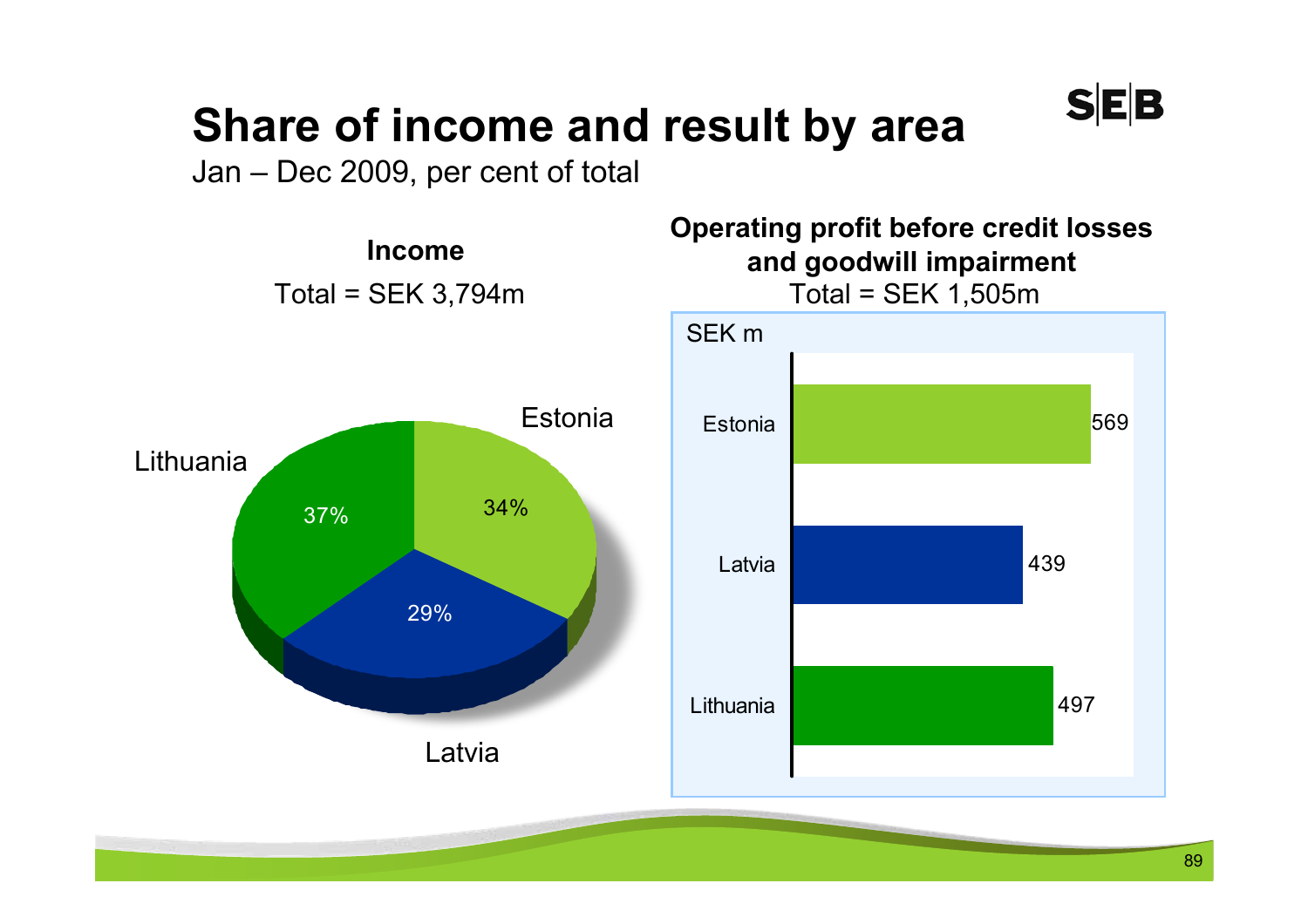#### $S|E|B$ **Business volume development by area**

SEK bn Q4 2009 change vs. Q4 2008 (local currency)



#### **Deposit breakdown, Percent of total deposits, Dec 2009**

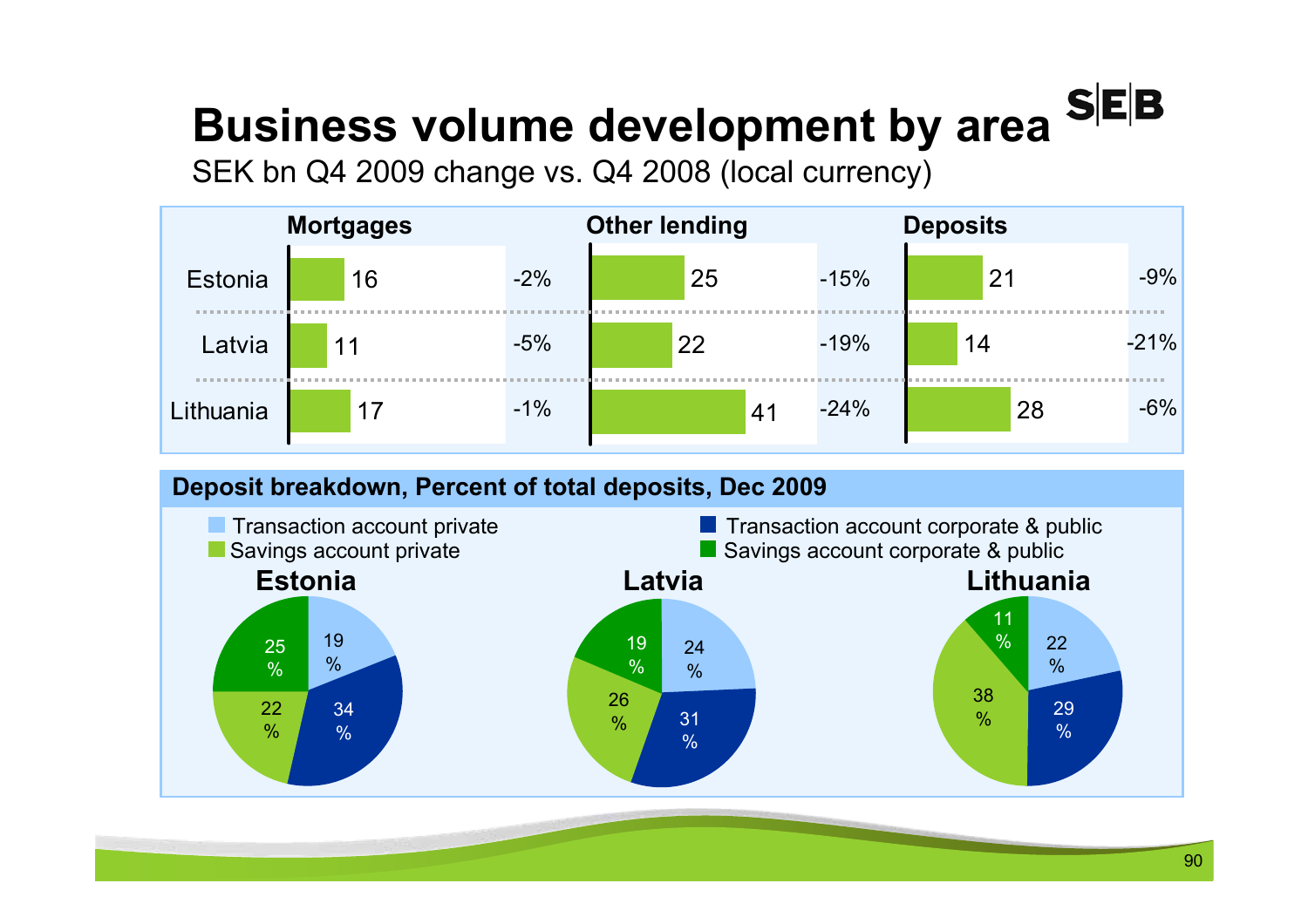

*Source: Bank of Estonia, Association of Latvian Banks, Association of Lithuanian Banks, SEB*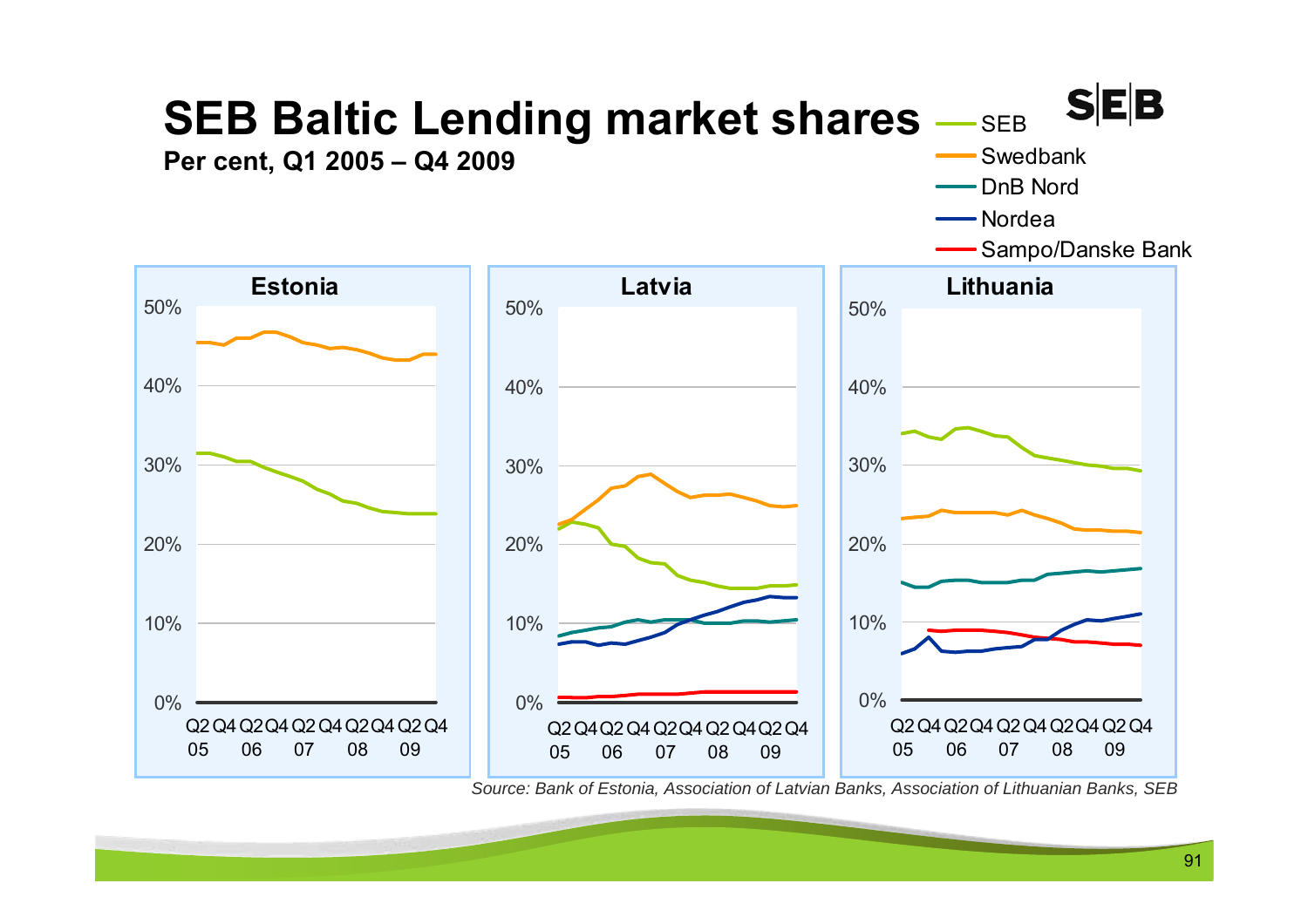#### **SEB The Baltic 10 point action plan is on target**



#### **Achieved so far**

- Well working remedial process
- Real estate Holding Companies ("RHCs") up and running
- Increased confidence on risk and expected credit losses over this down cycle
- Significant focus on compliance and business culture training in a changing environment
- Cost right-sizing implemented in Q4 2009, with impact to be seen from Q1 2010
- Step change in collaboration between Baltic countries to capture further synergies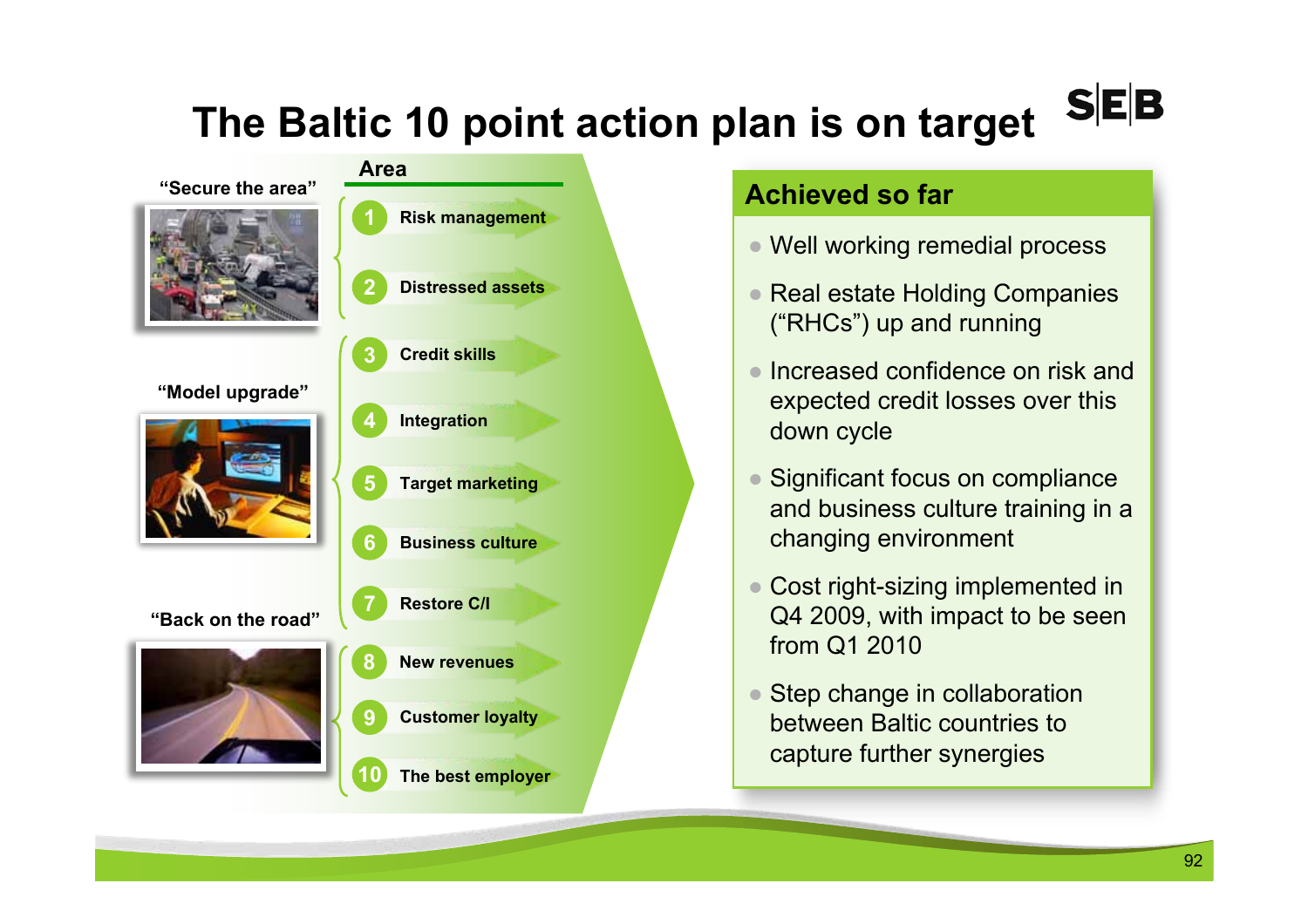### **Baltic Estonia**

| <b>SEK m</b>                     | Jan - Dec 2009 $\triangle$ 2008 |          |        |
|----------------------------------|---------------------------------|----------|--------|
| <b>Total income</b>              |                                 | 1,294    | $-7%$  |
| Interest, net                    |                                 | 916      | $-2\%$ |
| Commission, net                  |                                 | 315      | $-4%$  |
| <b>Expenses excl goodwill</b>    |                                 | $-725$   | 26%    |
| <b>Impairment goodwill</b>       |                                 | -669     |        |
| <b>Profit bef. credit losses</b> |                                 | $-100$   |        |
| Credit losses, net               |                                 | $-1,195$ | 136%   |
| <b>Operating profit</b>          |                                 | $-1,295$ |        |
| <b>RoE, %</b>                    |                                 | Neg.     | 8.1    |
| C/I (excl Impairment Goodwill)   |                                 | 0.56     | 0.41   |
| <b>Total lending</b>             |                                 | 40,600   | $-16%$ |
| <b>Total deposits</b>            |                                 | 21,400   | $-14%$ |

#### **Highlights**

- Total income holding up relatively well given economic sentiment
- Euro adoption in January 2011 seems increasingly likely
- $\bullet$  Investors in TR Majad 2007 bond fully compensated for principal and interest
- SEB ranked no 1 by private customers\*

\* EPSI official ranking survey in Nov 2009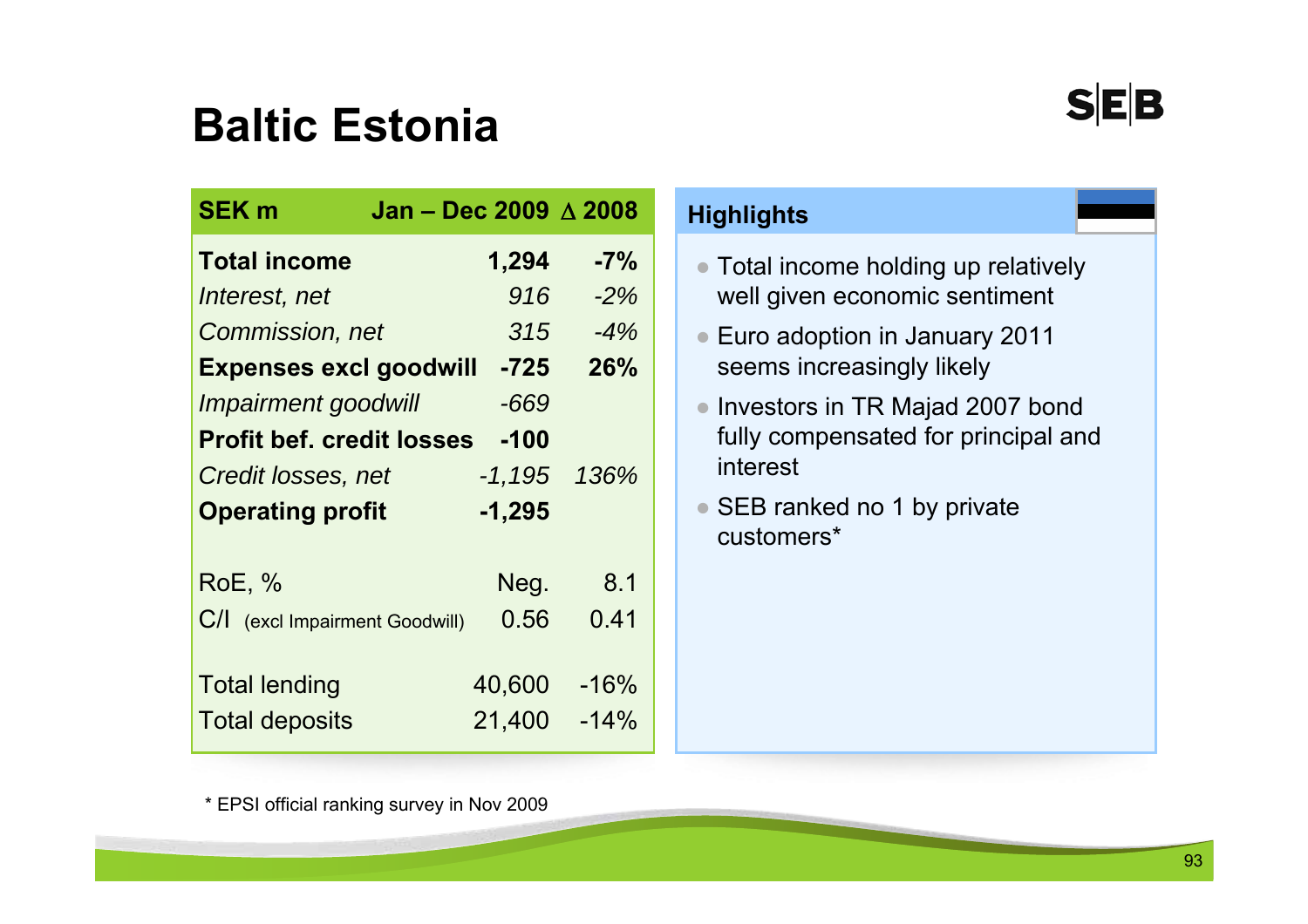

# **Net interest income and volumes**

Baltic Estonia, EEK







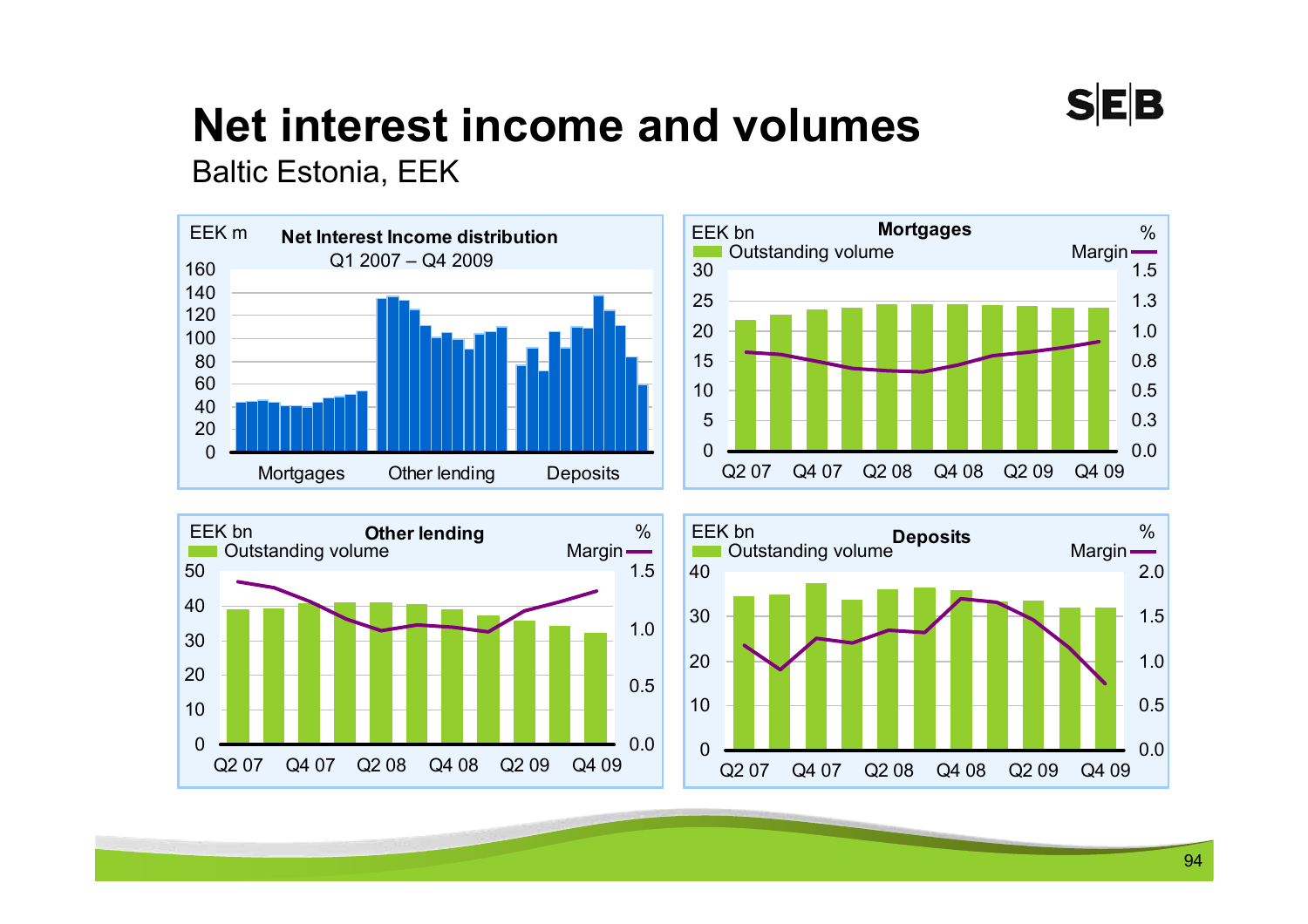### **Baltic Latvia**

| <b>SEK m</b>                     | Jan - Dec 2009 $\triangle$ 2008 |         |
|----------------------------------|---------------------------------|---------|
| <b>Total income</b>              | 1,092                           | $-14%$  |
| Interest, net                    | 850                             | $-17%$  |
| Commission, net                  | 212                             | 6%      |
| <b>Expenses excl goodwill</b>    | $-653$                          | 4%      |
| <b>Impairment goodwill</b>       | -405                            |         |
| <b>Profit bef. credit losses</b> | 34                              |         |
| Credit losses, net               | $-3,128$                        |         |
| <b>Operating profit</b>          | $-3,095$                        |         |
| <b>RoE, %</b>                    | <b>Neg</b>                      | 4.2     |
| C/<br>(excl Impairment Goodwill) | 0.60                            | 0.49    |
| <b>Total lending</b>             | 32,300                          | $-22%$  |
| <b>Total deposits</b>            | 14,000                          | $-26\%$ |

#### **Highlights**

- Relative stability after budget approval in Parliament and IMF support reflected in rapid reduction of interbank rates
- SEB ranked no 1 by private customers\*
- Mortgage, other lending and deposit volumes all reduced in 2009

\* EPSI official ranking survey in Nov 2009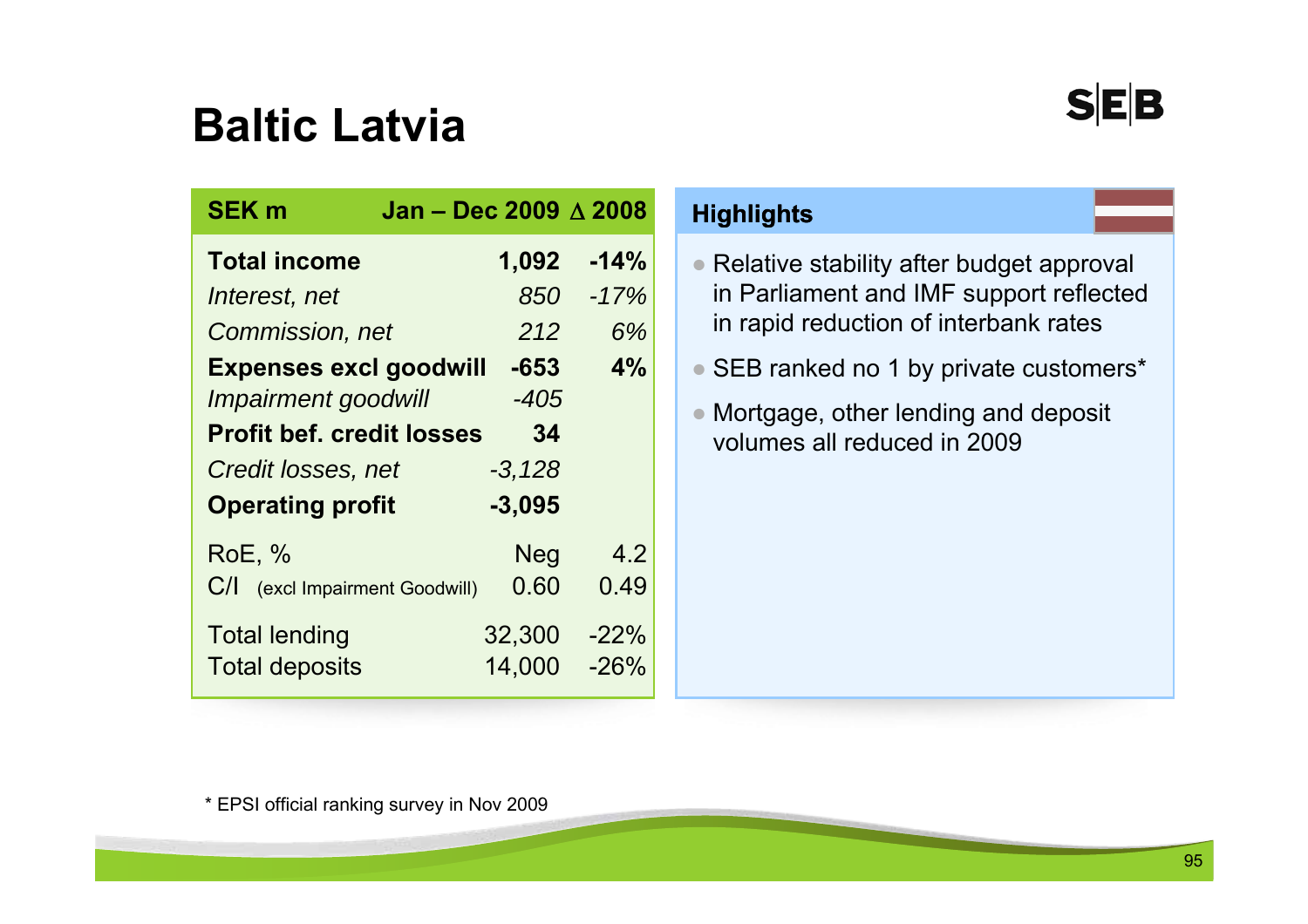

# **Net interest income and volumes**

Baltic Latvia, LVL





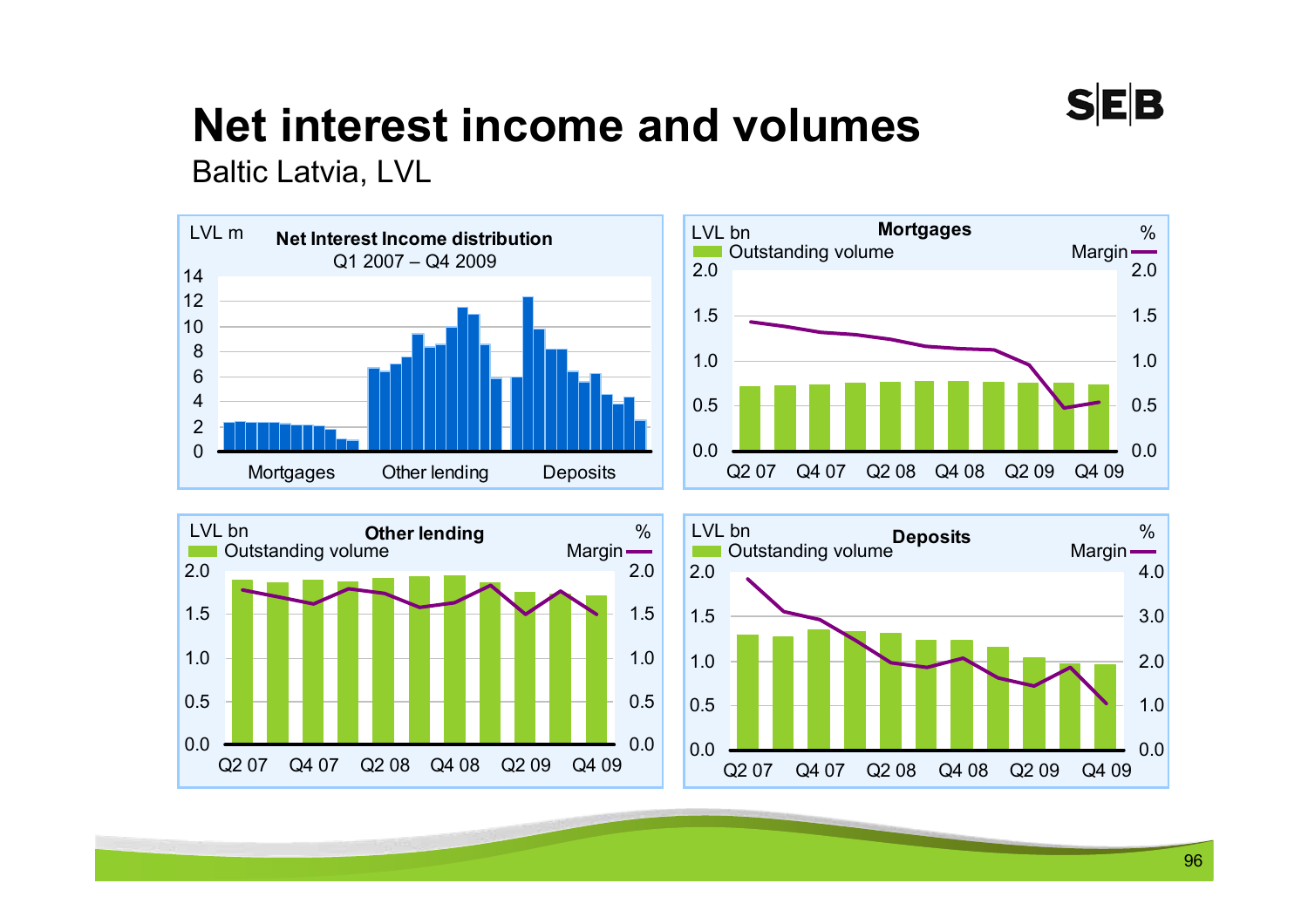### **Baltic Lithuania**

**SEK m**

**Total income**

|              | tic Lithuania                   |        |                                   |
|--------------|---------------------------------|--------|-----------------------------------|
| m            | Jan - Dec 2009 $\triangle$ 2008 |        | <b>Highlights</b>                 |
| income       | 1,408                           | $-33%$ | • Even more substantial impact on |
| est, net     | 914                             | $-43%$ | income from collapse in deposit   |
| mission, net | 406                             | $-3%$  | margins than Estonia and Latvia   |

- Best employer in Lithuania 2009
- Ranked no 2 by private customers\*

| Interest, net                    | 914        | $-43%$ |
|----------------------------------|------------|--------|
| Commission, net                  | 406        | $-3%$  |
| <b>Expenses excl goodwill</b>    | $-911$     | 6%     |
| <b>Impairment goodwill</b>       | $-1,208$   |        |
| <b>Profit bef. credit losses</b> | $-711$     |        |
| Credit losses, net               | $-5,246$   |        |
| <b>Operating profit</b>          | $-5,973$   |        |
| <b>RoE, %</b>                    | <b>Neg</b> | 10.6   |
| C/<br>(excl Impairment Goodwill) | 0.65       | 0.40   |
|                                  |            |        |
| <b>Total lending</b>             | 58,400     | $-23%$ |
| <b>Total deposits</b>            | 28,500     | $-12%$ |

\* EPSI official ranking survey in Nov 2009

 $S$  $E$  $B$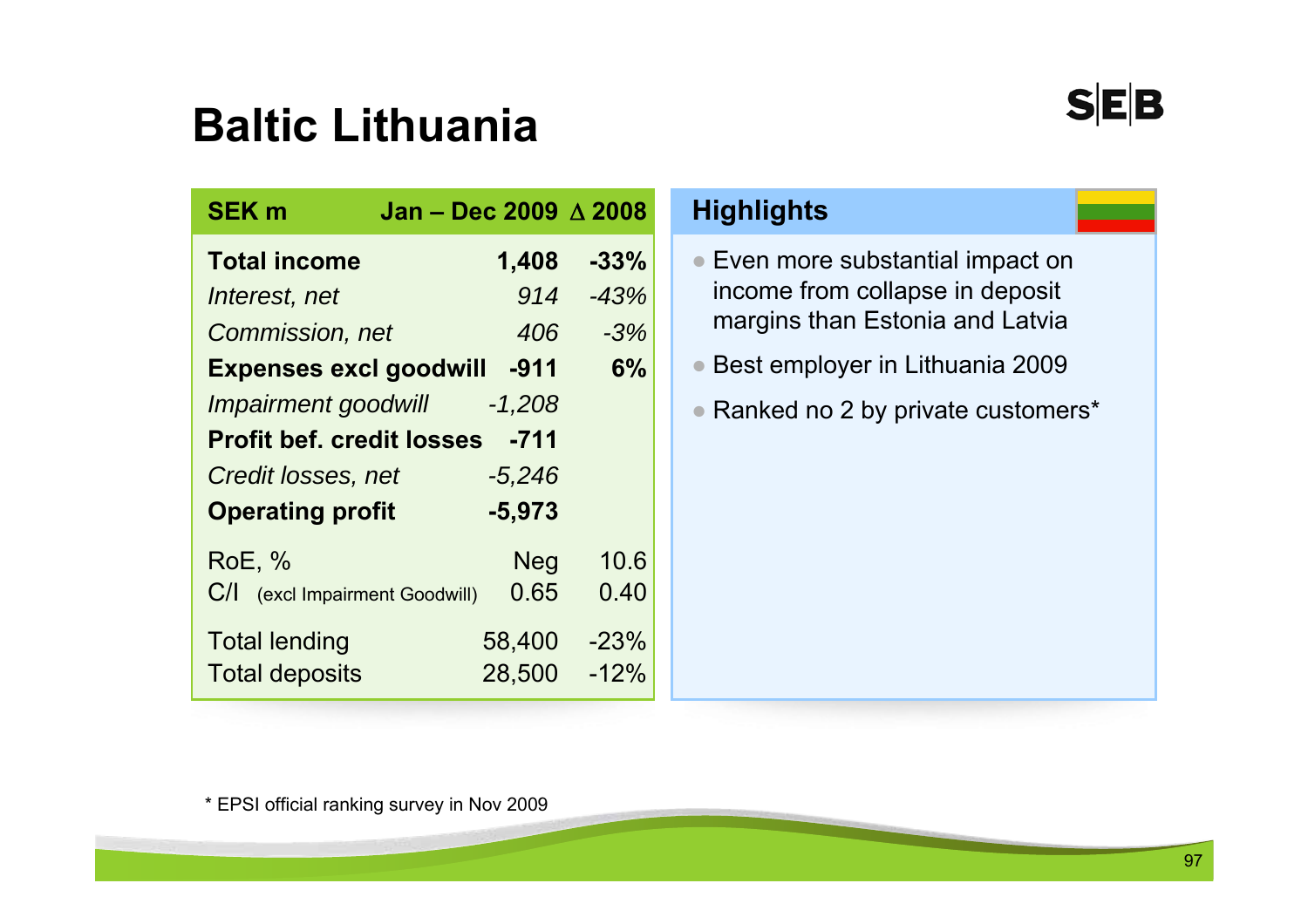

# **Net interest income and volumes**

Baltic Lithuania, LTL





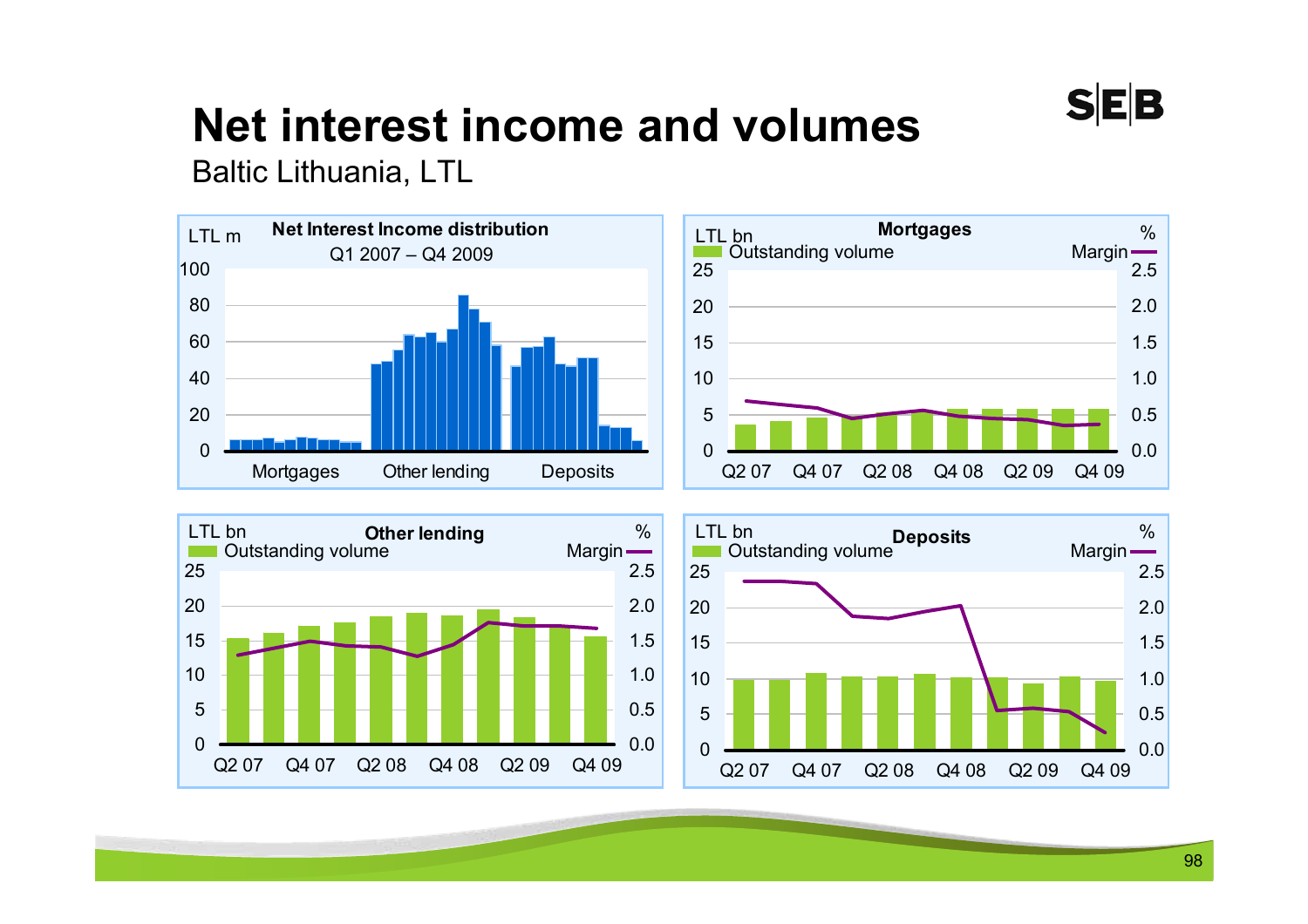

# Macro Update